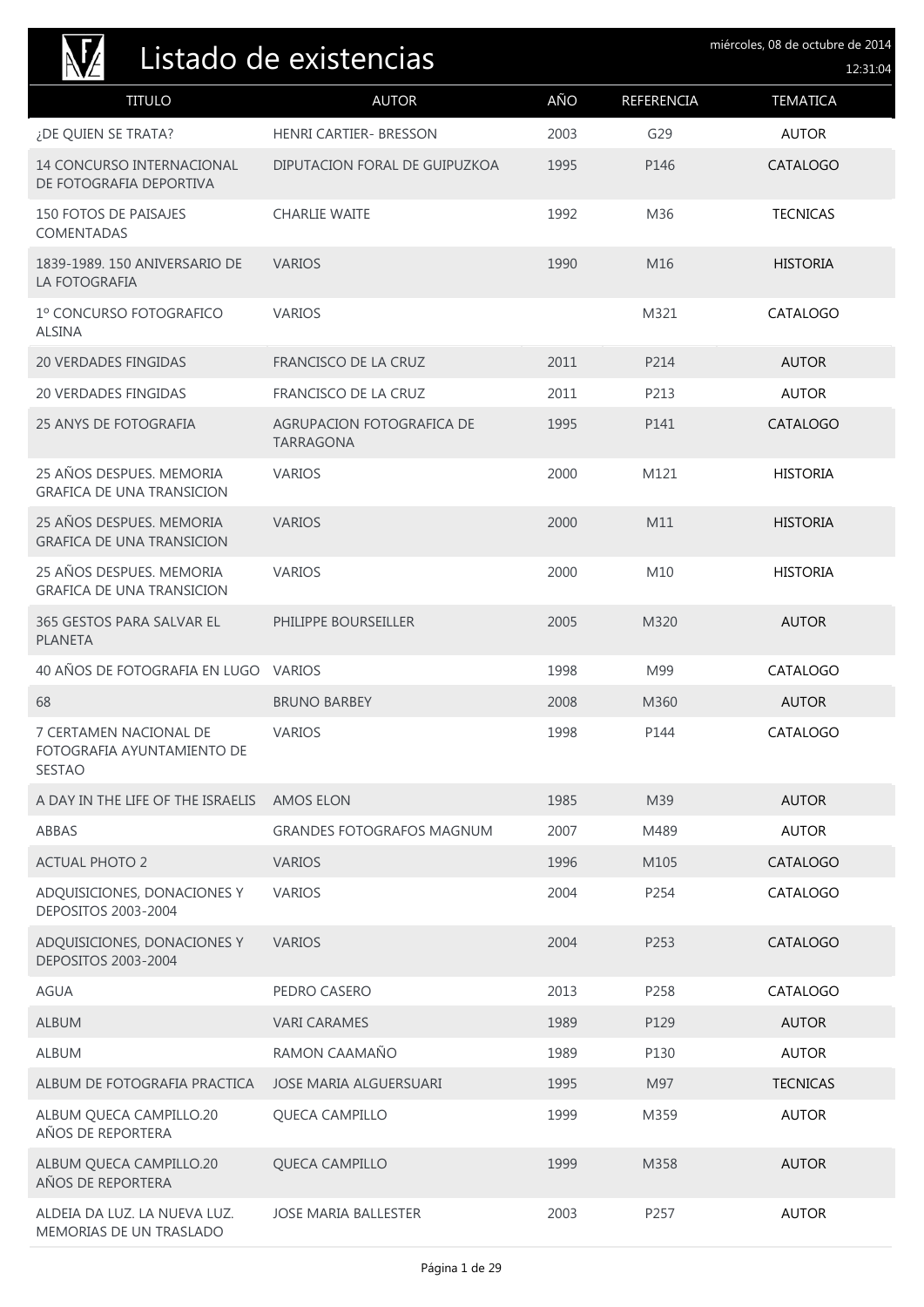| <b>TITULO</b>                                                               | <b>AUTOR</b>                     | AÑO  | REFERENCIA | <b>TEMATICA</b> |
|-----------------------------------------------------------------------------|----------------------------------|------|------------|-----------------|
| <b>ALEC SOTH</b>                                                            | <b>GRANDES FOTOGRAFOS MAGNUM</b> | 2008 | M533       | <b>AUTOR</b>    |
| ALEGORIA A LUIS BUÑUEL                                                      | <b>ANTONIO GALVEZ</b>            | 1989 | M50        | <b>AUTOR</b>    |
| <b>ALENTEJO</b>                                                             | J.M. BALLESTER                   | 1996 | P256       | CATALOGO        |
| <b>ALENTEJO</b>                                                             | J.M. BALLESTER                   | 1996 | P196       | CATALOGO        |
| <b>ALEX MAJOLI</b>                                                          | <b>GRANDES FOTOGRAFOS MAGNUM</b> | 2008 | M518       | <b>AUTOR</b>    |
| ALFRED STIEGLITZ                                                            | ALFRED STIEGLITZ                 | 1983 | G15        | <b>AUTOR</b>    |
| AMERICA AND OTHER WORK                                                      | <b>ANDRES SERRANO</b>            | 2004 | G58        | <b>AUTOR</b>    |
| <b>ANDRE KERTESZ</b>                                                        | ANDRE KERTESZ                    | 2001 | P126       | <b>AUTOR</b>    |
| ANGEL DUARTE                                                                | <b>ANGEL DUARTE</b>              | 1992 | M53        | <b>AUTOR</b>    |
| ANTOLOGIA 1966-2000                                                         | <b>JOSE MARIA VALERO</b>         | 2001 | M115       | CATALOGO        |
| ANTOLOGIA 1966-2000                                                         | <b>JOSE MARIA VALERO</b>         | 2001 | M115       | <b>CATALOGO</b> |
| ANTOLOGIA 1966-2000                                                         | <b>JOSE MARIA VALERO</b>         | 2001 | M115       | CATALOGO        |
| <b>ANTOLOGIA 1966-2000</b>                                                  | <b>JOSE MARIA VALERO</b>         | 2001 | M115       | CATALOGO        |
| ANTONIO MARQUEZ_PEDRO<br>CASERO                                             | ANTONIO MARQUEZ_PEDRO CASERO     | 1999 | M327       | CATALOGO        |
| ANUARIO CULTURAL DE<br>EXTREMADURA 1988                                     | <b>VARIOS</b>                    | 1998 | M51        | CATALOGO        |
| APERTURE MASTER OF<br><b>PHOTOGRAPHY</b>                                    | <b>BARBARA MORGAN</b>            |      | M373       |                 |
| APERTURE MASTER OF<br><b>PHOTOGRAPHY</b>                                    | <b>HARRY CALLAHAM</b>            |      | M374       |                 |
| APERTURE MASTER OF<br>PHOTOGRAPHY TINA MODOTTI                              | TINA MODOTI                      | 1999 | M372       | <b>AUTOR</b>    |
| APUNTES PARA UNA HISTORIA DE<br>LA FOTOGRAFIA EN NAVARRA                    | <b>CARLOS CANOVAS</b>            | 1989 | M430       | <b>HISTORIA</b> |
| AQUÍ Y AHORA                                                                | <b>VARIOS</b>                    | 1991 | M288       | CATALOGO        |
| ARAKI                                                                       | ARAKI                            |      | M386       | <b>AUTOR</b>    |
| ARQUEOLOGIAS VISUALES                                                       | DOMINGO MARTINEZ ROSARIO         | 2009 | P261       | CATALOGO        |
| ARTE FOTOGRAFICO.FOTOGRAFIA<br>CONTEMPORANEA ESPAÑOLA                       | <b>VARIOS</b>                    | 1994 | M74        | <b>CATALOGO</b> |
| ARTE PARA COOPERAR. 3ª<br>CERTAMEN DE PINTURA Y<br><b>FOTOGRAFIA</b>        | <b>VARIOS</b>                    |      | P195       | CATALOGO        |
| ARTE PARA COOPERAR. 3ª<br>CERTAMEN DE PINTURA Y<br><b>FOTOGRAFIA</b>        | <b>VARIOS</b>                    |      | P189       | CATALOGO        |
| ARTE PARA COOPERAR. 3ª<br>CERTAMEN DE PINTURA Y<br><b>FOTOGRAFIA</b>        | <b>VARIOS</b>                    |      | P192       | CATALOGO        |
| ARTE PARA COOPERAR. 3ª<br><b>CERTAMEN DE PINTURA Y</b><br><b>FOTOGRAFIA</b> | <b>VARIOS</b>                    |      | P191       | CATALOGO        |
| ARTE PARA COOPERAR. 3ª<br>CERTAMEN DE PINTURA Y<br><b>FOTOGRAFIA</b>        | <b>VARIOS</b>                    |      | P190       | CATALOGO        |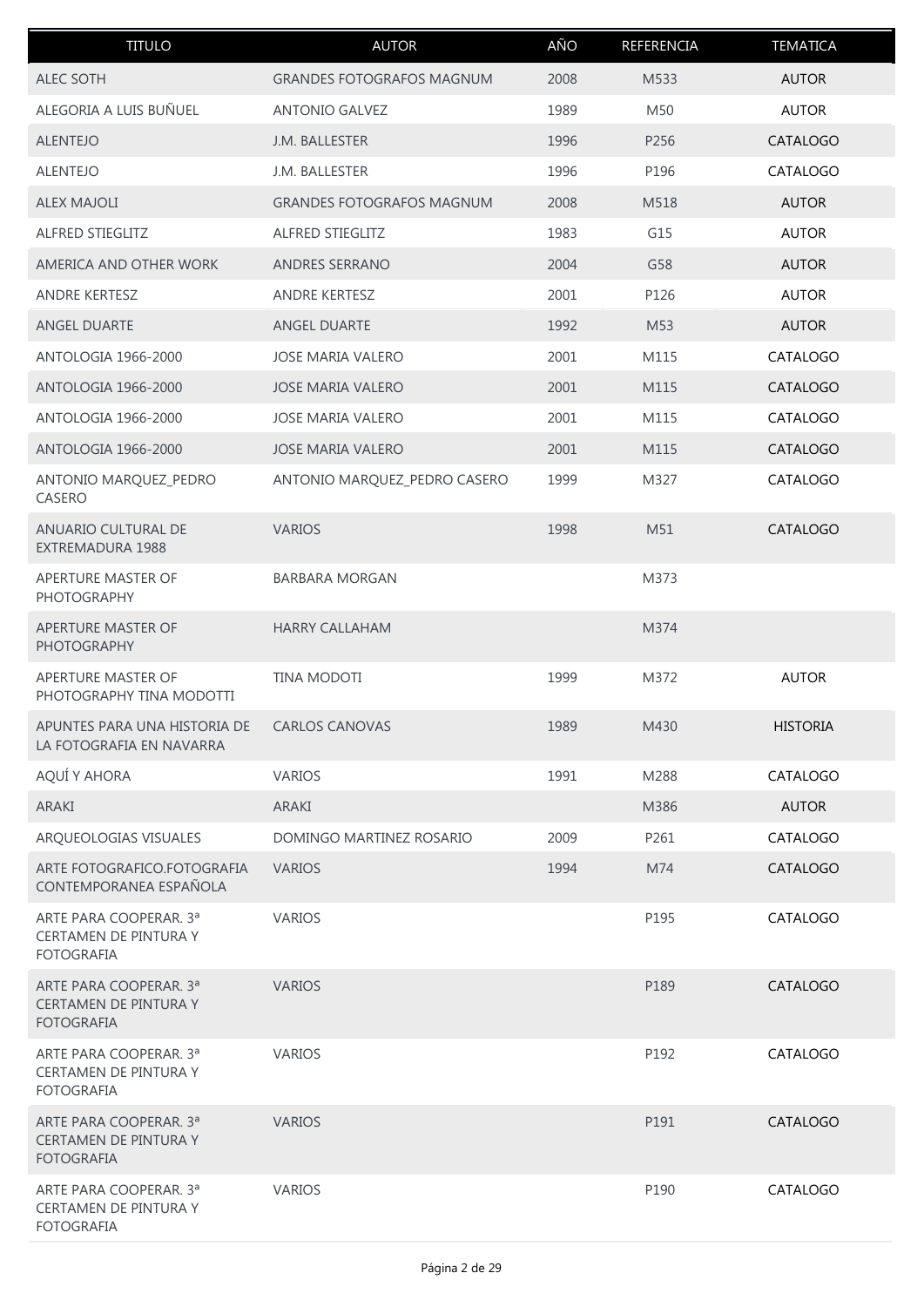| <b>TITULO</b>                                                               | <b>AUTOR</b>                                               | AÑO  | REFERENCIA     | <b>TEMATICA</b> |
|-----------------------------------------------------------------------------|------------------------------------------------------------|------|----------------|-----------------|
| ARTE PARA COOPERAR. 3ª<br><b>CERTAMEN DE PINTURA Y</b><br><b>FOTOGRAFIA</b> | <b>VARIOS</b>                                              |      | P193           | <b>CATALOGO</b> |
| ARTE PARA COOPERAR. 3ª<br>CERTAMEN DE PINTURA Y<br><b>FOTOGRAFIA</b>        | <b>VARIOS</b>                                              |      | P194           | CATALOGO        |
| ARTE PARA COOPERAR. 3ª<br><b>CERTAMEN DE PINTURA Y</b><br><b>FOTOGRAFIA</b> | <b>VARIOS</b>                                              |      | P188           | <b>CATALOGO</b> |
| ARTE Y TECNICA EN FOTOGRAFIA                                                | <b>ANDREAS FEININGER</b>                                   | 1976 | M310           | <b>TECNICAS</b> |
| ARTE Y TECNICA EN FOTOGRAFIA                                                | ANDREAS FEININGER                                          | 1976 | M306           | <b>TECNICAS</b> |
| ARTEFOTO 91                                                                 | <b>VARIOS</b>                                              | 1992 | M67            | CATALOGO        |
| ARTEFOTO 93 .5 BIENAL DE<br>FOTOGRAFIA DE CORDOBA                           | <b>VARIOS</b>                                              | 1993 | M95            | <b>CATALOGO</b> |
| <b>ASHES AND SNOW</b>                                                       | <b>GREGORY COLBERT</b>                                     |      | P13            |                 |
| ASI SE HACE FOTOGRAFIA                                                      | <b>DICK BOER</b>                                           | 1980 | M382           | <b>TECNICAS</b> |
| AUDIOVISUAL INJUVE 2003                                                     | <b>VARIOS</b>                                              | 2004 | M342           | CATALOGO        |
| AVANZA FOTOGRAFIA DIGITAL                                                   | M. DAVID STONE Y RON GLADIS                                | 2003 | P1             | <b>TECNICAS</b> |
| <b>BADAJOZ AYER</b>                                                         | ALBERTO GONZALEZ RODRIGUEZ<br>/JUAN CARLOS VIDARTE REBOLLO | 1994 | M84            | <b>HISTORIA</b> |
| <b>BADAJOZ EN 100 FOTOGRAFIAS</b>                                           | <b>VARIOS</b>                                              | 1989 | M309           | CATALOGO        |
| <b>BADAJOZ EN 100 FOTOGRAFIAS</b>                                           | <b>VARIOS</b>                                              | 1989 | M309           | CATALOGO        |
| <b>BADAJOZ EN 100 FOTOGRAFIAS</b>                                           | <b>VARIOS</b>                                              | 1989 | M309           | CATALOGO        |
| <b>BADAJOZ EN 100 FOTOGRAFIAS</b>                                           | <b>VARIOS</b>                                              | 1989 | M309           | CATALOGO        |
| <b>BADAJOZ EN 100 FOTOGRAFIAS</b>                                           | <b>VARIOS</b>                                              | 1989 | M309           | CATALOGO        |
| <b>BADAJOZ EN 100 FOTOGRAFIAS</b>                                           | <b>VARIOS</b>                                              | 1989 | M309           | CATALOGO        |
| <b>BADAJOZ. PASEO NOCTURNO</b>                                              | JOAQUIN GARCIA VARA                                        | 1992 | P <sub>8</sub> | <b>AUTOR</b>    |
| <b>BAZAAR YEARS</b>                                                         | <b>MAN RAY</b>                                             | 1988 | M75            | <b>AUTOR</b>    |
| <b>BECAS OFE 08</b>                                                         | <b>VARIOS</b>                                              | 2008 | M391           | CATALOGO        |
| <b>BECAS OFE 08</b>                                                         | <b>VARIOS</b>                                              | 2008 | M392           | CATALOGO        |
| <b>BECAS OFE 08</b>                                                         | <b>VARIOS</b>                                              | 2008 | M393           | <b>CATALOGO</b> |
| <b>BELLEZAS DE BARRIO</b>                                                   | RICARDO CASES                                              | 2008 | M384           | <b>AUTOR</b>    |
| <b>BEST OF GRAPHIS PHOTO II</b>                                             | <b>VARIOS</b>                                              | 1993 | M241           | <b>CATALOGO</b> |
| BEST OF GRAPHIS. PHOTO I                                                    | <b>VARIOS</b>                                              | 1993 | G60            | CATALOGO        |
| <b>BIBLIOTECA DE EXTREMADURA</b>                                            | <b>JUNTA DE EXTREMADURA</b>                                | 2010 | P181           | <b>CATALOGO</b> |
| <b>BIBLIOTECA DE FOTOGRAFOS</b><br>MADRILEÑOS DEL SIGLO XX                  | <b>MANUEL SONSECA</b>                                      | 1998 | P105           | <b>AUTOR</b>    |
| <b>BIBLIOTECA DE FOTOGRAFOS</b><br>MADRILEÑOS DEL SIGLO XX                  | <b>JUAN MANUEL CASTRO PRIETO</b>                           | 1998 | P107           | <b>AUTOR</b>    |
| <b>BIBLIOTECA DE FOTOGRAFOS</b><br>MADRILEÑOS DEL SIGLO XX                  | <b>DANIEL CANOGAR</b>                                      | 1997 | P104           | <b>AUTOR</b>    |
| <b>BIBLIOTECA DE FOTOGRAFOS</b><br>MADRILEÑOS DEL SIGLO XX                  | <b>JAVIER CAMPANO</b>                                      | 1998 | P106           | <b>AUTOR</b>    |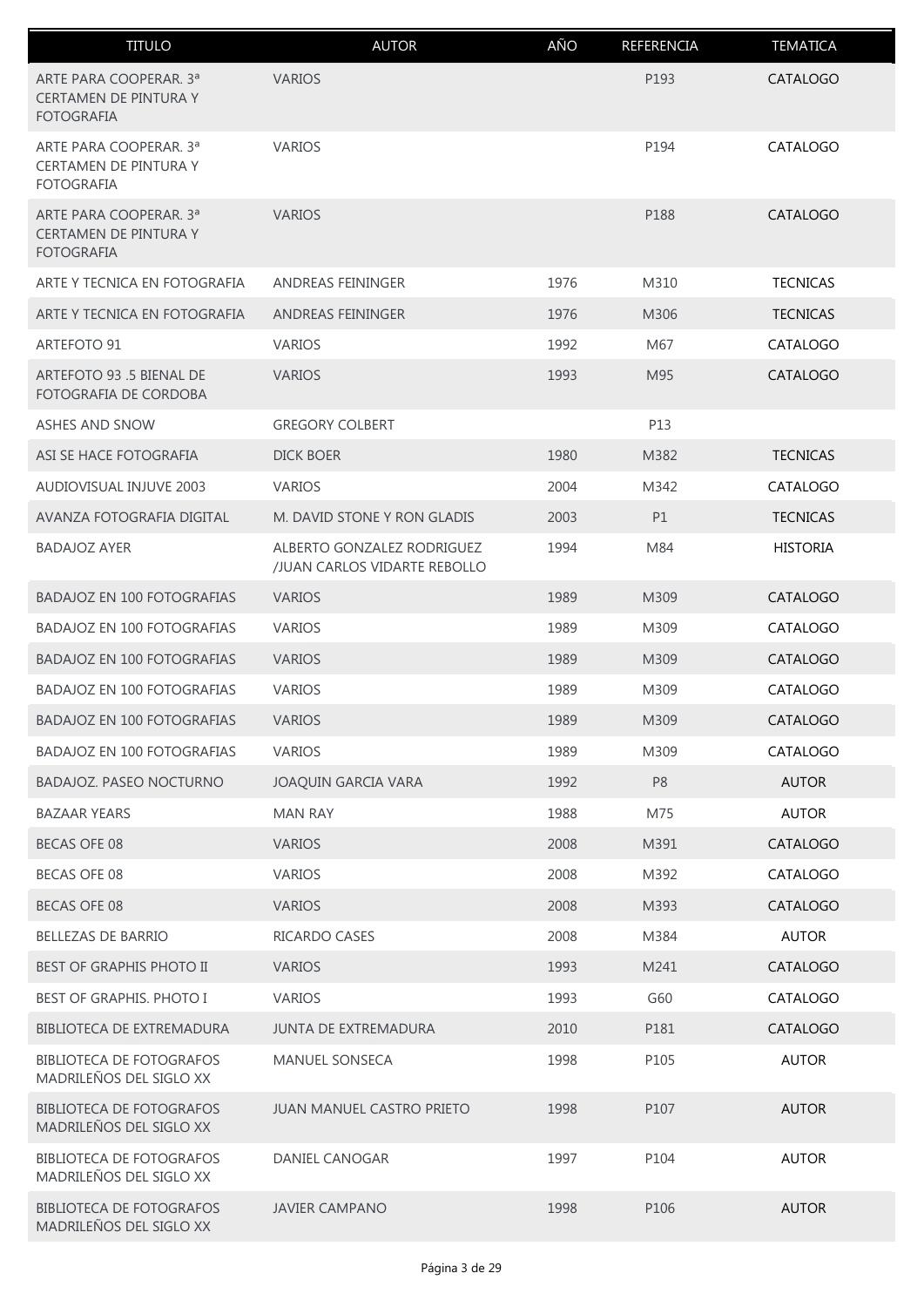| <b>TITULO</b>                                                                                   | <b>AUTOR</b>                     | AÑO  | REFERENCIA | <b>TEMATICA</b> |
|-------------------------------------------------------------------------------------------------|----------------------------------|------|------------|-----------------|
| <b>BIBLIOTECA DE FOTOGRAFOS</b><br>MADRILEÑOS DEL SIGLO XX                                      | <b>JUAN DOLCET</b>               | 1997 | P103       | <b>AUTOR</b>    |
| <b>BIBLIOTECA DE FOTOGRAFOS</b><br>MADRILEÑOS DEL SIGLO XX                                      | <b>GERARDO VIELBA</b>            | 1998 | P108       | <b>AUTOR</b>    |
| <b>BIBLIOTECA DE FOTOGRAFOS</b><br>MADRILEÑOS DEL SIGLO XX                                      | <b>JULIO ALVAREZ YAGÜE</b>       | 1998 | P109       | <b>AUTOR</b>    |
| <b>BIBLIOTECA DE FOTOGRAFOS</b><br>MADRILEÑOS DEL SIGLO XX                                      | <b>LUIS ASIN</b>                 | 1999 | P110       | <b>AUTOR</b>    |
| <b>BIG NUDES</b>                                                                                | <b>HELMUT NEWTON</b>             | 1990 | M40        | <b>AUTOR</b>    |
| BIG.THE ART DIRECCTORS ISSUE                                                                    | <b>VARIOS</b>                    |      | M76        |                 |
| <b>BIRTH</b>                                                                                    | <b>MAGNUM</b>                    | 1998 | P6         | CATALOGO        |
| <b>BODEGONES</b>                                                                                | <b>TERRY HOPE</b>                |      | M227       | <b>TECNICAS</b> |
| <b>BRUCE GILDEN</b>                                                                             | <b>GRANDES FOTOGRAFOS MAGNUM</b> | 2008 | M515       | <b>AUTOR</b>    |
| <b>BRUNO BARBEY</b>                                                                             | <b>GRANDES FOTOGRAFOS MAGNUM</b> | 2007 | M486       | <b>AUTOR</b>    |
| <b>BURT GLINN</b>                                                                               | <b>GRANDES FOTOGRAFOS MAGNUM</b> | 2008 | M510       | <b>AUTOR</b>    |
| C20TH PHOTOGRAPY: A COMPLETE<br><b>GUIDE TO THE GREATEST ARTISTS</b><br>OF THE PHOTOGRAPHIC AGE | <b>REUEL GOLDEN</b>              | 2001 | P119       | <b>HISTORIA</b> |
| <b>CABALLOS</b>                                                                                 | YANN ARTHUS-BERTRAND             |      | G30        | <b>AUTOR</b>    |
| CAJA DE VISIONES                                                                                | <b>MANUEL ALVAREZ BRAVO</b>      | 1996 | M289       | <b>CATALOGO</b> |
| <b>CAMERA INTERNATIONAL 10</b>                                                                  | <b>VARIOS</b>                    | 1987 | M147       | CATALOGO        |
| <b>CAMERA INTERNATIONAL 12</b>                                                                  | <b>VARIOS</b>                    | 1987 | M148       | CATALOGO        |
| <b>CAMERA INTERNATIONAL 13</b>                                                                  | <b>VARIOS</b>                    | 1987 | M149       | CATALOGO        |
| CAMERA INTERNATIONAL 20                                                                         | <b>VARIOS</b>                    | 1989 | M150       | <b>CATALOGO</b> |
| CAMERA INTERNATIONAL 3                                                                          | <b>VARIOS</b>                    | 1985 | M142       | CATALOGO        |
| CAMERA INTERNATIONAL 34                                                                         | <b>VARIOS</b>                    | 1992 | M151       | CATALOGO        |
| <b>CAMERA INTERNATIONAL 39</b>                                                                  | <b>VARIOS</b>                    | 1994 | M152       | CATALOGO        |
| <b>CAMERA INTERNATIONAL 4</b>                                                                   | <b>VARIOS</b>                    | 1985 | M143       | <b>CATALOGO</b> |
| <b>CAMERA INTERNATIONAL 5</b>                                                                   | <b>VARIOS</b>                    | 1985 | M144       | CATALOGO        |
| CAMERA INTERNATIONAL 8                                                                          | <b>VARIOS</b>                    | 1986 | M145       | <b>CATALOGO</b> |
| <b>CAMERA INTERNATIONAL 9</b>                                                                   | <b>VARIOS</b>                    | 1986 | M146       | CATALOGO        |
| CAMERA INTERNATIONAL EDICION<br>ESPAÑOLA 1                                                      | <b>VARIOS</b>                    | 1988 | M141       | <b>CATALOGO</b> |
| <b>CAMINOS DE HIERRO 86</b>                                                                     | <b>VARIOS</b>                    | 1986 | M108       | CATALOGO        |
| CAMINOS DE HIERRO 88                                                                            | <b>VARIOS</b>                    | 1988 | M109       | <b>CATALOGO</b> |
| CAMINOS DE HIERRO 89                                                                            | <b>VARIOS</b>                    | 1989 | M110       | CATALOGO        |
| CAMINOS DE HIERRO 90                                                                            | <b>VARIOS</b>                    | 1990 | M111       | <b>CATALOGO</b> |
| CAMINOS DE HIERRO 93                                                                            | <b>VARIOS</b>                    | 1993 | M106       | CATALOGO        |
| <b>CAMINOS DE HIERRO 95</b>                                                                     | <b>VARIOS</b>                    | 1995 | M112       | <b>CATALOGO</b> |
| CAMINOS DE HIERRO 96                                                                            | <b>VARIOS</b>                    | 1996 | M113       | CATALOGO        |
| <b>CARL DE KEYZER</b>                                                                           | <b>GRANDES FOTOGRAFOS MAGNUM</b> | 2007 | M504       | <b>AUTOR</b>    |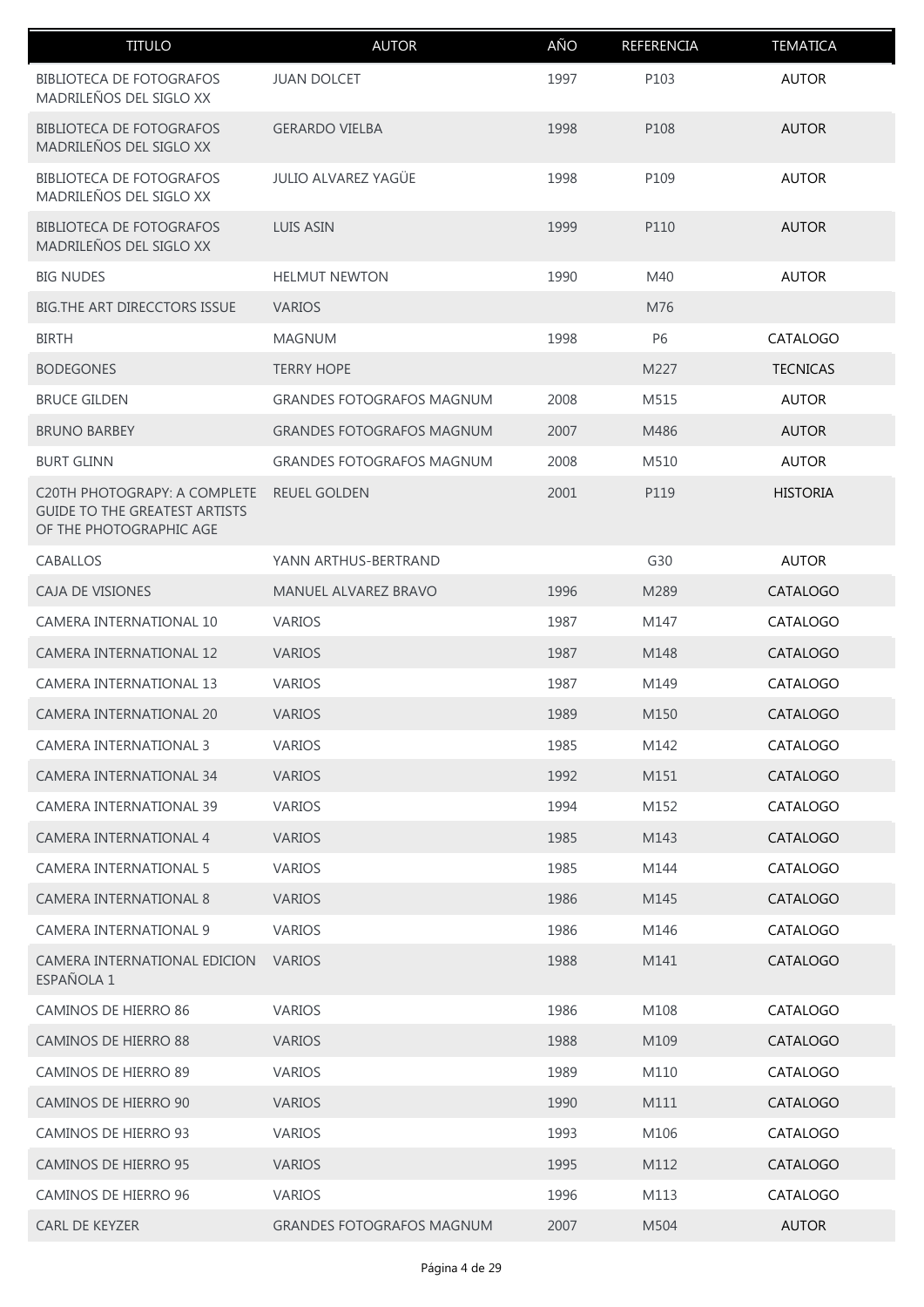| <b>TITULO</b>                                                                                | <b>AUTOR</b>                                 | AÑO  | <b>REFERENCIA</b> | <b>TEMATICA</b> |
|----------------------------------------------------------------------------------------------|----------------------------------------------|------|-------------------|-----------------|
| <b>CARUNCHO</b>                                                                              | <b>CARUNCHO</b>                              | 2003 | P247              | CATALOGO        |
| <b>CATALANS RETRATS</b>                                                                      | <b>ANTONI BERNAD</b>                         | 1984 | M427              | <b>AUTOR</b>    |
| CATALOGO EXPOSICION                                                                          | ANTONIO MARQUEZ                              | 1999 | M366              | <b>AUTOR</b>    |
| CAZADORES DE LUZ. SECRETOS Y<br><b>TECNICAS</b>                                              | <b>VARIOS</b>                                | 2010 | G70               | <b>TECNICAS</b> |
| CEFNA CATALOGO 1998                                                                          | <b>VARIOS</b>                                | 1998 | P250              | CATALOGO        |
| CERTAMEN DE FOTOGRAFIA                                                                       | <b>VARIOS</b>                                | 1998 | M338              | CATALOGO        |
| CERTAMEN DE FOTOGRAFIA INJUVE VARIOS                                                         |                                              | 1999 | M336              | CATALOGO        |
| CERTAMEN DE FOTOGRAFIA INJUVE VARIOS                                                         |                                              | 2000 | M340              | CATALOGO        |
| CERTAMEN DE FOTOGRAFIA INJUVE VARIOS                                                         |                                              | 2001 | M337              | CATALOGO        |
| <b>CERTAMEN NACIONAL DE</b><br><b>FOTOGRAFIA</b>                                             | <b>VARIOS</b>                                | 1986 | M426              | CATALOGO        |
| <b>CERTAMEN NACIONAL DE</b><br>FOTOGRAFIA SOBRE ARTES Y<br><b>TRADICIONES POPULARES</b>      | <b>VARIOS</b>                                | 1985 | M425              | CATALOGO        |
| <b>CERTAMEN NACIONAL</b><br><b>FOTOGRAFICO SOBRE ARTES Y</b><br><b>TRADICIONES POPULARES</b> | <b>VARIOS</b>                                | 1986 | M439              | CATALOGO        |
| <b>CERTAMEN NACIONAL</b><br>FOTOGRAFICO SOBRE ARTES Y<br>TRADICIONES POPULARES               | <b>VARIOS</b>                                | 1986 | M440              | CATALOGO        |
| <b>CERTAMEN NACIONAL</b><br>FOTOGRAFICO SOBRE ARTES Y<br><b>TRADICIONES POPULARES</b>        | <b>VARIOS</b>                                | 1987 | M441              | CATALOGO        |
| <b>CERTAMEN NACIONAL</b><br>FOTOGRAFICO SOBRE ARTES Y<br>TRADICIONES POPULARES               | <b>VARIOS</b>                                | 1988 | M432              | CATALOGO        |
| <b>CHEMA MADOZ</b>                                                                           | <b>CHRISTIAN CAUJOLLE</b>                    | 1999 | P113              | <b>AUTOR</b>    |
| <b>CHIEN CHI-CHANG</b>                                                                       | <b>GRANDES FOTOGRAFOS MAGNUM</b>             | 2008 | M522              | <b>AUTOR</b>    |
| <b>CHRONIQUES SICILIENNES</b>                                                                | LETIZIA BATTAGLIA Y FRANCO<br><b>ZECCHIN</b> | 1989 | P112              | <b>AUTOR</b>    |
| <b>CIE 2002</b>                                                                              | <b>VARIOS</b>                                | 2002 | G72               | CATALOGO        |
| <b>CIENCIA Y FICCION</b>                                                                     | <b>JOAN FONTCUBERTA</b>                      | 1987 | M283              | CATALOGO        |
| CINE CON LOS 5 SENTIDOS.LAS<br><b>CARTELERAS DE JOSAN</b>                                    | ALEJANDRO PACHON RAMIREZ                     | 1999 | M238              | CATALOGO        |
| <b>CITIZENS OF THE TWENTIETH</b><br>CENTURY.PORTRAIT<br>PHOTOGRAPHS 1892-1952                | <b>AUGUST SANDER</b>                         | 1989 | M72               | <b>AUTOR</b>    |
| CIUDADES INVISIBLES                                                                          | <b>VARIOS</b>                                | 1998 | M276              | CATALOGO        |
| CLICS DE EXTREMADURA 2004-2010 VARIOS                                                        |                                              | 2011 | P235              | CATALOGO        |
| CLICS DE EXTREMADURA 2004-2010 VARIOS                                                        |                                              | 2011 | P232              | CATALOGO        |
| CLICS DE EXTREMADURA 2004-2010 VARIOS                                                        |                                              | 2011 | P233              | CATALOGO        |
| CLICS DE EXTREMADURA 2004-2010 VARIOS                                                        |                                              | 2011 | P234              | CATALOGO        |
| <b>CLICS DE EXTREMADURA 3</b>                                                                | <b>VARIOS</b>                                | 2006 | P168              | CATALOGO        |
| <b>CLICS DE EXTREMADURA 4</b>                                                                | <b>VARIOS</b>                                | 2007 | P169              | CATALOGO        |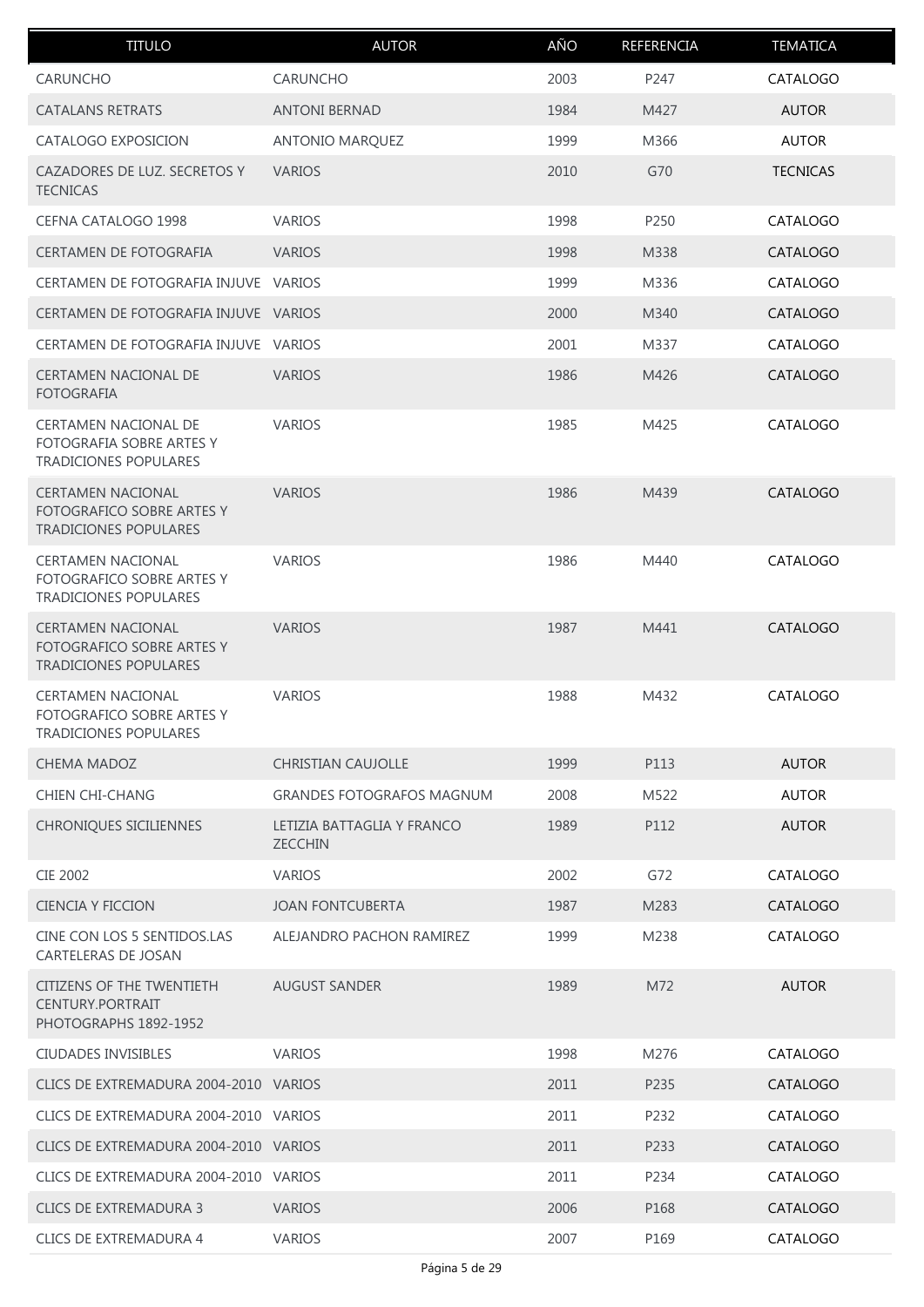| <b>TITULO</b>                                                              | <b>AUTOR</b>                      | AÑO  | REFERENCIA      | <b>TEMATICA</b>     |
|----------------------------------------------------------------------------|-----------------------------------|------|-----------------|---------------------|
| <b>CLICS DE EXTREMADURA 4</b>                                              | <b>VARIOS</b>                     | 2007 | P170            | CATALOGO            |
| <b>CLICS DE EXTREMADURA 4</b>                                              | <b>VARIOS</b>                     | 2007 | P171            | CATALOGO            |
| <b>CLICS DE EXTREMADURA 6</b>                                              | <b>VARIOS</b>                     | 2009 | P172            | CATALOGO            |
| CLICS DE EXTREMADURA 7                                                     | <b>VARIOS</b>                     | 2010 | P174            | CATALOGO            |
| <b>CLICS DE EXTREMADURA 7</b>                                              | <b>VARIOS</b>                     | 2010 | P173            | CATALOGO            |
| CLICS DE EXTREMADURA.<br>2ªCONCURSO DE FOTOGRAFIA                          | <b>VARIOS</b>                     | 2005 | M318            | CATALOGO            |
| COLECCIÓN ARTE<br><b>CONTEMPORANEO DE LA</b><br><b>FUNDACION COCA COLA</b> | <b>VARIOS</b>                     | 1997 | M <sub>56</sub> | CATALOGO            |
| COLECTIVO EXTREMEÑO DE<br>FOTOGRAFOS DE LA NATURALEZA                      | <b>VARIOS</b>                     | 1998 | M312            | CATALOGO            |
| COLECTIVO EXTREMEÑO DE<br>FOTOGRAFOS DE LA NATURALEZA                      | <b>VARIOS</b>                     | 1998 | M243            | CATALOGO            |
| COLOREAR FOTOGRAFIAS                                                       | <b>JUDY MARTIN Y ANNI COLBECK</b> | 1990 | M296            | <b>TECNICAS</b>     |
| <b>COMO HACER BUENAS</b><br><b>FOTOGRAFIAS</b>                             | <b>JOHN FREEMAN</b>               | 1996 | M114            | CATALOGO            |
| <b>COMO HACER BUENAS</b><br><b>FOTOGRAFIAS</b>                             | <b>ANDREAS FEININGER</b>          | 1980 | P118            | <b>TECNICAS</b>     |
| COMO USAR TELEOBJETIVOS Y<br><b>GRANDES ANGULARES</b>                      | ROB VAN'T WOUDT                   | 1978 | M298            | <b>TECNICAS</b>     |
| <b>COMPOSICION CUADRADA</b>                                                | <b>HASSELBLAD</b>                 | 1980 | P49             | <b>TECNICAS</b>     |
| COMPOSICION DE LA IMAGEN                                                   | <b>KODAK</b>                      | 1989 | M155            | <b>ENCICLOPEDIA</b> |
| COMPOSICION DE LA IMAGEN                                                   | <b>KODAK</b>                      | 1989 | M403            | <b>ENCICLOPEDIA</b> |
| <b>CON 5 SENTIDO</b>                                                       | <b>VARIOS</b>                     | 2002 | M348            | CATALOGO            |
| CONCEPTOS DE FOTOGRAFIA<br>ELEMENTAL                                       | <b>JUAN PEDRO CLEMENTE</b>        |      | M364            | <b>TECNICAS</b>     |
| CONCURS FOTOGRAFIC. LA<br>BIBLIOTECA PUBLICA DE VALENCIA                   | <b>VARIOS</b>                     | 1999 | M356            | CATALOGO            |
| COPIAS CON EFECTOS ESPECIALES                                              | <b>JULIEN BUSELLE</b>             | 2000 | M117            | <b>TECNICAS</b>     |
| <b>CORNELL CAPA</b>                                                        | <b>GRANDES FOTOGRAFOS MAGNUM</b>  | 2008 | M528            | <b>AUTOR</b>        |
| <b>COSTA MANOS</b>                                                         | <b>GRANDES FOTOGRAFOS MAGNUM</b>  | 2008 | M524            | <b>AUTOR</b>        |
| CRISTO EN LA CALLE                                                         | <b>MARCIAL VALLE</b>              | 2000 | P244            | CATALOGO            |
| CRITERIO FOTOGRAFICO. NOTAS<br>PARA UN CURSO DE FOTOGRAFIA                 | <b>XAVIER MISERACHS</b>           | 1998 | M232            | <b>TECNICAS</b>     |
| CULTURA EXTREMADURA 2000                                                   | <b>VARIOS</b>                     | 2000 | G59             | CATALOGO            |
| <b>CURSO INTENSIVO DE</b><br>FOTOGRAFIA Y VIDEO.<br>FOTOGRAFIAR CON MOVIL  | <b>VARIOS</b>                     | 2013 | M538            | <b>ENCICLOPEDIA</b> |
| DAVID ALAN HARVEY                                                          | <b>GRANDES FOTOGRAFOS MAGNUM</b>  | 2008 | M511            | <b>AUTOR</b>        |
| DAVID JIMENEZ Y MARTINE STIG                                               | DAVID JIMENEZ Y MARTINE STIG      | 2000 | M332            | CATALOGO            |
| DAVID SEYMOUR                                                              | <b>GRANDES FOTOGRAFOS MAGNUM</b>  | 2007 | M493            | <b>AUTOR</b>        |
| DE LODO BLANCO CERAMICA                                                    | <b>JUAN PEREZ</b>                 | 2000 | P208            | <b>AUTOR</b>        |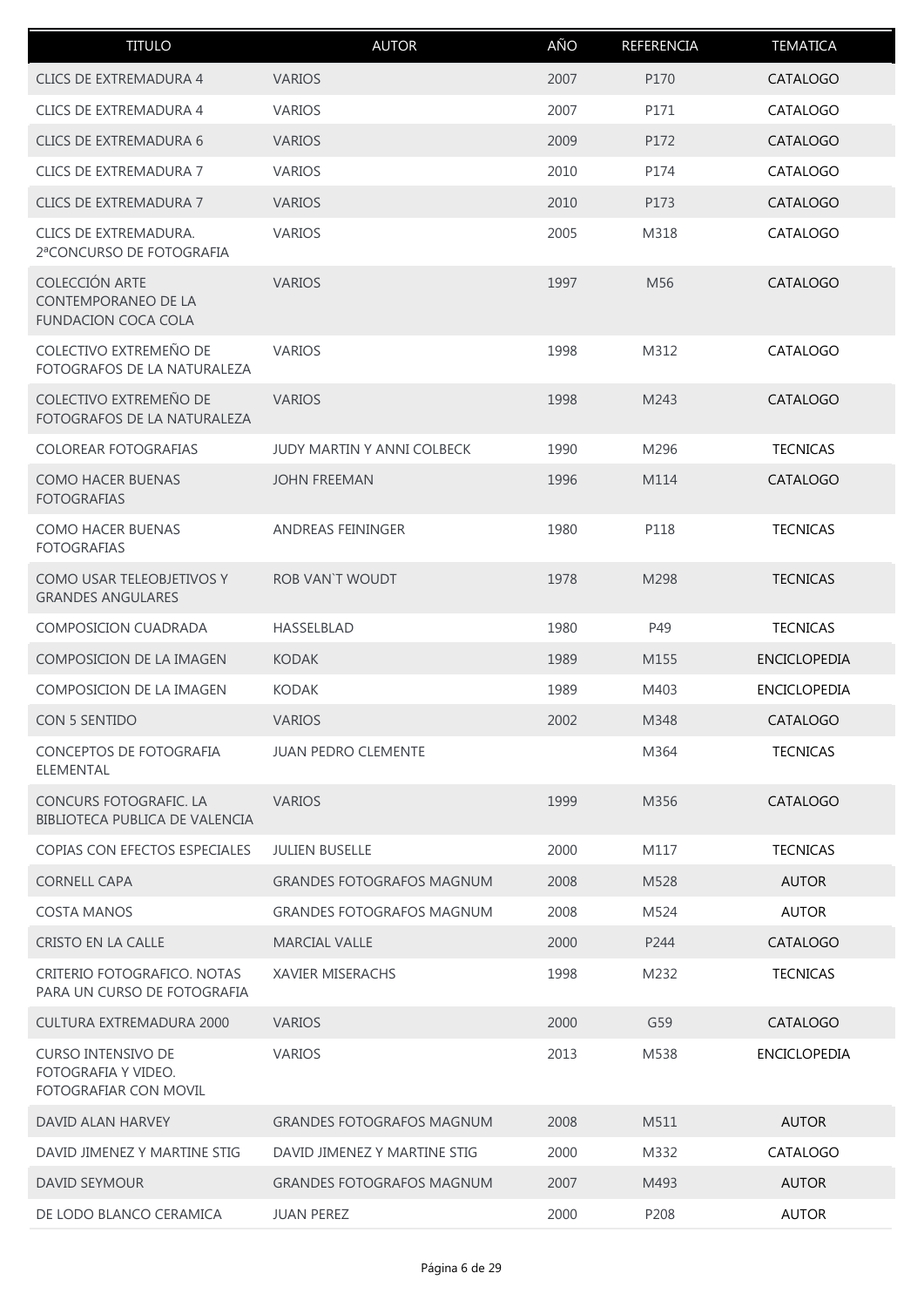| <b>TITULO</b>                                                        | <b>AUTOR</b>                                                    | AÑO  | REFERENCIA     | <b>TEMATICA</b>     |
|----------------------------------------------------------------------|-----------------------------------------------------------------|------|----------------|---------------------|
| DELEITOSA.50AÑOS DESPUES DE<br><b>W.EUGENE SMITH</b>                 | J.M. BALLESTER                                                  | 2003 | P197           | CATALOGO            |
| DELEITOSA.50AÑOS DESPUES DE<br><b>W.EUGENE SMITH</b>                 | J.M. BALLESTER                                                  | 2003 | P255           | CATALOGO            |
| DENDE O ATLANTICO                                                    | $\overline{?}$                                                  | 1988 | M431           |                     |
| <b>DENNIS STOCK</b>                                                  | <b>GRANDES FOTOGRAFOS MAGNUM</b>                                | 2007 | M491           | <b>AUTOR</b>        |
| <b>DESERTS</b>                                                       | <b>MAGNUM</b>                                                   | 1998 | <b>P4</b>      | CATALOGO            |
| DESNUDO Y GLAMOUR                                                    | <b>JOHN HEDGECOE</b>                                            | 1988 | M377           | <b>TECNICAS</b>     |
| <b>DESNUDOS</b>                                                      | <b>JOAQUIN ARIZA</b>                                            | 2002 | M322           | <b>AUTOR</b>        |
| <b>DESNUDOS 2</b>                                                    | <b>VARIOS</b>                                                   | 1996 | M86            | <b>AUTOR</b>        |
| <b>DESNUDOS CONTEMPORANEOS 2</b>                                     | <b>VARIOS</b>                                                   | 1999 | M <sub>5</sub> | <b>AUTOR</b>        |
| DESNUDOS EROTICOS DEL PASADO                                         | <b>VARIOS</b>                                                   | 1996 | M25            | <b>HISTORIA</b>     |
| DIALOGO CON LA FOTOGRAFIA                                            | PAUL HILL Y THOMAS COOPER                                       | 2001 | P117           | <b>ENSAYO</b>       |
| DIALOGOS: LEONEL MOURA-<br><b>ANDRES SERRANO</b>                     | LEONEL MOURA-ANDRES SERRANO                                     | 1996 | M285           | CATALOGO            |
| <b>DIANE ARBUS</b>                                                   | <b>DIANE ARBUS</b>                                              | 1972 | M294           | <b>AUTOR</b>        |
| DICCIONARIO FOCAL DE<br>TECNOLOGIA FOTOGRAFICA                       | D.A. SPENCER                                                    | 1979 | M313           | ENCICLOPEDIA        |
| DICCIONARIO HISTORICO DE<br><b>CONCEPTOS Y TENDENCIAS</b>            | MIGUEL A YAÑEZ POLO                                             | 1994 | M378           | <b>ENCICLOPEDIA</b> |
| DIEZ AÑOS EN LOS QUE SE CREO<br>EL MUNDO. 1989-1999                  | <b>VARIOS</b>                                                   | 1999 | M107           | CATALOGO            |
| <b>DISTORSIONES</b>                                                  | ANTONIO COVARSI                                                 | 1998 | P212           | <b>AUTOR</b>        |
| DOLMENES DE EXTREMADURA                                              | EMILIO JOSE PEREZ GARCIA                                        | 2005 | P12            | <b>AUTOR</b>        |
| DOLMENES DE EXTREMADURA                                              | <b>EMILIO JOSE PEREZ GARCIA</b>                                 | 2005 | P22            | CATALOGO            |
| DOLMENES DE EXTREMADURA                                              | EMILIO JOSE PEREZ GARCIA                                        | 2005 | P21            | CATALOGO            |
| DOS CIUDADES CUATRO MIRADAS                                          | FCO.DE LA CRUZ /JJ BOLAÑOS /P<br><b>BOLAÑOS / ALBERTO NIETO</b> |      | M379           | CATALOGO            |
| EDIFICIOS Y PAISAJES URBANOS                                         | KODAK                                                           | 1989 | M408           | ENCICLOPEDIA        |
| <b>EDWARD WESTON</b>                                                 | EDWARD WESTON                                                   | 2001 | P116           | <b>AUTOR</b>        |
| EFECTOS ESPECIALES. GUIA RAPIDA<br>DE FOTOGRAFIA                     |                                                                 | 1998 | M126           | <b>TECNICAS</b>     |
| EJEMPLOS DE AMOR GALANTE Y<br>DE AMOR ESPIRITUAL                     | <b>JOHANNES MUGGENTHALER</b>                                    | 1990 | M435           | CATALOGO            |
| EL AGUA, FENOMENOS<br>NATURALES. GUIA RAPIDA DE<br><b>FOTOGRAFIA</b> |                                                                 | 1998 | M128           | <b>TECNICAS</b>     |
| EL ALBUM DE QUECA CAMPILLO 99                                        | EL ALBUM DE QUECA CAMPILLO 99                                   | 1999 | M31            | <b>AUTOR</b>        |
| EL ALBUM DE QUECA CAMPILLO 99                                        | QUECA CAMPILLOC                                                 | 1999 | M30            | <b>AUTOR</b>        |
| EL ARTE DE LA FOTOGRAFIA                                             | SALVAT                                                          | 1974 | M264           | <b>ENCICLOPEDIA</b> |
| EL ARTE DE LA FOTOGRAFIA EN<br><b>COLOR</b>                          | <b>VARIOS</b>                                                   | 1978 | M81            | <b>TECNICAS</b>     |
| EL COLOR                                                             | SALVAT                                                          | 1974 | M263           | <b>ENCICLOPEDIA</b> |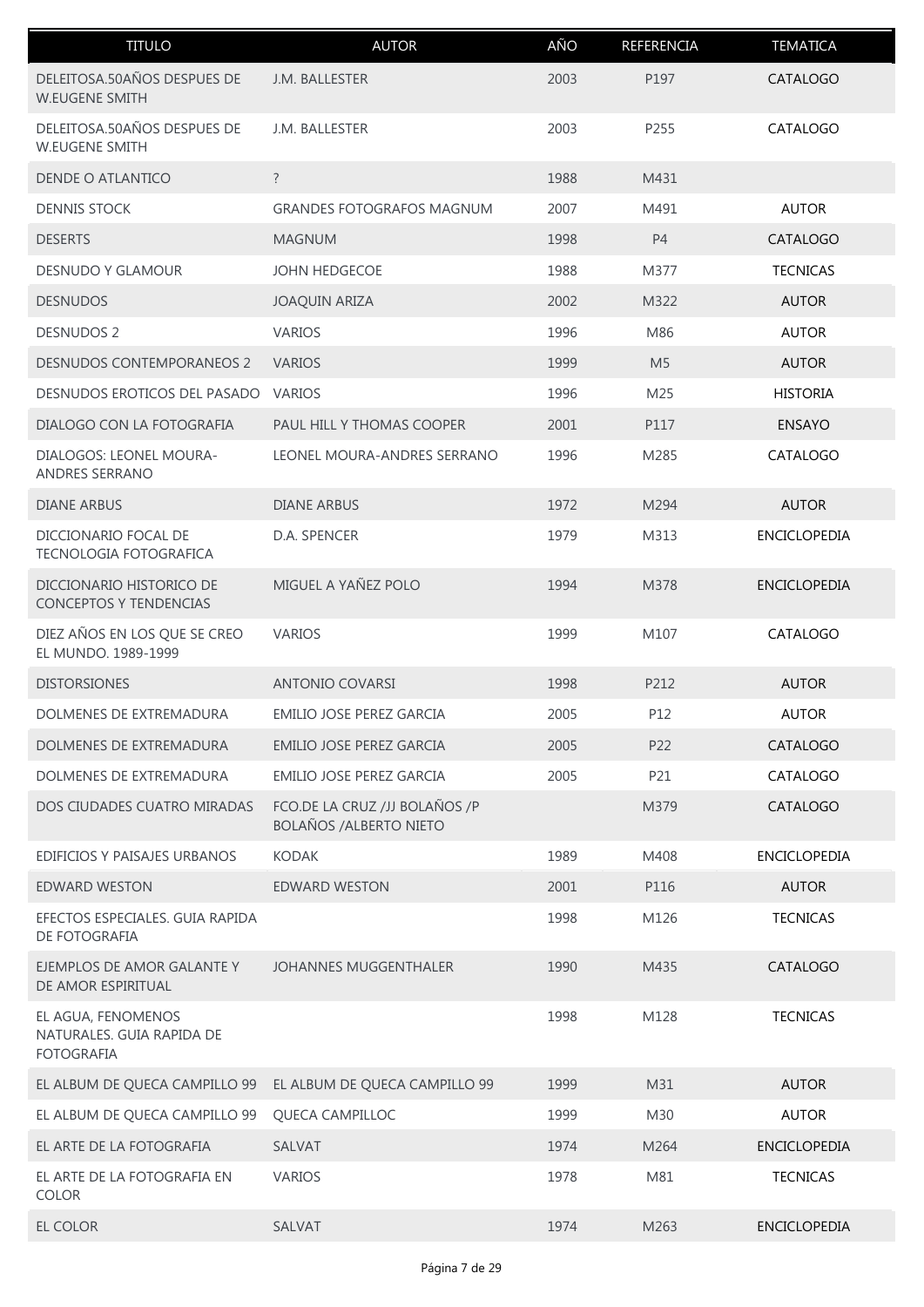| <b>TITULO</b>                                                               | <b>AUTOR</b>                                           | AÑO  | REFERENCIA        | <b>TEMATICA</b>     |
|-----------------------------------------------------------------------------|--------------------------------------------------------|------|-------------------|---------------------|
| EL COLOR EN LA FOTOGRAFIA                                                   | <b>ANDREAS FEININGER</b>                               | 1981 | M299              | <b>TECNICAS</b>     |
| EL CUARTO OSCURO                                                            | <b>LEONARD GAUNT</b>                                   | 1980 | P41               | <b>TECNICAS</b>     |
| EL CUERPO                                                                   | WILLIAM E. EWING                                       | 1993 | P <sub>26</sub>   | <b>HISTORIA</b>     |
| EL DESAFIO DEL COLOR                                                        | <b>KODAK</b>                                           | 1989 | M413              | <b>ENCICLOPEDIA</b> |
| EL ESTILO EN FOTOGRAFIA                                                     | MICHAEL FREEMAN                                        | 1986 | M83               | <b>TECNICAS</b>     |
| EL ESTUDIO                                                                  | <b>SALVAT</b>                                          | 1974 | M273              | <b>ENCICLOPEDIA</b> |
| EL ESTUDIO EN CASA                                                          | <b>KODAK</b>                                           | 1989 | M411              | <b>ENCICLOPEDIA</b> |
| EL FOTOGRAFO ANTE EL DESNUDO                                                | MIGUEL VERTURIAN ARANA                                 | 1999 | P30               | <b>TECNICAS</b>     |
| EL FOTOGRAFO EXPERTO                                                        | <b>KODAK</b>                                           | 1989 | M412              | <b>ENCICLOPEDIA</b> |
| EL GRAN FORMATO. MANUAL DE<br>FOTOGRAFIA EN BASE AL SISTEMA<br><b>SINAR</b> | CARL KOCH Y J.J. Y C. MARCHESI                         | 1982 | M <sub>1</sub> 02 | <b>TECNICAS</b>     |
| EL GRAN LIBRO DE LA FOTOGRAFIA<br>EN BLANCO Y NEGRO                         | DIGITAL CAMERA                                         | 2012 | M457              | CATALOGO            |
| EL GUADIANA Y SU ENTORNO                                                    | JOSE MARIA BALLESTER Y MIGUEL<br>ANGEL RODRIGUEZ PLAZA | 2005 | M324              | CATALOGO            |
| EL LABORATORIO                                                              | SALVAT                                                 | 1974 | M275              | <b>ENCICLOPEDIA</b> |
| EL LABORATORIO EN BLANCO Y<br>NEGRO.PROCESADO DEL<br>NEGATIVO Y COPIADO     | ANTONIO CORRAL FERNANDEZ                               | 2000 | M381              | <b>TECNICAS</b>     |
| EL LABORATORIO FOTOGRAFICO                                                  | <b>KODAK</b>                                           | 1986 | M409              | <b>ENCICLOPEDIA</b> |
| EL LIBRO DE LA FOTOGRAFIA<br><b>CREATIVA</b>                                | <b>JOHN HEDGECOE</b>                                   | 1976 | M91               | <b>TECNICAS</b>     |
| EL LIBRO DE LA FOTOGRAFIA EN<br><b>COLOR</b>                                | ADRIAN BAILEY Y ADRIAN HOLLOWAY                        | 1979 | M82               | <b>TECNICAS</b>     |
| EL LIBRO DE LA IMAGEN                                                       | <b>JUAN CARLOS SANZ</b>                                | 1996 | P120              | <b>ENSAYO</b>       |
| EL MUNDO EN BLANCO Y NEGRO                                                  | <b>KODAK</b>                                           | 1986 | M157              | <b>ENCICLOPEDIA</b> |
| EL MUNDO EN BLANCO Y NEGRO                                                  | <b>KODAK</b>                                           | 1986 | M414              | <b>ENCICLOPEDIA</b> |
| EL MUNDO EN IMÁGENES.AFRICA                                                 | NATIONAL GEOGRAPHIC                                    | 2004 | G33               | <b>ENCICLOPEDIA</b> |
| EL MUNDO EN IMÁGENES.AMERICA                                                | NATIONAL GEOGRAPHIC                                    | 2004 | G34               | <b>ENCICLOPEDIA</b> |
| EL MUNDO EN IMÁGENES.ASIA                                                   | NATIONAL GEOGRAPHIC                                    | 2004 | G32               | <b>ENCICLOPEDIA</b> |
| EL MUNDO EN IMÁGENES.EUROPA                                                 | NATIONAL GEOGRAPHIC                                    | 2004 | G31               | <b>ENCICLOPEDIA</b> |
| EL MUNDO EN<br>IMÁGENES.OCEANIA/UNIVERSO                                    | NATIONAL GEOGRAPHIC                                    | 2004 | G35               | <b>ENCICLOPEDIA</b> |
| EL NEGATIVO                                                                 | <b>ANSEL ADAMS</b>                                     | 1999 | M35               | <b>TECNICAS</b>     |
| EL NEGATIVO EN BLANCO Y NEGRO                                               | <b>ENRIC DE SANTOS</b>                                 | 2002 | P45               | <b>TECNICAS</b>     |
| EL NIÑO Y SU MUNDO                                                          | <b>VARIOS</b>                                          | 1990 | M368              | <b>CATALOGO</b>     |
| EL OBJETO Y SU IMAGEN                                                       | RENE BOUILLOT                                          | 1981 | M304              | <b>TECNICAS</b>     |
| EL OJO DEL FOTOGRAFO                                                        | MICHAEL FREEMAN                                        | 2009 | M459              | <b>TECNICAS</b>     |
| EL OJO-CAMARA-LA IMAGEN                                                     | <b>HASSELBLAD</b>                                      | 1980 | P53               | <b>TECNICAS</b>     |
| EL PAIS 20 AÑOS                                                             | <b>VARIOS</b>                                          | 1996 | M454              | CATALOGO            |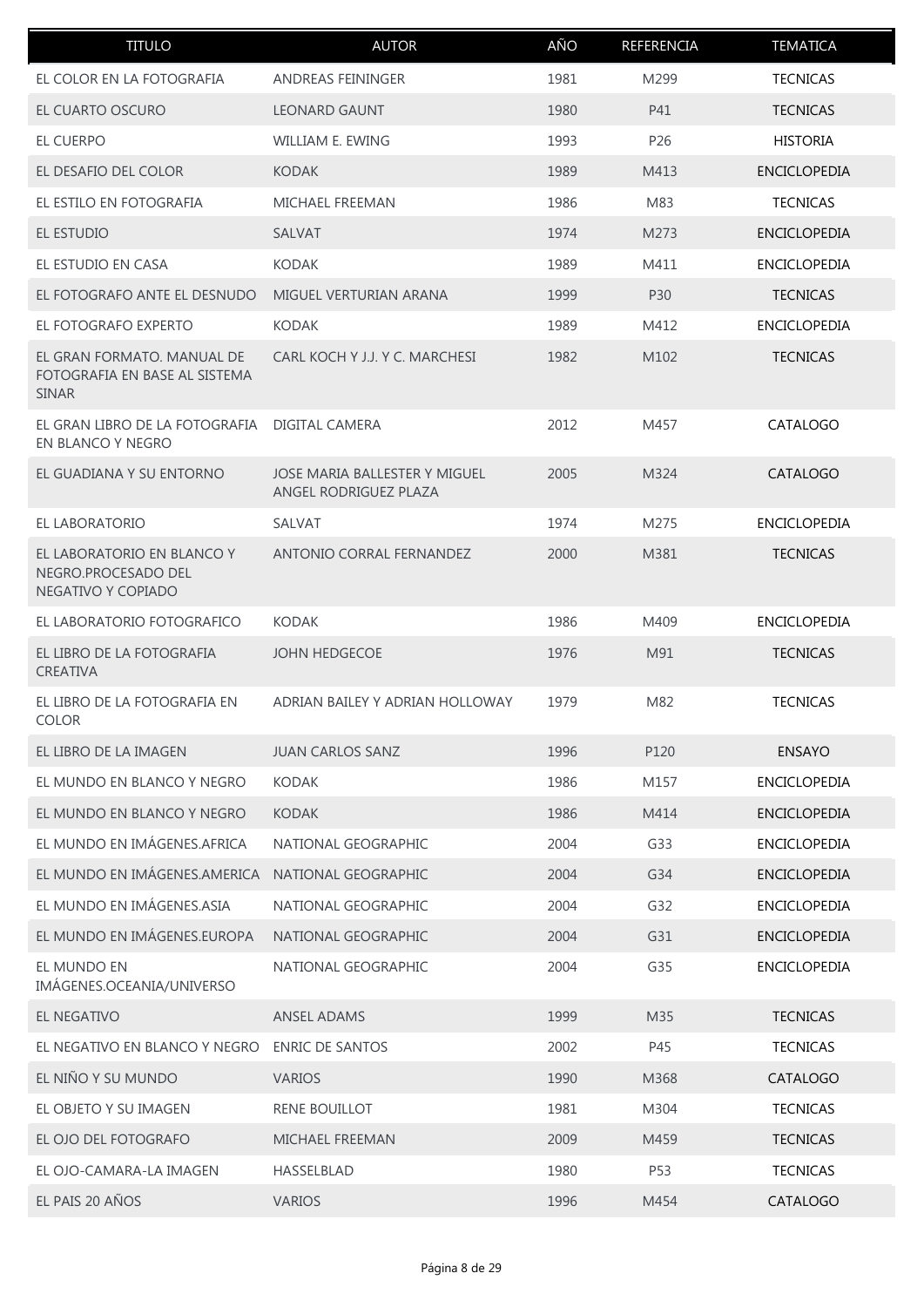| <b>TITULO</b>                                              | <b>AUTOR</b>                                                 | AÑO  | REFERENCIA     | <b>TEMATICA</b>     |
|------------------------------------------------------------|--------------------------------------------------------------|------|----------------|---------------------|
| EL PASEANTE: EL CUERPO Y LA<br><b>FOTOGRAFIA</b>           | <b>VARIOS</b>                                                | 1985 | G <sub>6</sub> | CATALOGO            |
| <b>EL PATILLAS</b>                                         | ARTURO GUTIERREZ PRADES                                      | 1995 | M22            | <b>AUTOR</b>        |
| EL REPORTAJE FOTOGRAFICO                                   | SALVAT                                                       | 1974 | M272           | ENCICLOPEDIA        |
| EL REPORTAJE FOTOGRAFICO                                   | <b>KODAK</b>                                                 | 1989 | M404           | <b>ENCICLOPEDIA</b> |
| EL RETRATO                                                 | <b>GÜNTER SPITZING</b>                                       | 1977 | P40            | <b>TECNICAS</b>     |
| EL ROSTRO Y EL CUERPO                                      | <b>KODAK</b>                                                 | 1989 | M402           | ENCICLOPEDIA        |
| EL TORO BRAVO EN LA RAYA                                   | <b>JOSE MARIA BALLESTER</b>                                  | 2008 | P260           | <b>AUTOR</b>        |
| <b>ELLIOT ERWITT</b>                                       | <b>GRANDES FOTOGRAFOS MAGNUM</b>                             | 2006 | M482           | <b>AUTOR</b>        |
| ELOGIO DE QUITO                                            | <b>VARIOS</b>                                                | 1950 | M1             | CATALOGO            |
| EN AQUEL LUGAR DONDE HABITA<br>LA MEMORIA                  | <b>MARGA CLARK</b>                                           | 1992 | M328           | CATALOGO            |
| EN LA VERA: LA DOBLE MIRADA                                | JUAN Y ELIAS DOLCET                                          | 1998 | P34            | <b>AUTOR</b>        |
| EN LA VERA: LA DOBLE MIRADA                                | JUAN Y ELIAS DOLCET                                          | 1998 | P35            | <b>AUTOR</b>        |
| EN LA VERA: LA DOBLE MIRADA                                | JUAN Y ELIAS DOLCET                                          | 1998 | P36            | <b>AUTOR</b>        |
| EN LA VERA: LA DOBLE MIRADA                                | JUAN Y ELIAS DOLCET                                          | 1998 | P37            | <b>AUTOR</b>        |
| EN LA VERA: LA DOBLE MIRADA                                | JUAN Y ELIAS DOLCET                                          | 1998 | P38            | <b>AUTOR</b>        |
| EN TORNO AL PAISAJE                                        | J.M. BALLESTER/ JOAQUIN GARCIA<br><b>VERA/ RAFAEL MORERA</b> | 1999 | P202           | CATALOGO            |
| EN TORNO AL PAISAJE                                        | J.M. BALLESTER/ JOAQUIN GARCIA<br><b>VERA/ RAFAEL MORERA</b> | 1999 | P201           | CATALOGO            |
| EN TORNO AL PAISAJE                                        | J.M. BALLESTER/ JOAQUIN GARCIA<br><b>VERA/ RAFAEL MORERA</b> | 1999 | P200           | <b>CATALOGO</b>     |
| EN TORNO AL PAISAJE                                        | J.M. BALLESTER/ JOAQUIN GARCIA<br><b>VERA/ RAFAEL MORERA</b> | 1999 | P204           | CATALOGO            |
| EN TORNO AL PAISAJE                                        | J.M. BALLESTER/ JOAQUIN GARCIA<br><b>VERA/ RAFAEL MORERA</b> | 1999 | P205           | <b>CATALOGO</b>     |
| EN TORNO AL PAISAJE                                        | <b>JOSE MARIA BALLESTER</b>                                  | 1999 | P11            | <b>AUTOR</b>        |
| EN TORNO AL PAISAJE                                        | J.M. BALLESTER/ JOAQUIN GARCIA<br><b>VERA/ RAFAEL MORERA</b> | 1999 | P203           | CATALOGO            |
| ENCICLOPEDIA DE LA FOTOGRAFIA                              | PIERRE MONTEL                                                | 1975 | M315           | ENCICLOPEDIA        |
| ENCICLOPEDIA ILUSTRADA DE<br><b>FOTOGRAFIA AMATEUR</b>     | LEONARD GAUNT Y PAUL PETZOLD                                 | 1970 | M314           | ENCICLOPEDIA        |
| ENCICLOPEDIA PLANETA DE LA<br>FOTOGRAFIA TOMO 2            |                                                              | 1982 | M159           | ENCICLOPEDIA        |
| ENCICLOPEDIA PLANETA DE LA<br>FOTOGRAFIA TOMO 4            |                                                              | 1982 | M160           | <b>ENCICLOPEDIA</b> |
| ENCICLOPEDIA PLANETA DE LA<br>FOTOGRAFIA TOMO 7            |                                                              | 1982 | M161           | ENCICLOPEDIA        |
| ENCICLOPEDIA PLANETA DE LA<br><b>FOTOGRAFIA TOMO 8</b>     |                                                              | 1982 | M162           | ENCICLOPEDIA        |
| ENCICLOPEDIA PLANETA DE LA<br>FOTOGRAFIA VARIOS FASCICULOS |                                                              | 1981 | M163           | ENCICLOPEDIA        |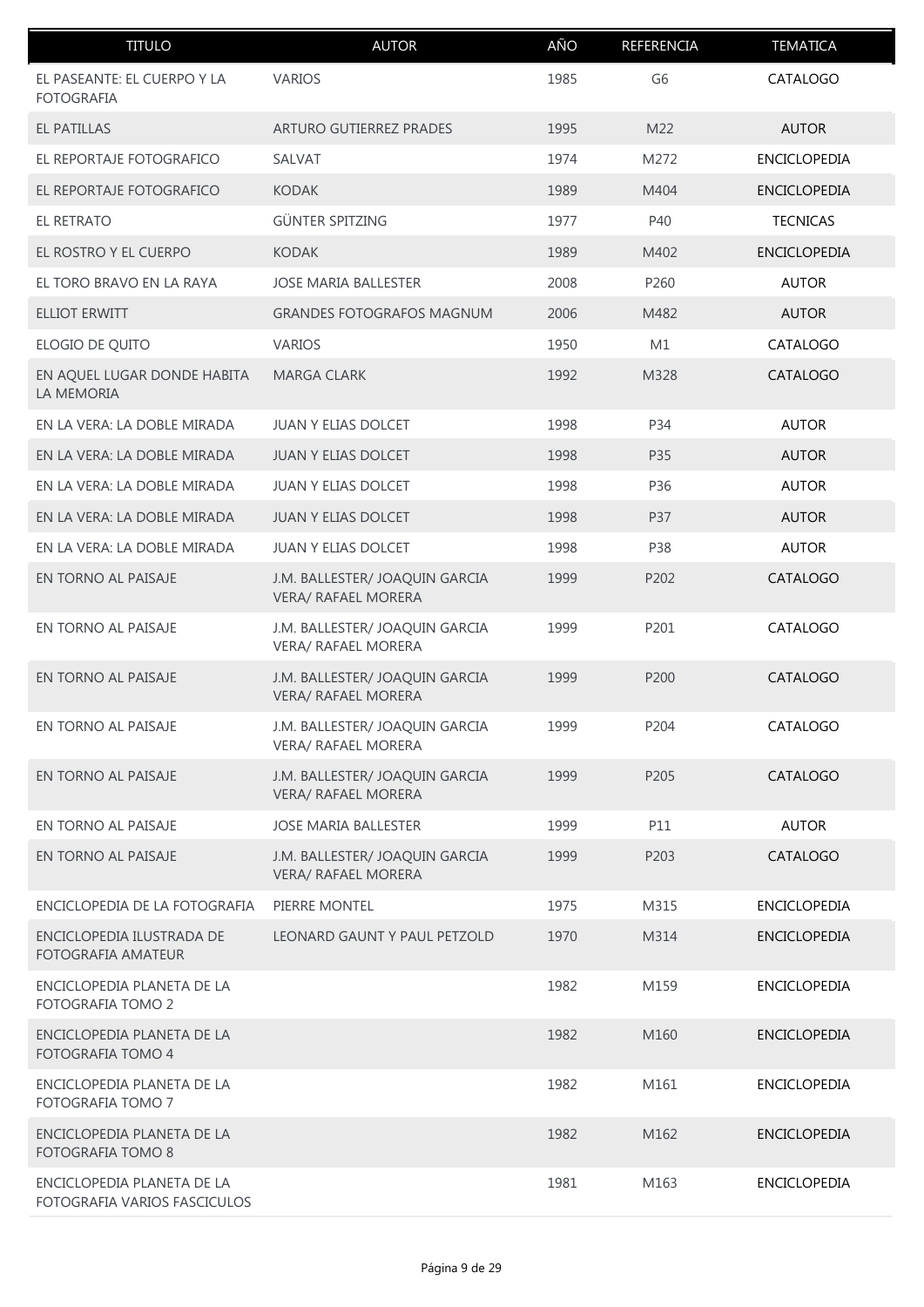| <b>TITULO</b>                                                  | <b>AUTOR</b>                                    | AÑO  | REFERENCIA     | <b>TEMATICA</b>     |
|----------------------------------------------------------------|-------------------------------------------------|------|----------------|---------------------|
| ENCICLOPEDIA PRACTICA DE LA<br><b>FOTOGRAFIA</b>               | <b>KODAK</b>                                    | 1979 | M453           | <b>ENCICLOPEDIA</b> |
| ENCICLOPEDIA PRACTICA DE LA<br><b>FOTOGRAFIA VOLUMEN 1</b>     | SALVAT                                          |      | M469           | <b>ENCICLOPEDIA</b> |
| ENCICLOPEDIA PRACTICA DE LA<br><b>FOTOGRAFIA VOLUMEN 10</b>    | SALVAT                                          |      | M478           | <b>ENCICLOPEDIA</b> |
| ENCICLOPEDIA PRACTICA DE LA<br>FOTOGRAFIA VOLUMEN 11           | <b>SALVAT</b>                                   |      | M479           | <b>ENCICLOPEDIA</b> |
| ENCICLOPEDIA PRACTICA DE LA<br>FOTOGRAFIA VOLUMEN 2            | <b>SALVAT</b>                                   |      | M470           | <b>ENCICLOPEDIA</b> |
| ENCICLOPEDIA PRACTICA DE LA<br>FOTOGRAFIA VOLUMEN 3            | SALVAT                                          |      | M471           | <b>ENCICLOPEDIA</b> |
| ENCICLOPEDIA PRACTICA DE LA<br><b>FOTOGRAFIA VOLUMEN 4</b>     | <b>SALVAT</b>                                   |      | M472           | <b>ENCICLOPEDIA</b> |
| ENCICLOPEDIA PRACTICA DE LA<br>FOTOGRAFIA VOLUMEN 5            | SALVAT                                          |      | M473           | <b>ENCICLOPEDIA</b> |
| ENCICLOPEDIA PRACTICA DE LA<br>FOTOGRAFIA VOLUMEN 6            | SALVAT                                          |      | M474           | <b>ENCICLOPEDIA</b> |
| ENCICLOPEDIA PRACTICA DE LA<br>FOTOGRAFIA VOLUMEN 7            | SALVAT                                          |      | M475           | ENCICLOPEDIA        |
| ENCICLOPEDIA PRACTICA DE LA<br>FOTOGRAFIA VOLUMEN 8            | SALVAT                                          |      | M476           | <b>ENCICLOPEDIA</b> |
| ENCICLOPEDIA PRACTICA DE LA<br>FOTOGRAFIA VOLUMEN 9            | SALVAT                                          |      | M477           | <b>ENCICLOPEDIA</b> |
| <b>ENLAZADOS</b>                                               | <b>DULCE ESCRIBANO</b>                          | 2005 | P231           | CATALOGO            |
| <b>ENTORNO AL PAISAJE</b>                                      | JOSE M BALLESTER /JOAQUIN GARCIA<br><b>VARA</b> | 1999 | M367           | CATALOGO            |
| <b>ERICH LESSING</b>                                           | <b>GRANDES FOTOGRAFOS MAGNUM</b>                | 2008 | M525           | <b>AUTOR</b>        |
| ERICH SALOMON                                                  | <b>ERICH SALOMON</b>                            | 1978 | P29            | <b>AUTOR</b>        |
| <b>EROS</b>                                                    | <b>VARIOS</b>                                   | 1997 | G <sub>9</sub> | CATALOGO            |
| ESPACIOS DE PODER.EL ESCORIAL                                  | <b>ALBERTO SCHOMMER</b>                         | 1991 | G20            | <b>AUTOR</b>        |
| <b>ESPACIOS NATURALES DE</b><br>EXTREMADURA                    | <b>VARIOS</b>                                   |      | P238           | CATALOGO            |
| ESPAÑA OCULTA                                                  | CRISTINA GARCIA RODERO                          |      | M43            | <b>AUTOR</b>        |
| <b>ESPEJOS</b><br>PERSONALES.INSIDE/OUTSIDE-<br><b>STORIES</b> | <b>VARIOS</b>                                   | 2001 | M347           | CATALOGO            |
| <b>ESTETICA FOTOGRAFICA</b>                                    | <b>JOAN FONTCUBERTA</b>                         | 1984 | P121           | <b>ENSAYO</b>       |
| ETERNO EFIMERO                                                 | <b>VARIOS</b>                                   |      | M424           | CATALOGO            |
| <b>EXODOS</b>                                                  | SEBASTIAO SALGADO                               | 2000 | G18            | <b>AUTOR</b>        |
| <b>EXOTIC NUDES</b>                                            | <b>GIAN PAOLO BARBIERI</b>                      | 2003 | M224           | <b>AUTOR</b>        |
| EXPLORAFOTO 2002: ENCUENTRO<br>CON LA FOTOGRAFIA               | <b>VARIOS</b>                                   | 2002 | P16            | CATALOGO            |
| EXPOSICION FOTOGRAFICA                                         | SEBASTIAN SCHUTYSER / BONI<br>SANCHEZ           | 1986 | M398           | <b>AUTOR</b>        |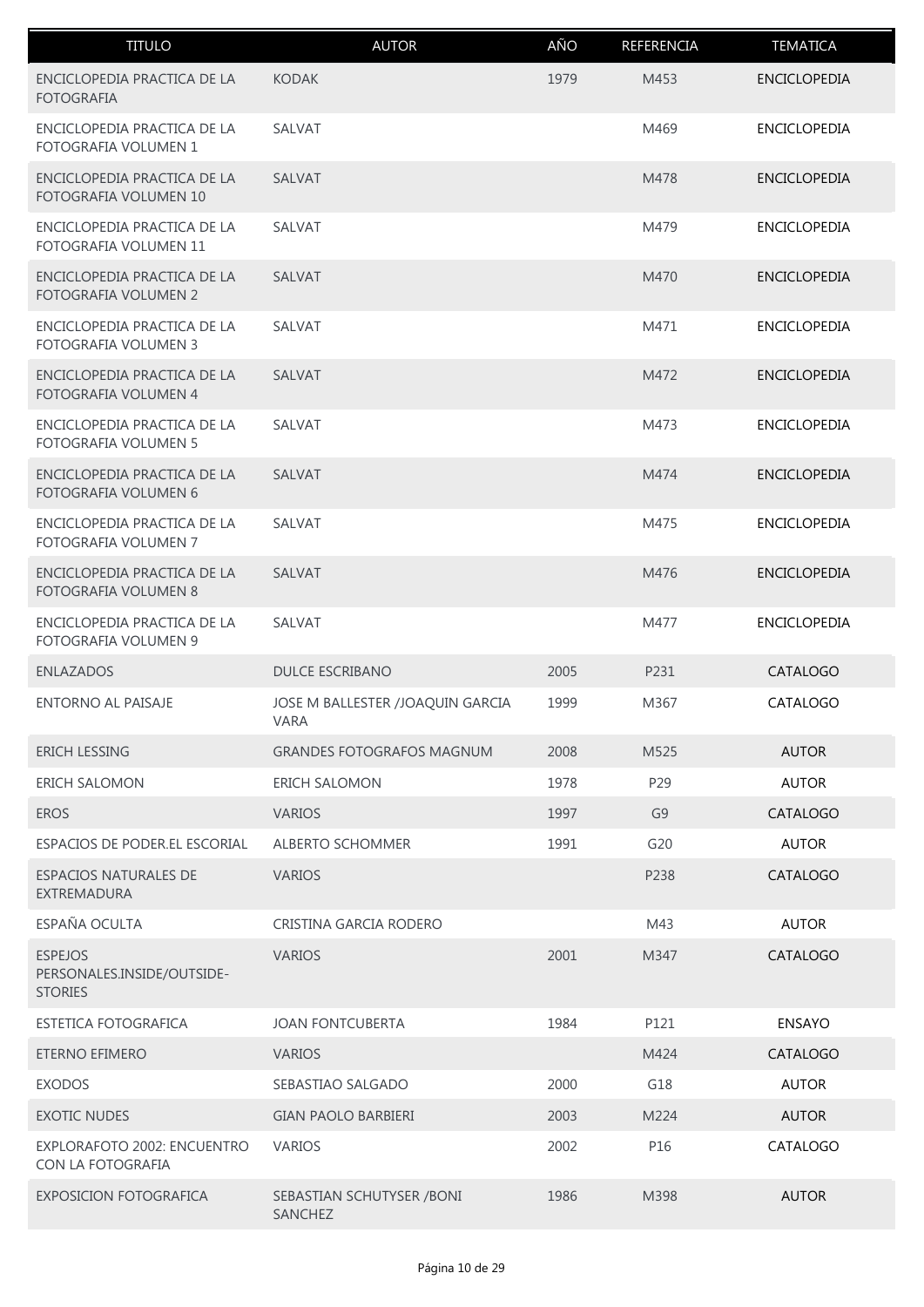| <b>TITULO</b>                                                            | <b>AUTOR</b>                     | AÑO  | REFERENCIA | <b>TEMATICA</b>     |
|--------------------------------------------------------------------------|----------------------------------|------|------------|---------------------|
| <b>EXPOSICIONES,</b><br>PINTURA, FOTOGRAFIA E<br>ILUSTRACIONES DIGITALES | <b>VARIOS</b>                    | 2010 | P183       | CATALOGO            |
| EXPOSICIONES,<br>PINTURA, FOTOGRAFIA E<br>ILUSTRACIONES DIGITALES        | <b>VARIOS</b>                    | 2010 | P184       | CATALOGO            |
| EXPOSICIONES,<br>PINTURA, FOTOGRAFIA E<br>ILUSTRACIONES DIGITALES        | <b>VARIOS</b>                    | 2010 | P185       | CATALOGO            |
| <b>EXPOSICIONES,</b><br>PINTURA, FOTOGRAFIA E<br>ILUSTRACIONES DIGITALES | <b>VARIOS</b>                    | 2010 | P186       | CATALOGO            |
| EXPOSICIONES,<br>PINTURA, FOTOGRAFIA E<br><b>ILUSTRACIONES DIGITALES</b> | <b>VARIOS</b>                    | 2010 | P187       | CATALOGO            |
| EXPOSICIONES,<br>PINTURA, FOTOGRAFIA E<br><b>ILUSTRACIONES DIGITALES</b> | <b>VARIOS</b>                    | 2010 | P182       | CATALOGO            |
| EXPRESION DELTA PRO                                                      | <b>VARIOS</b>                    | 1996 | G25        | CATALOGO            |
| <b>FEMMES ALGERIENNES</b>                                                | <b>MARC GARANGER</b>             | 1982 | M27        | <b>AUTOR</b>        |
| FERDINANDO SCIANNA                                                       | <b>GRANDES FOTOGRAFOS MAGNUM</b> | 2007 | M499       | <b>AUTOR</b>        |
| FESTIVAL INTERNACIONAL DE LA<br>FOTOGRAFIA DE SANTO DOMINGO              | <b>VARIOS</b>                    | 1993 | M71        | CATALOGO            |
| FILM UND FOTO.                                                           | <b>VARIOS</b>                    | 2007 | M330       | CATALOGO            |
| <b>FLOR</b>                                                              | <b>FLOR GARDUÑO</b>              | 2002 | G4         | <b>AUTOR</b>        |
| FORTIFICACIONES Y PAISAJES DE<br>LA RAYA HISPANO LUSA                    | MIGUEL ANGEL RODRIGUEZ PLAZA     |      | M388       | CATALOGO            |
| <b>FOTO PRESS</b>                                                        | <b>VARIOS</b>                    | 1990 | M442       | CATALOGO            |
| FOTO PRESS 1989                                                          | <b>VARIOS</b>                    | 1989 | M423       | CATALOGO            |
| FOTO.VOL 1                                                               | PRISMA                           | 1982 | M249       | ENCICLOPEDIA        |
| FOTO.VOL 10                                                              | PRISMA                           | 1982 | M249       | <b>ENCICLOPEDIA</b> |
| FOTO.VOL 2                                                               | PRISMA                           | 1982 | M249       | <b>ENCICLOPEDIA</b> |
| FOTO.VOL 3                                                               | PRISMA                           | 1982 | M249       | <b>ENCICLOPEDIA</b> |
| FOTO.VOL 4                                                               | PRISMA                           | 1982 | M249       | <b>ENCICLOPEDIA</b> |
| FOTO.VOL 5                                                               | PRISMA                           | 1982 | M249       | <b>ENCICLOPEDIA</b> |
| FOTO.VOL 6                                                               | PRISMA                           | 1982 | M249       | <b>ENCICLOPEDIA</b> |
| FOTO.VOL 7                                                               | PRISMA                           | 1982 | M249       | <b>ENCICLOPEDIA</b> |
| FOTO.VOL 8                                                               | PRISMA                           | 1982 | M249       | <b>ENCICLOPEDIA</b> |
| FOTO.VOL 9                                                               | PRISMA                           | 1982 | M249       | ENCICLOPEDIA        |
| FOTOCACERES. OPTICAS<br><b>IBEROAMERICANAS</b>                           | <b>VARIOS</b>                    | 2009 | M534       | <b>CATALOGO</b>     |
| FOTOCACERES, OPTICAS<br><b>IBEROAMERICANAS</b>                           | <b>VARIOS</b>                    | 2009 | M535       | CATALOGO            |
| <b>FOTOGRAFIA</b>                                                        | <b>JAM MONTOYA</b>               | 1993 | M380       | <b>AUTOR</b>        |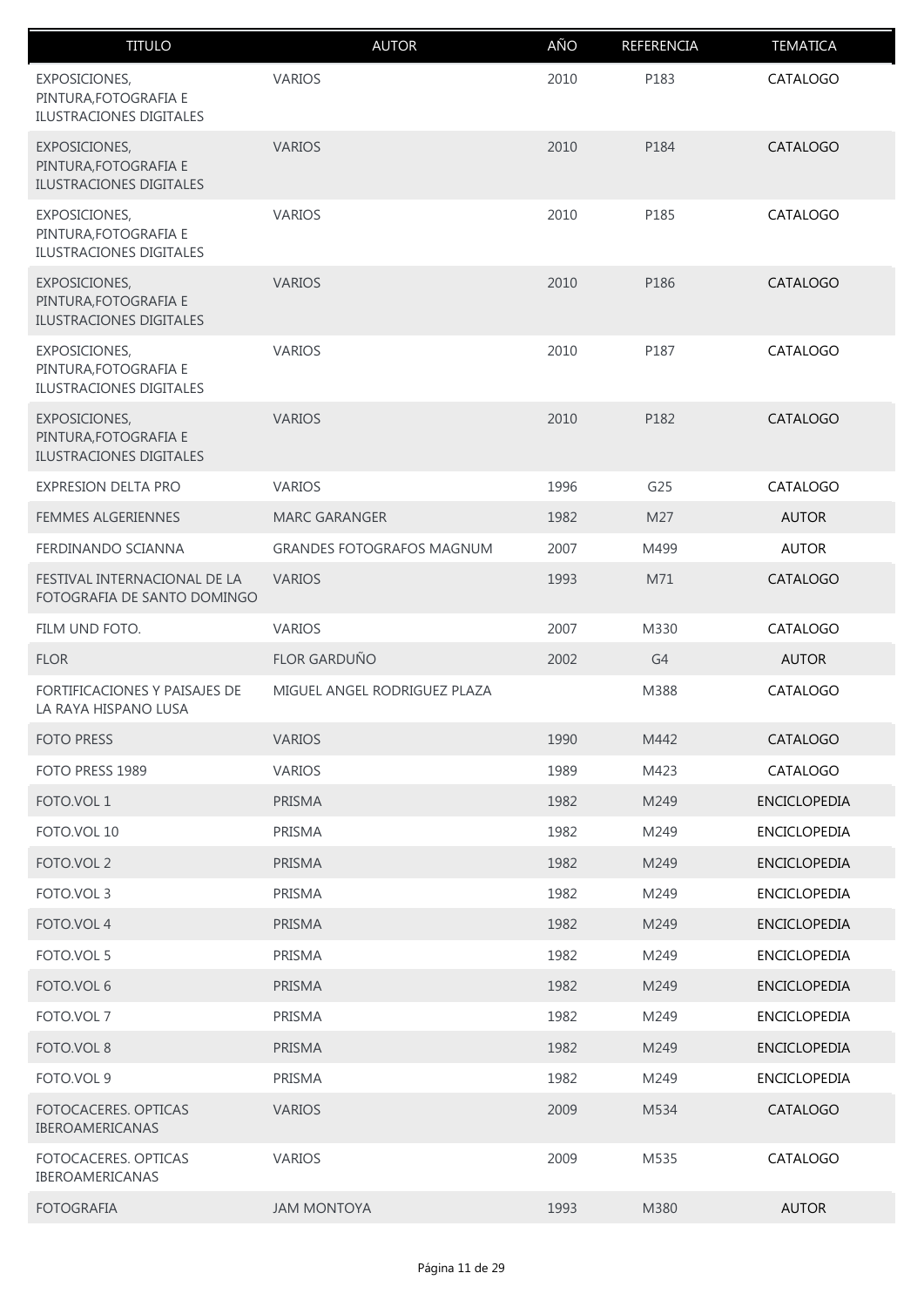| <b>TITULO</b>                                      | <b>AUTOR</b>                                          | AÑO  | REFERENCIA | <b>TEMATICA</b>     |
|----------------------------------------------------|-------------------------------------------------------|------|------------|---------------------|
| FOTOGRAFIA EN LA COLECCIÓN<br><b>DEL IVAM</b>      | <b>IVAM</b>                                           | 2000 | G64        | CATALOGO            |
| FOTOGRAFIA ACTUAL                                  |                                                       |      | G68        |                     |
| FOTOGRAFIA ACTUAL                                  |                                                       |      | G69        |                     |
| FOTOGRAFIA ACTUAL EN<br>EXTREMADURA                | JAM MONTOYA-ANTONIO COVARSI-<br><b>CEFERINO LOPEZ</b> | 1991 | M29        | <b>AUTOR</b>        |
| <b>FOTOGRAFIA AEREA</b>                            | HASSELBLAD                                            | 1980 | P48        | <b>TECNICAS</b>     |
| FOTOGRAFIA ARAGONESA                               | <b>JALON ANGEL</b>                                    | 1985 | P134       | <b>HISTORIA</b>     |
| FOTOGRAFIA ARQUITECTONICA                          | HASSELBLAD                                            | 1980 | P47        | <b>TECNICAS</b>     |
| FOTOGRAFIA BARCELONA 1958-<br>1964                 | <b>JOAN COLON</b>                                     | 2004 | M385       | <b>HISTORIA</b>     |
| <b>FOTOGRAFIA BASICA</b>                           | MICHAEL J. LANGFORD                                   | 1974 | M303       | <b>TECNICAS</b>     |
| FOTOGRAFIA BÁSICA                                  | <b>MICHAEL LANGFORD</b>                               | 1991 | M395       | <b>TECNICAS</b>     |
| FOTOGRAFIA CERCANA                                 | HASSELBLAD                                            | 1980 | P52        | <b>TECNICAS</b>     |
| FOTOGRAFIA CREATIVA VOLUMEN<br>1                   | SALVAT                                                | 1983 | M460       | ENCICLOPEDIA        |
| FOTOGRAFIA CREATIVA VOLUMEN<br>2                   | SALVAT                                                | 1983 | M461       | ENCICLOPEDIA        |
| FOTOGRAFIA CREATIVA VOLUMEN<br>3                   | <b>SALVAT</b>                                         | 1983 | M462       | <b>ENCICLOPEDIA</b> |
| FOTOGRAFIA CREATIVA VOLUMEN<br>4                   | <b>SALVAT</b>                                         | 1983 | M463       | <b>ENCICLOPEDIA</b> |
| FOTOGRAFIA CREATIVA VOLUMEN<br>5                   | <b>SALVAT</b>                                         | 1983 | M464       | <b>ENCICLOPEDIA</b> |
| FOTOGRAFIA CREATIVA VOLUMEN<br>6                   | SALVAT                                                | 1983 | M465       | ENCICLOPEDIA        |
| FOTOGRAFIA CREATIVA VOLUMEN<br>$\overline{7}$      | <b>SALVAT</b>                                         | 1983 | M466       | <b>ENCICLOPEDIA</b> |
| FOTOGRAFIA CREATIVA VOLUMEN<br>8                   | SALVAT                                                | 1983 | M467       | <b>ENCICLOPEDIA</b> |
| FOTOGRAFIA CREATIVA VOLUMEN<br>9                   | <b>SALVAT</b>                                         | 1983 | M468       | <b>ENCICLOPEDIA</b> |
| FOTOGRAFIA DE ALTA CALIDAD                         | JOSE MARIA MELLADO                                    | 2011 | M394       | <b>TECNICAS</b>     |
| FOTOGRAFIA DE ALTA CALIDAD                         | <b>JOSE MARIA MELLADO</b>                             | 2013 | M536       | <b>TECNICAS</b>     |
| FOTOGRAFIA DE ALTA<br>CALIDAD.TECNICA Y METODO CS4 | JOSE M MELLADO                                        | 2010 | M444       | <b>TECNICAS</b>     |
| FOTOGRAFIA DE ALTA<br>CALIDAD.TECNICA Y METODO CS4 | <b>JOSE M MELLADO</b>                                 | 2010 | M445       | <b>TECNICAS</b>     |
| FOTOGRAFIA DE ALTA<br>CALIDAD.TECNICA Y METODO CS5 | <b>JOSE M MELLADO</b>                                 | 2011 | M446       | <b>TECNICAS</b>     |
| FOTOGRAFIA DE GLAMOUR                              | ROBERT Y SHEILA HURTH                                 | 1994 | M88        | <b>TECNICAS</b>     |
| FOTOGRAFIA DE LA NATURALEZA                        | <b>NIALL BENVIE</b>                                   | 2002 | M220       | <b>TECNICAS</b>     |
| FOTOGRAFIA DE PAISAJES                             | <b>HASSELBLAD</b>                                     | 1980 | P51        | <b>TECNICAS</b>     |
| FOTOGRAFIA EN BLANCO Y NEGRO                       | HASSELBLAD                                            | 1980 | P50        | <b>TECNICAS</b>     |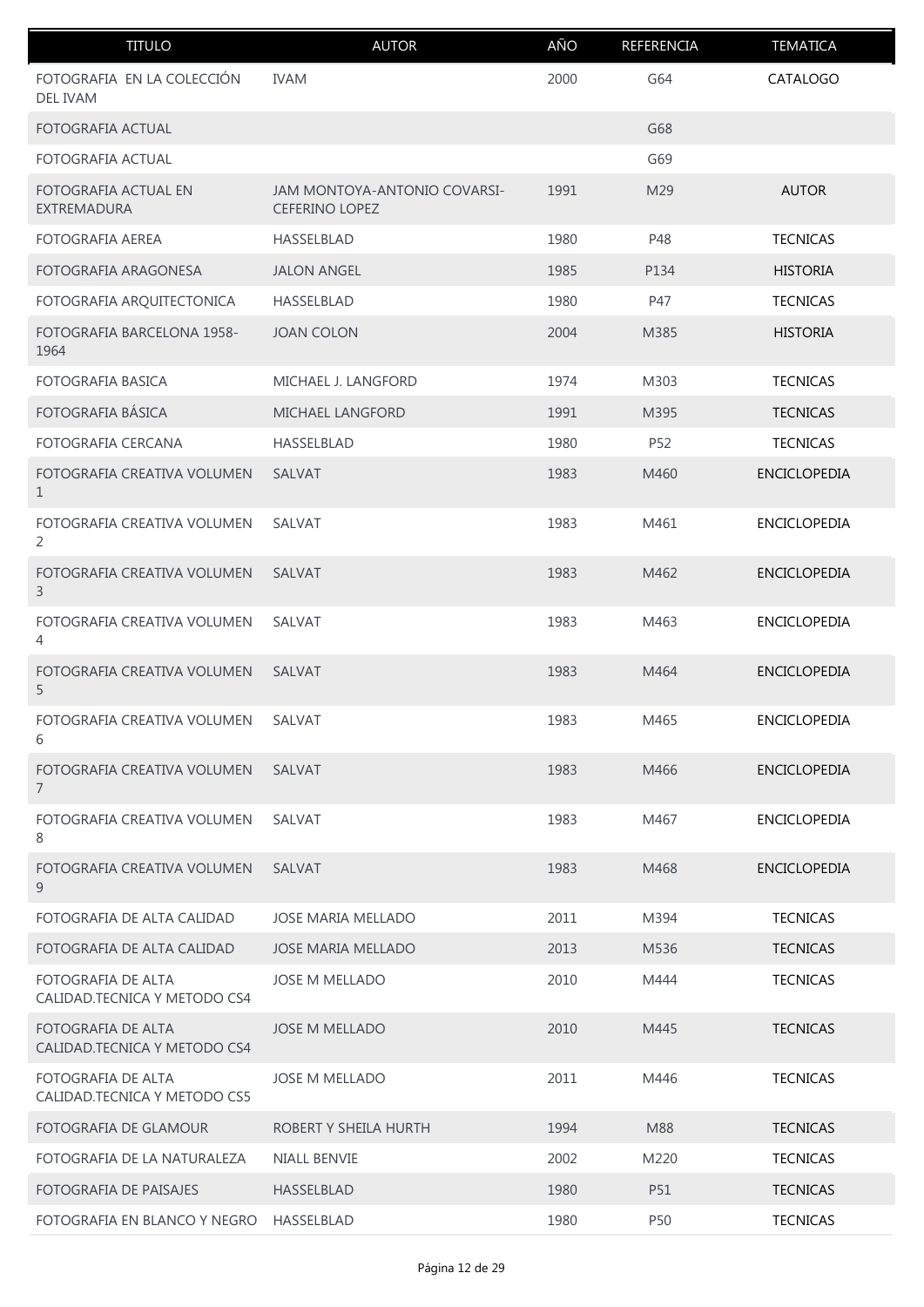| <b>TITULO</b>                                      | <b>AUTOR</b>                | AÑO  | REFERENCIA | <b>TEMATICA</b>     |
|----------------------------------------------------|-----------------------------|------|------------|---------------------|
| FOTOGRAFIA EXTREMEÑA<br>CONTEMPORANEA 1979-1999    | <b>VARIOS</b>               | 1999 | M361       | CATALOGO            |
| FOTOGRAFIA INDUSTRIAL                              | HASSELBLAD                  | 1980 | P54        | <b>TECNICAS</b>     |
| FOTOGRAFIA MODERNA                                 | AMADEO MAURI                | 1987 | P133       | <b>TECNICAS</b>     |
| FOTOGRAFIA NOCTURNA Y CON<br>POCA LUZ              | LEE FROST                   | 2001 | M245       | <b>TECNICAS</b>     |
| <b>FOTOGRAFIAINJUVE</b>                            | <b>VARIOS</b>               | 2002 | M339       | CATALOGO            |
| FOTOGRAFIAR.MANUAL PARA EL<br>FOTOGRAFO AFICIONADO | <b>BURKHARDT KIEGELAND</b>  | 1982 | M316       | <b>TECNICAS</b>     |
| <b>FOTOGRAFIAS</b>                                 | <b>RAMON MASAT</b>          |      | M23        | <b>AUTOR</b>        |
| <b>FOTOGRAFIAS</b>                                 | ENRIQUE SAENZ DE SAN PEDRO  | 2002 | P211       | <b>AUTOR</b>        |
| <b>FOTOGRAFIAS</b>                                 | <b>GABRIEL CUALLADO</b>     | 1985 | M41        | <b>AUTOR</b>        |
| FOTOGRAFIAS EN FAMILIA                             | <b>KODAK</b>                | 1986 | M401       | ENCICLOPEDIA        |
| FOTOGRAFIAS EN FAMILIA                             | <b>KODAK</b>                | 1986 | M154       | <b>ENCICLOPEDIA</b> |
| FOTOGRAFIAS. THE NEW YORK<br><b>TIMES MAGAZINE</b> | <b>VARIOS</b>               | 2011 | G37        | CATALOGO            |
| FOTOGRAFIAS.JUAN VACAS                             | <b>JUAN VACAS</b>           | 1990 | M68        | <b>AUTOR</b>        |
| FOTOGRAFOS DE LA A A LA Z                          | HANS-MICHAEL KOETZLE        | 2011 | G38        | <b>ENCICLOPEDIA</b> |
| FOTOGRAFOS DE LA ESCUELA DE<br>MADRID 1950-1975    | <b>VARIOS</b>               | 1988 | M433       | CATALOGO            |
| FOTOGRAFOS DEL SIGLO XX                            | <b>VARIOS</b>               | 1994 | M80        | CATALOGO            |
| FOTOGRAFOS EN LA POSADA DEL<br>POTRO 1986-1989     | <b>VARIOS</b>               | 1989 | M69        | CATALOGO            |
| FOTOGRAFOS VASCOS, 150 AÑOS<br><b>DESPUES</b>      | <b>VARIOS</b>               | 1989 | M44        | CATALOGO            |
| FOTOGRAFOS VASCOS. 150 AÑOS<br><b>DESPUES</b>      | <b>VARIOS</b>               | 1989 | M46        | CATALOGO            |
| FOTOGRAFOS VASCOS. 150 AÑOS<br><b>DESPUES</b>      | <b>VARIOS</b>               | 1989 | M45        | CATALOGO            |
| <b>FOTOMETRIA</b>                                  | <b>MANOLO LAGUILLO</b>      | 1999 | M383       | <b>TECNICAS</b>     |
| FOTOMONTAJE EN LA COLECCIÓN<br><b>DEL IVAM</b>     | <b>IVAM</b>                 | 2000 | G65        | CATALOGO            |
| FOTOPRES 1989                                      | <b>VARIOS</b>               | 1989 | M133       | CATALOGO            |
| FOTOSPORT 82                                       | RAMON FERRAN I PAGES        | 1982 | P165       | CATALOGO            |
| FOTOSPORT 84                                       | RAMON FERRAN I PAGES        | 1984 | P148       | CATALOGO            |
| FOTOSPORT 86                                       | RAMON FERRAN I PAGES        | 1986 | P153       | CATALOGO            |
| FOTOSPORT 86                                       | RAMON FERRAN I PAGES        | 1986 | P151       | CATALOGO            |
| FOTOSPORT 86                                       | <b>RAMON FERRAN I PAGES</b> | 1986 | P150       | CATALOGO            |
| FOTOSPORT 86                                       | RAMON FERRAN I PAGES        | 1986 | P149       | CATALOGO            |
| FOTOSPORT 86                                       | RAMON FERRAN I PAGES        | 1986 | P152       | CATALOGO            |
| FOTOSPORT 88                                       | RAMON FERRAN I PAGES        | 1988 | P154       | CATALOGO            |
| FOTOSPORT 92                                       | RAMON FERRAN I PAGES        | 1992 | P147       | CATALOGO            |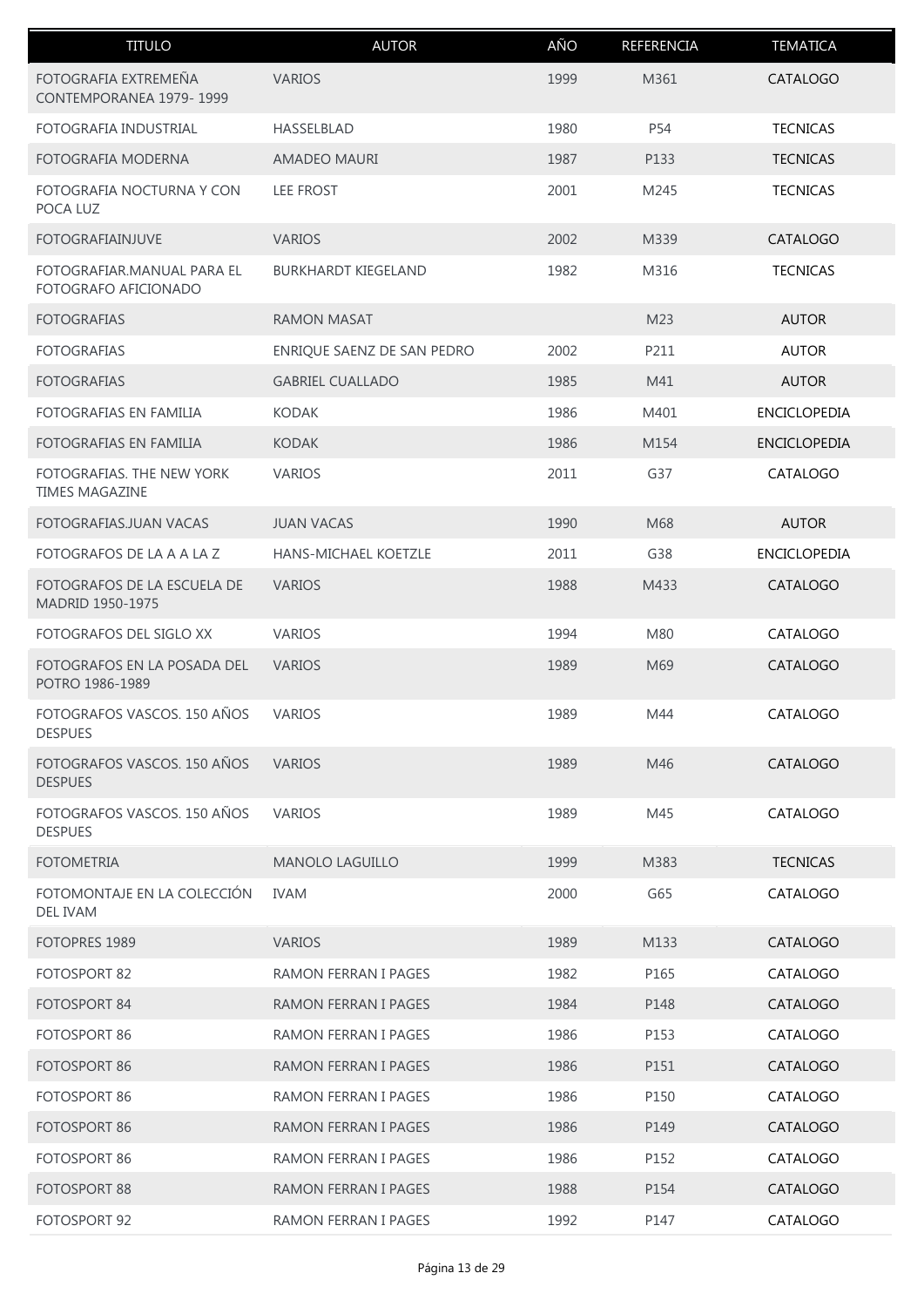| <b>TITULO</b>                                                                   | <b>AUTOR</b>                     | AÑO  | REFERENCIA | <b>TEMATICA</b>     |
|---------------------------------------------------------------------------------|----------------------------------|------|------------|---------------------|
| <b>FRAGMENTOS</b>                                                               | <b>ANTONIO COVARSI</b>           | 2002 | M334       | CATALOGO            |
| <b>FRAGMENTOS</b>                                                               | PHOTOESPAÑA 2003                 | 2002 | M346       | CATALOGO            |
| <b>FRAGMENTOS</b>                                                               | <b>ANTONIO COVARSI</b>           | 2002 | M375       | <b>AUTOR</b>        |
| <b>FRAGMENTOS DE UN VIAJE</b>                                                   | MANUEL VILARIÑO                  | 2013 | P259       | CATALOGO            |
| FRONTERAS DE LA FOTOGRAFIA                                                      | <b>SALVAT</b>                    | 1974 | M269       | <b>ENCICLOPEDIA</b> |
| <b>GENESIS</b>                                                                  | SEBASTIAN SALGADO                | 2013 | G74        | <b>AUTOR</b>        |
| <b>GEOMETRIA DE LOS MUNDOS</b><br><b>POSIBLES</b>                               | <b>BEATRIZ RUIBAL</b>            | 1998 | M94        | <b>AUTOR</b>        |
| <b>GEORGE RODGER</b>                                                            | <b>GRANDES FOTOGRAFOS MAGNUM</b> | 2007 | M496       | <b>AUTOR</b>        |
| <b>GRABADO JAPONES SIGLOS XVII</b><br>AL XX                                     | <b>VARIOS</b>                    | 1998 | M58        | CATALOGO            |
| GRABADO JAPONES SIGLOS XVII<br>AL XX                                            | <b>VARIOS</b>                    | 1998 | M57        | CATALOGO            |
| <b>GRANDES FOTOGRAFOS</b>                                                       | SALVAT                           | 1974 | M270       | <b>ENCICLOPEDIA</b> |
| <b>GRANDES TEMAS</b>                                                            | SALVAT                           | 1974 | M267       | <b>ENCICLOPEDIA</b> |
| <b>GRANITO VIVO</b>                                                             | <b>ALBERTO SCHOMMER</b>          | 1993 | M450       | <b>AUTOR</b>        |
| <b>GRANITO VIVO</b>                                                             | ALBERTO SCHOMMER                 | 1993 | G41        | <b>AUTOR</b>        |
| GUADIANA INTERNACIONAL                                                          | <b>VARIOS</b>                    | 2010 | M443       | CATALOGO            |
| <b>GUEORGUI PINHASSOV</b>                                                       | <b>GRANDES FOTOGRAFOS MAGNUM</b> | 2007 | M506       | <b>AUTOR</b>        |
| <b>GUY LE QUERREC</b>                                                           | <b>GRANDES FOTOGRAFOS MAGNUM</b> | 2007 | M500       | <b>AUTOR</b>        |
| HABLA CON ENRICA VIGANO                                                         | <b>DUANE MICHALS</b>             | 2001 | P128       | <b>ENSAYO</b>       |
| <b>HARRY GRUYAERT</b>                                                           | <b>GRANDES FOTOGRAFOS MAGNUM</b> | 2007 | M516       | <b>AUTOR</b>        |
| <b>HARRY GRUYAERT</b>                                                           | <b>HARRY GRUYAERT</b>            |      | M429       | <b>AUTOR</b>        |
| <b>HELMUT NEWTON</b>                                                            | <b>HELMUT NEWTON</b>             | 1989 | M279       | CATALOGO            |
| <b>HENRI CARTIER-BRESSON</b>                                                    | <b>GRANDES FOTOGRAFOS MAGNUM</b> | 2006 | M481       | <b>AUTOR</b>        |
| <b>HERBARICUM</b>                                                               | <b>JOAN FONTCUBERTA</b>          | 1984 | M365       | <b>AUTOR</b>        |
| <b>HERBERT LIST</b>                                                             | <b>GRANDES FOTOGRAFOS MAGNUM</b> | 2008 | M532       | <b>AUTOR</b>        |
| <b>HIROJI KUBOTA</b>                                                            | <b>GRANDES FOTOGRAFOS MAGNUM</b> | 2008 | M529       | <b>AUTOR</b>        |
| HISTORIA DE LA FOTOGRAFIA                                                       | <b>BEAUMONT NEWHALL</b>          | 2002 | M295       | <b>HISTORIA</b>     |
| HISTORIA DE LA FOTOGRAFIA                                                       | <b>MARIE LOUP SOUGEZ</b>         | 1985 | P122       | <b>HISTORIA</b>     |
| HISTORIA DE LA FOTOGRAFIA EN<br>ESPAÑA. DESDE SUS ORIGENES<br><b>HASTA 1900</b> | <b>VARIOS</b>                    | 1981 | M15        | <b>HISTORIA</b>     |
| HISTORIA DE LA FOTOGRAFIA<br>ESPAÑOLA 1839-1950                                 | <b>VARIOS</b>                    | 1986 | M12        | <b>HISTORIA</b>     |
| HISTORIA DE LA FOTOGRAFIA<br>ESPAÑOLA 1839-1986                                 | <b>VARIOS</b>                    | 1986 | M277       | <b>HISTORIA</b>     |
| HISTORIA GRÁFICA DEL CINE EN<br>MERIDA 1898-1998                                | JOSE CABALLERO RODRIGUEZ         | 1999 | M237       | <b>HISTORIA</b>     |
| <b>HUESCA IMAGEN</b>                                                            | <b>VARIOS</b>                    | 1996 | G61        | CATALOGO            |
| <b>HUMBERTO RIVAS</b>                                                           | <b>HUMBERTO RIVAS</b>            | 1991 | M18        | <b>AUTOR</b>        |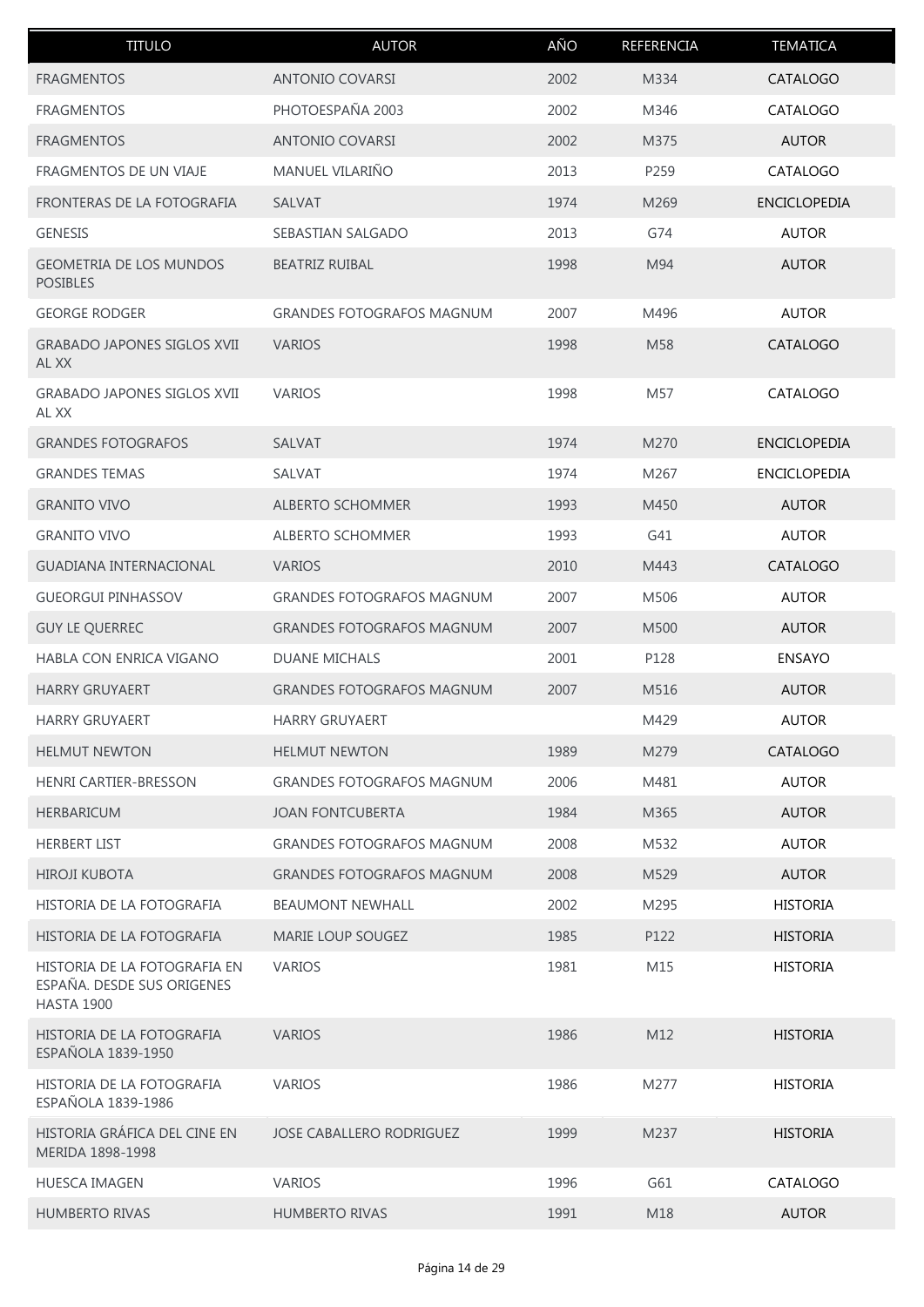| <b>TITULO</b>                                                 | <b>AUTOR</b>                       | AÑO  | REFERENCIA     | <b>TEMATICA</b> |
|---------------------------------------------------------------|------------------------------------|------|----------------|-----------------|
| <b>HUMBERTO RIVAS</b>                                         | <b>HUMBERTO RIVAS</b>              | 1991 | M19            | <b>AUTOR</b>    |
| <b>HUNGARIAN MEMORIES</b>                                     | <b>ANDRE KERTESZ</b>               | 1982 | M47            | <b>AUTOR</b>    |
| I CERTAMEN NACIONAL DE<br>FOTOGRAFIA "CAMINOS DE<br>HIERRO"   | <b>VARIOS</b>                      | 1987 | M417           | CATALOGO        |
| I CONCURSO FOTOGRAFICO DE<br><b>CIUTAT VELLA</b>              | <b>VARIOS</b>                      | 1998 | M349           | <b>CATALOGO</b> |
| <b>IAN BERRY</b>                                              | <b>GRANDES FOTOGRAFOS MAGNUM</b>   | 2008 | M513           | <b>AUTOR</b>    |
| II CERTAMEN NACIONAL DE<br>FOTOGRAFIA "CAMINOS DE<br>HIERRO"  | <b>VARIOS</b>                      | 1988 | M418           | CATALOGO        |
| III CERTAMEN INTERNACIONAL DE<br><b>FOTOGRAFIA</b>            | <b>VARIOS</b>                      | 1992 | P178           | CATALOGO        |
| III CERTAMEN NACIONAL DE<br>FOTOGRAFIA "CAMINOS DE<br>HIERRO" | <b>VARIOS</b>                      | 1989 | M419           | CATALOGO        |
| <b>III ENCINA DE PLATA</b>                                    | <b>VARIOS</b>                      | 1985 | P176           | CATALOGO        |
| <b>III ENCINA DE PLATA</b>                                    | <b>VARIOS</b>                      | 1985 | P175           | <b>CATALOGO</b> |
| ILUMINACION                                                   | <b>JOAQUIN MONTANER</b>            | 2003 | M219           | <b>TECNICAS</b> |
| IMAGEN Y REFLEJOS.UN PASEO<br>POR LA METROPOLIS               | <b>TETE ALEJANDRA</b>              | 2006 | M387           | <b>AUTOR</b>    |
| <b>IMÁGENES 2002-2003</b>                                     | AGRUPACION FOTOGRAFICA<br>JEREZANA | 2003 | P252           | CATALOGO        |
| <b>IMÁGENES JOVENES 1992</b>                                  | <b>VARIOS</b>                      | 1992 | M350           | CATALOGO        |
| <b>IMÁGENES JOVENES 1993</b>                                  | <b>VARIOS</b>                      | 1993 | M351           | CATALOGO        |
| IMÁGENES JOVENES 1994                                         | <b>VARIOS</b>                      | 1994 | M355           | CATALOGO        |
| <b>IMÁGENES JOVENES 1995</b>                                  | <b>VARIOS</b>                      | 1995 | M352           | CATALOGO        |
| <b>IMÁGENES JOVENES 1996</b>                                  | <b>VARIOS</b>                      | 1996 | M353           | CATALOGO        |
| <b>IMÁGENES JOVENES 1997</b>                                  | <b>VARIOS</b>                      | 1997 | M354           | CATALOGO        |
| <b>IMPRESIONES REVELADAS</b>                                  | HERNAN PACHECO PUIG                | 2006 | P132           | <b>TECNICAS</b> |
| <b>IMPRESIONES REVELADAS</b>                                  | <b>HERMAN PACHECO PUIG</b>         | 2006 | P239           | CATALOGO        |
| <b>IMPRESIONES REVELADAS</b>                                  | HERMAN PACHECO PUIG                | 2006 | P240           | CATALOGO        |
| IN BREEDING 1995-1998                                         | <b>JAM MONTOYA</b>                 | 1998 | M226           | <b>AUTOR</b>    |
| <b>IN INDIA</b>                                               | <b>HENRI CARTIER-BRESSON</b>       | 1987 | M38            | <b>AUTOR</b>    |
| <b>INGE MORATH</b>                                            | <b>GRANDES FOTOGRAFOS MAGNUM</b>   | 2007 | M485           | <b>AUTOR</b>    |
| INICIOS DEL CINE EN BADAJOZ                                   | CATALINA PULIDO CORRALES           | 1997 | P10            | <b>AUTOR</b>    |
| INSTANTE Y MAGIA. LAS IMÁGENES                                | <b>VARIOS</b>                      |      | M434           |                 |
| <b>INTIMATE STRANGERS</b>                                     | <b>SUSAN MEISELLAS</b>             | 2002 | P14            | <b>AUTOR</b>    |
| <b>ISABEL MUÑOZ</b>                                           | ISABEL MUÑOZ                       | 2004 | G52            | <b>AUTOR</b>    |
| <b>ITALY OBSERVED</b>                                         | LUIGI BALLERINI Y CHARLES TRAUB    | 1988 | M <sub>8</sub> | <b>AUTOR</b>    |
| IV CERTAMEN FOTOGRAFICO<br>AGUAS DE ALCAZAR                   | <b>VARIOS</b>                      |      | P251           | CATALOGO        |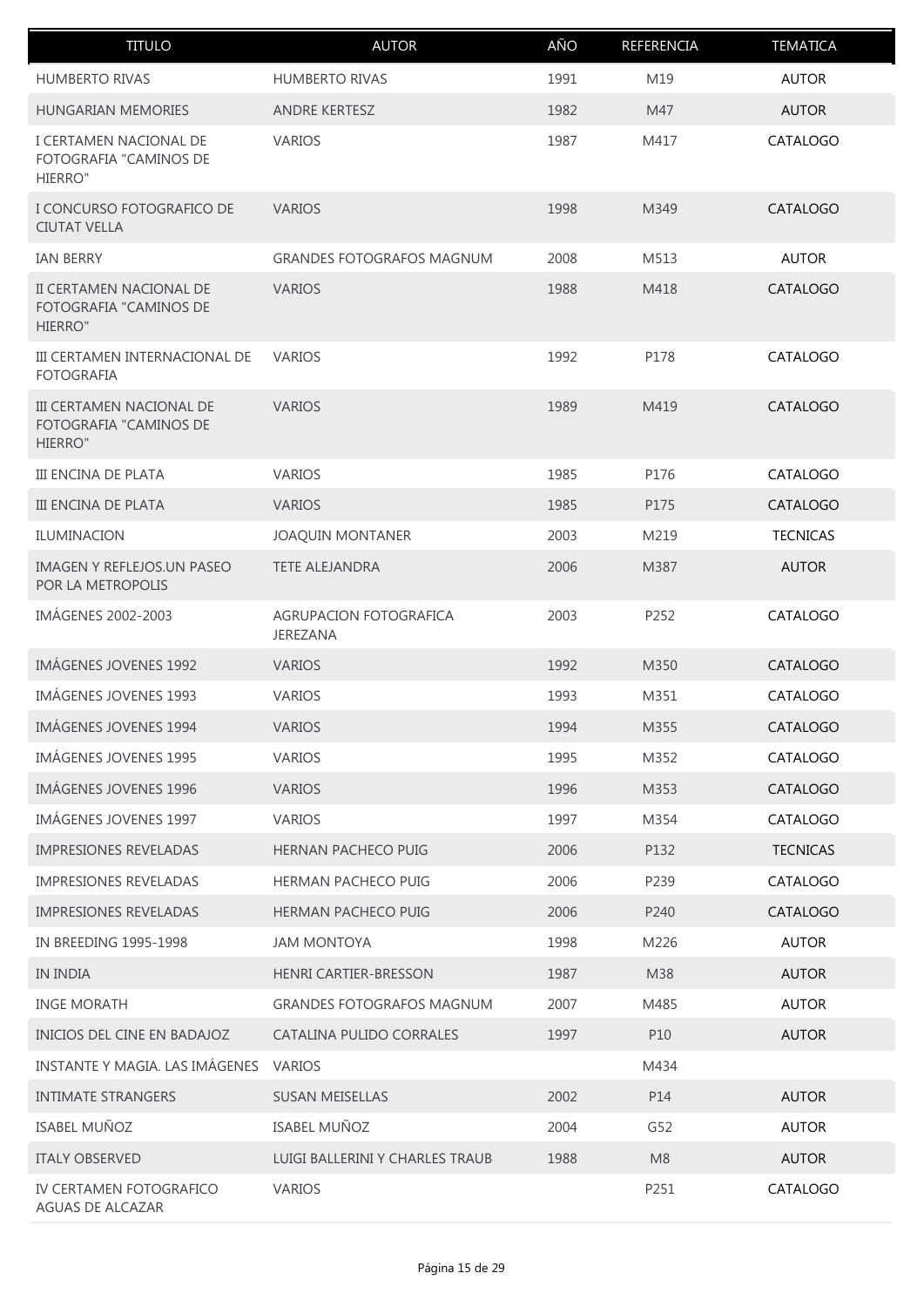| <b>TITULO</b>                                                | <b>AUTOR</b>                     | AÑO  | REFERENCIA       | <b>TEMATICA</b>     |
|--------------------------------------------------------------|----------------------------------|------|------------------|---------------------|
| IV CERTAMEN NACIONAL DE<br>FOTOGRAFIA "CAMINOS DE<br>HIERRO" | <b>VARIOS</b>                    | 1990 | M420             | <b>CATALOGO</b>     |
| IV ENCINA DE PLATA                                           | <b>VARIOS</b>                    | 1986 | P177             | CATALOGO            |
| IV ENCINA DE PLATA                                           | <b>VARIOS</b>                    | 1986 | P230             | CATALOGO            |
| IX SALO INTERNACIONAL DE<br>FOTOGRAFIA DEPORTIVA             | <b>VARIOS</b>                    | 1986 | P248             | CATALOGO            |
| <b>JAVIER VALLHONRAT ACASO</b>                               | <b>JAVIER VALLHONRAT ACASO</b>   | 2008 | M428             | <b>AUTOR</b>        |
| JEANLUOP SIEFF.FOTOGRAFIA<br><b>EROTICA</b>                  | <b>JEANLUOP SIEFF</b>            | 1993 | M240             | <b>AUTOR</b>        |
| <b>JIM GOLDBERG</b>                                          | <b>GRANDES FOTOGRAFOS MAGNUM</b> | 2008 | M523             | <b>AUTOR</b>        |
| <b>JOEL MEYEROWITZ</b>                                       | <b>JOEL MEYEROWITZ</b>           | 2001 | P124             | <b>AUTOR</b>        |
| <b>JOHN VINK</b>                                             | <b>GRANDES FOTOGRAFOS MAGNUM</b> | 2008 | M514             | <b>AUTOR</b>        |
| <b>JOSEF KOUDELKA</b>                                        | <b>GRANDES FOTOGRAFOS MAGNUM</b> | 2007 | M497             | <b>AUTOR</b>        |
| <b>JOSEF SUDEK</b>                                           | <b>JOSEF SUDEK</b>               | 2001 | P125             | <b>AUTOR</b>        |
| <b>JUANTXU RODRIGUEZ</b>                                     | <b>JUANTXU RODRIGUEZ</b>         | 1990 | M20              | <b>AUTOR</b>        |
| LA CAMARA                                                    | <b>SALVAT</b>                    | 1974 | M <sub>265</sub> | <b>ENCICLOPEDIA</b> |
| LA CAMARA                                                    | <b>ANSEL ADAMS</b>               |      | M164             | <b>TECNICAS</b>     |
| LA CAMARA MAGICA                                             | <b>KODAK</b>                     | 1989 | M410             | <b>ENCICLOPEDIA</b> |
| LA CIGÜEÑA BLANCA EN<br>MALPARTIDA DE CACERES                | <b>VARIOS</b>                    | 2000 | P180             | CATALOGO            |
| LA CLAVE DE LA FOTOGRAFIA                                    | <b>KODAK</b>                     | 1989 | M153             | <b>ENCICLOPEDIA</b> |
| LA CLAVE DE LA FOTOGRAFIA                                    | <b>KODAK</b>                     | 1989 | M399             | ENCICLOPEDIA        |
| LA COPIA                                                     | ANSEL ADAMS                      | 1996 | M37              | <b>TECNICAS</b>     |
| LA DEHESA EXTREMEÑA.IMAGENES<br>Y VIVENCIAS                  | <b>VARIOS</b>                    | 2005 | G55              | CATALOGO            |
| LA DEHESA EXTREMEÑA.IMAGENES VARIOS<br>Y VIVENCIAS           |                                  | 2004 | M317             | CATALOGO            |
| LA EXPOSICION PERFECTA. DE LA<br>TEORIA A LA PRACTICA        | ROGER HICKS Y FRANCES SCHULTZ    | 2000 | M104             | <b>TECNICAS</b>     |
| LA FOTOGRAFIA ACTUAL<br>DIGITAL.REVISTA DE IMAGEN            |                                  |      | G67              |                     |
| LA FOTOGRAFIA COMO<br>DOCUMENTO SOCIAL                       | <b>GISELE FREUND</b>             | 1983 | P25              | <b>HISTORIA</b>     |
| LA FOTOGRAFIA CON LUZ<br>AMBIENTE                            | <b>VARIOS</b>                    | 1988 | M93              | <b>TECNICAS</b>     |
| LA FOTOGRAFIA DE LA<br>NATURALEZA                            | SALVAT                           | 1974 | M274             | <b>ENCICLOPEDIA</b> |
| LA FOTOGRAFIA DE NIÑOS                                       | <b>SALVAT</b>                    | 1974 | M268             | <b>ENCICLOPEDIA</b> |
| LA FOTOGRAFIA DE VIAJES                                      | <b>KODAK</b>                     | 1986 | M405             | <b>ENCICLOPEDIA</b> |
| LA FOTOGRAFIA DE VIAJES                                      | <b>KODAK</b>                     | 1986 | M156             | <b>ENCICLOPEDIA</b> |
| LA FOTOGRAFIA DEL SIGLO XX                                   | MUSEUM LUDWIG COLONIA            | 2001 | P115             | <b>HISTORIA</b>     |
| LA FOTOGRAFIA DEL SIGLO XX                                   | <b>VARIOS</b>                    | 1997 | M278             | <b>HISTORIA</b>     |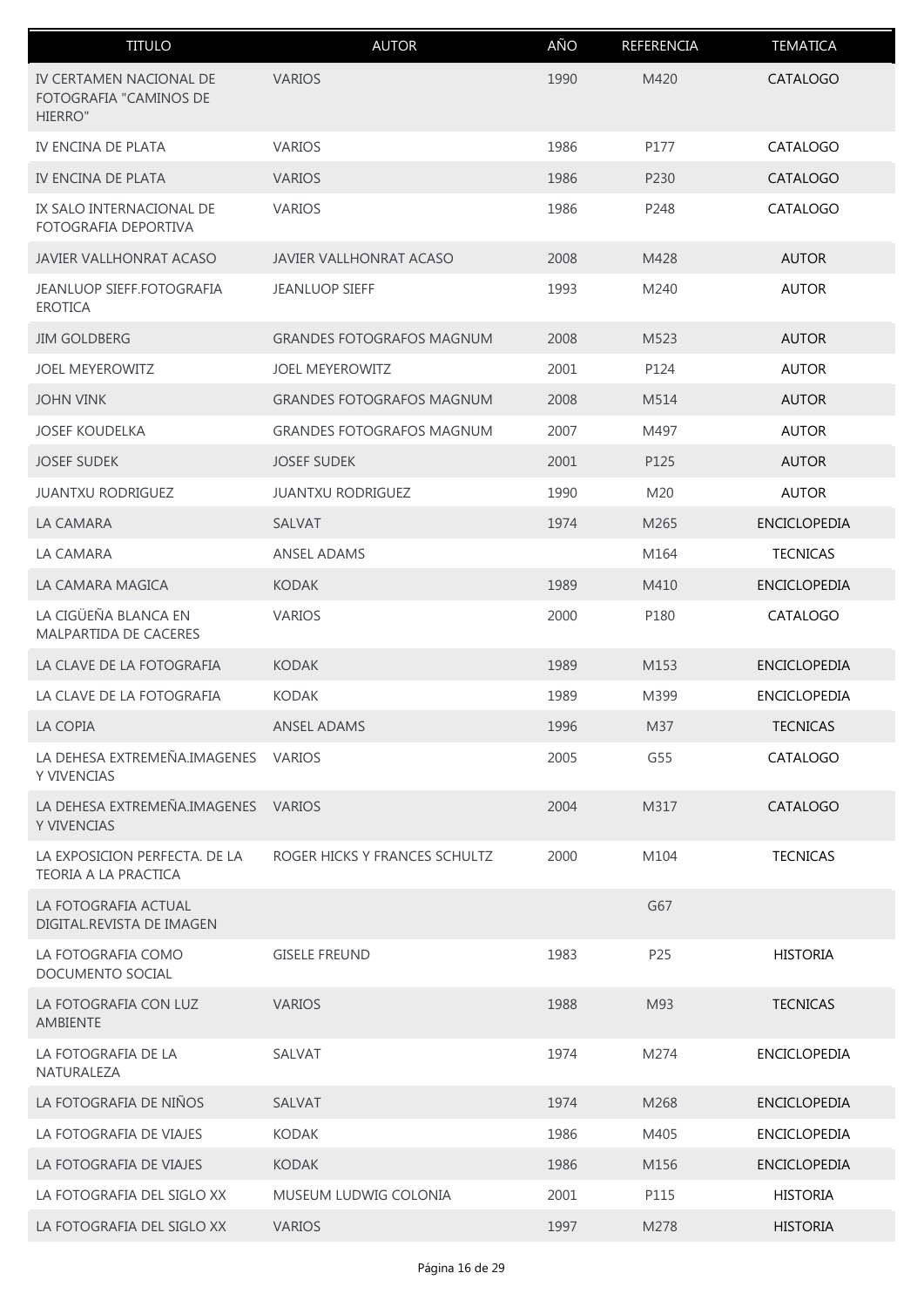| <b>TITULO</b>                                 | <b>AUTOR</b>                     | AÑO  | REFERENCIA     | <b>TEMATICA</b>     |
|-----------------------------------------------|----------------------------------|------|----------------|---------------------|
| LA FOTOGRAFIA DIGITAL                         | <b>TOM ANG</b>                   | 2001 | M221           | <b>TECNICAS</b>     |
| LA FOTOGRAFIA DOCUMENTAL                      | <b>SALVAT</b>                    | 1974 | M262           | <b>ENCICLOPEDIA</b> |
| LA FOTOGRAFIA EN<br>EXTREMADURA 1874-1951     | <b>VARIOS</b>                    | 2000 | G21            | <b>HISTORIA</b>     |
| LA FOTOGRAFIA EN<br>EXTREMADURA 1874-1951     | <b>VARIOS</b>                    | 2000 | G22            | <b>HISTORIA</b>     |
| LA FOTOGRAFIA EN LOS VIAJES                   | SALVAT                           | 1974 | M261           | <b>ENCICLOPEDIA</b> |
| LA FOTOGRAFIA ESPAÑOLA EN EL<br>92            | <b>VARIOS</b>                    | 1993 | M14            | <b>HISTORIA</b>     |
| LA FOTOGRAFIA ESPAÑOLA EN EL<br>92            | <b>VARIOS</b>                    | 1993 | M13            | <b>HISTORIA</b>     |
| LA FOTOGRAFIA PASO A PASO                     | MICHAEL LANGFORD                 | 1979 | M100           | <b>TECNICAS</b>     |
| LA HABANA. VISION INTERIOR                    | <b>JUAN MANUEL DIAZ BURGOS</b>   | 2002 | M448           | <b>AUTOR</b>        |
| LA ILUMINACION EN EL RETRATO                  | PAUL PETZOLD                     | 1973 | P131           | <b>TECNICAS</b>     |
| LA INTRODUCCION DE LA<br>FOTOGRAFIA EN ESPAÑA | <b>BERNARDO RIEGO</b>            | 2000 | P24            | <b>HISTORIA</b>     |
| LA MACROFOTOGRAFIA                            | PAUL HARCOURT DAVIES             |      | M222           | <b>TECNICAS</b>     |
| LA MAGIA DEL COLOR                            | <b>KODAK</b>                     | 1986 | M400           | <b>ENCICLOPEDIA</b> |
| LA MENTE DEL FOTOGRAFO                        | <b>MICHAEL FREEMAN</b>           | 2011 | M458           | <b>TECNICAS</b>     |
| LA MEVA MEDITERRANEA                          | <b>TONI CATANY</b>               | 1990 | M48            | <b>AUTOR</b>        |
| LA MIRADA FOTOGRAFICA                         | IAN BRADSHAW                     | 1986 | M85            | <b>TECNICAS</b>     |
| LA NUEVA TECNICA FOTOGRÁFICA                  | <b>ANDREAS FEININGER</b>         | 1977 | M300           | <b>TECNICAS</b>     |
| LA OBRA DE GUIRAO GIRADA                      | <b>GUIRAO GIRADA</b>             | 1999 | M291           | <b>AUTOR</b>        |
| LA PIEL - IN MEMORIAM                         | JOXEAN OLAZAGOITIA               | 2000 | P142           | <b>AUTOR</b>        |
| LA PIEL - IN MEMORIAM                         | <b>JOXEAN OLAZAGOITIA</b>        | 2000 | M331           | <b>AUTOR</b>        |
| LA REALIDAD IMAGINADA                         | PEDRO CASERO                     | 2006 | P218           | CATALOGO            |
| LA REALIDAD IMAGINADA                         | PEDRO CASERO                     | 2006 | P219           | CATALOGO            |
| LA REALIDAD IMAGINADA                         | PEDRO CASERO                     | 2006 | P217           | CATALOGO            |
| LA REALIDAD IMAGINADA                         | PEDRO CASERO                     | 2006 | P220           | CATALOGO            |
| LA SIMA                                       | DOMINGO FRADES                   | 2002 | P33            | <b>AUTOR</b>        |
| LA TIERRA VISTA DESDE EL CIELO                | YANN ARTHUS-BERTRAND             | 2002 | G8             | <b>AUTOR</b>        |
| LA VIDA A TRAVES DEL OBJETIVO                 | <b>KODAK</b>                     | 1986 | M407           | ENCICLOPEDIA        |
| <b>LADY LISA LYON</b>                         | ROBERT MAPPLETHORPE              | 1983 | M <sub>2</sub> | <b>AUTOR</b>        |
| LAPIZ 181                                     | <b>VARIOS</b>                    | 2002 | M455           | CATALOGO            |
| <b>LARRY TOWELL</b>                           | <b>GRANDES FOTOGRAFOS MAGNUM</b> | 2007 | M492           | <b>AUTOR</b>        |
| LAS FORMAS DEL COLOR                          | <b>KARL GERSTNER</b>             | 1988 | M96            | <b>TECNICAS</b>     |
| LAS FOTOGRAFIAS Y SUS<br><b>CUIDADOS</b>      | SALVAT                           | 1974 | M260           | <b>ENCICLOPEDIA</b> |
| LAS MARAVILLAS DE LA<br>NATURALEZA            | <b>KODAK</b>                     | 1989 | M406           | ENCICLOPEDIA        |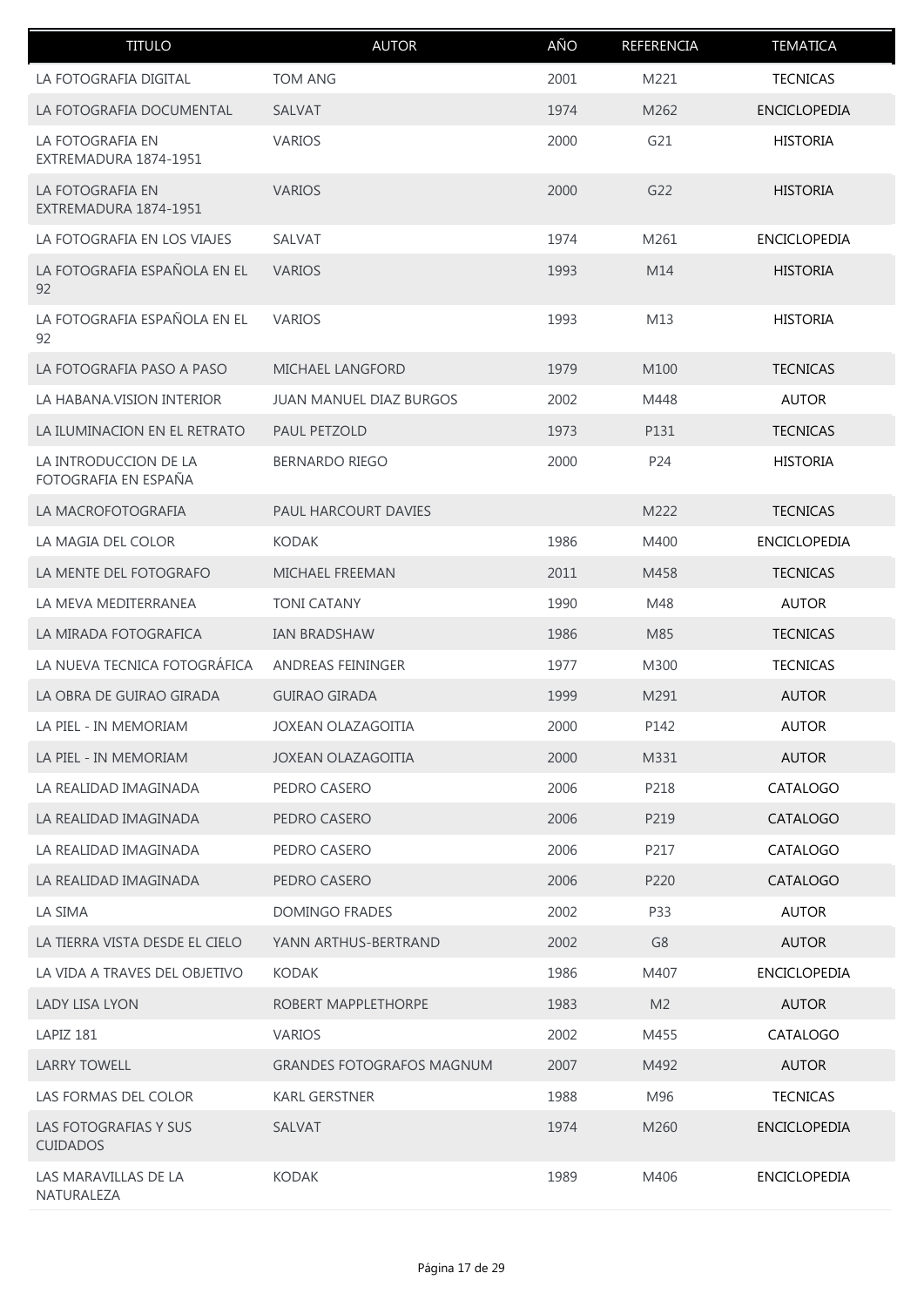| <b>TITULO</b>                                          | <b>AUTOR</b>                    | AÑO  | REFERENCIA      | <b>TEMATICA</b> |
|--------------------------------------------------------|---------------------------------|------|-----------------|-----------------|
| LAS MEJORES FOTOGRAFIAS CON<br>POCA LUZ                | DAVID DAYE                      |      | M376            | <b>TECNICAS</b> |
| LAS MEJORES FOTOS DEL AÑO.<br>SUPERFOTO PRACTICA 2002  | <b>VARIOS</b>                   | 2002 | M131            | CATALOGO        |
| LAS MEJORES FOTOS DEL AÑO.<br>SUPERFOTO PRACTICA 2003  | <b>VARIOS</b>                   | 2003 | M132            | CATALOGO        |
| LAS MEJORES IMÁGENES DE<br>NUESTROS GRANDES FOTOGRAFOS | RUTAS DEL MUNDO                 |      | M456            | CATALOGO        |
| LATINOAMERICA.MIRADAS AL<br><b>INTERIOR</b>            | <b>VARIOS</b>                   | 1992 | M65             | CATALOGO        |
| L'AUTRE CHINA                                          | HENRI CARTIER-BRESSON           | 1989 | P111            | <b>AUTOR</b>    |
| LEICA.EL PROGRAMA                                      | <b>LEICA</b>                    |      | M244            | <b>CATALOGO</b> |
| LET TRUTH BE THE PREJUDICE                             | W. EUGENE SMITH                 | 1985 | G23             | <b>AUTOR</b>    |
| LISBOA VISTA DO CEU                                    | <b>FILIPE JORGE</b>             | 1995 | G71             | <b>AUTOR</b>    |
| LOS COLORES DE LA SAL                                  | <b>MARTIN SERRANO</b>           | 2007 | P242            | CATALOGO        |
| LOS COLORES DE LA SAL                                  | <b>MARTIN SERRANO</b>           | 2007 | P241            | CATALOGO        |
| LOS COLORES DE LA SAL                                  | <b>MARTIN SERRANO</b>           | 2006 | P249            | CATALOGO        |
| LOS GENIOS DE LA PINTURA                               | <b>MAX ERNST</b>                | 1982 | M <sub>52</sub> | <b>AUTOR</b>    |
| <b>LOS GRANDES FOTOGRAFOS</b>                          | <b>G. BERENGO GARDIN</b>        | 1983 | M182            | <b>AUTOR</b>    |
| LOS GRANDES FOTOGRAFOS                                 | <b>THOMAS HÖPKER</b>            | 1983 | M181            | <b>AUTOR</b>    |
| LOS GRANDES FOTOGRAFOS                                 | GIAMPAOLO BARBIERI              | 1983 | M179            | <b>AUTOR</b>    |
| LOS GRANDES FOTOGRAFOS                                 | <b>ARNOLD NEWMAN</b>            | 1983 | M178            | <b>AUTOR</b>    |
| <b>LOS GRANDES FOTOGRAFOS</b>                          | <b>WILLIAM HENRY FOX TALBOT</b> | 1984 | M203            | <b>AUTOR</b>    |
| LOS GRANDES FOTOGRAFOS                                 | <b>FRANCO PINNA</b>             | 1984 | M204            | <b>AUTOR</b>    |
| LOS GRANDES FOTOGRAFOS                                 | <b>MAN RAY</b>                  | 1983 | M180            | <b>AUTOR</b>    |
| <b>LOS GRANDES FOTOGRAFOS</b>                          | <b>JEANLOUP SIEFF</b>           | 1983 | M176            | <b>AUTOR</b>    |
| LOS GRANDES FOTOGRAFOS                                 | MARIO GIACOMELLI                | 1983 | M189            | <b>AUTOR</b>    |
| LOS GRANDES FOTOGRAFOS                                 | <b>HIROSHI HAMAYA</b>           | 1983 | M191            | <b>AUTOR</b>    |
| LOS GRANDES FOTOGRAFOS                                 | <b>EVA RUBINSTEIN</b>           | 1983 | M190            | <b>AUTOR</b>    |
| LOS GRANDES FOTOGRAFOS                                 | <b>DENNIS STOCK</b>             | 1983 | M193            | <b>AUTOR</b>    |
| LOS GRANDES FOTOGRAFOS                                 | <b>NADAR</b>                    | 1983 | M194            | <b>AUTOR</b>    |
| LOS GRANDES FOTOGRAFOS                                 | <b>WERNER BISCHOF</b>           | 1983 | M195            | <b>AUTOR</b>    |
| LOS GRANDES FOTOGRAFOS                                 | <b>FULVIO ROITER</b>            | 1983 | M196            | <b>AUTOR</b>    |
| LOS GRANDES FOTOGRAFOS                                 | PEPI MERISIO                    | 1984 | M197            | <b>AUTOR</b>    |
| LOS GRANDES FOTOGRAFOS                                 | <b>HERBERT LIST</b>             | 1984 | M198            | <b>AUTOR</b>    |
| LOS GRANDES FOTOGRAFOS                                 | FEDERICO PATELLANI              | 1983 | M187            | <b>AUTOR</b>    |
| LOS GRANDES FOTOGRAFOS                                 | <b>MARC RIBOUD</b>              | 1983 | M192            | <b>AUTOR</b>    |
| LOS GRANDES FOTOGRAFOS                                 | <b>FRANCO FONTANA</b>           | 1983 | M183            | <b>AUTOR</b>    |
| LOS GRANDES FOTOGRAFOS                                 | DONALD MCCULLIN                 | 1983 | M188            | <b>AUTOR</b>    |
| LOS GRANDES FOTOGRAFOS                                 | MARIO CRESCI                    | 1984 | M200            | <b>AUTOR</b>    |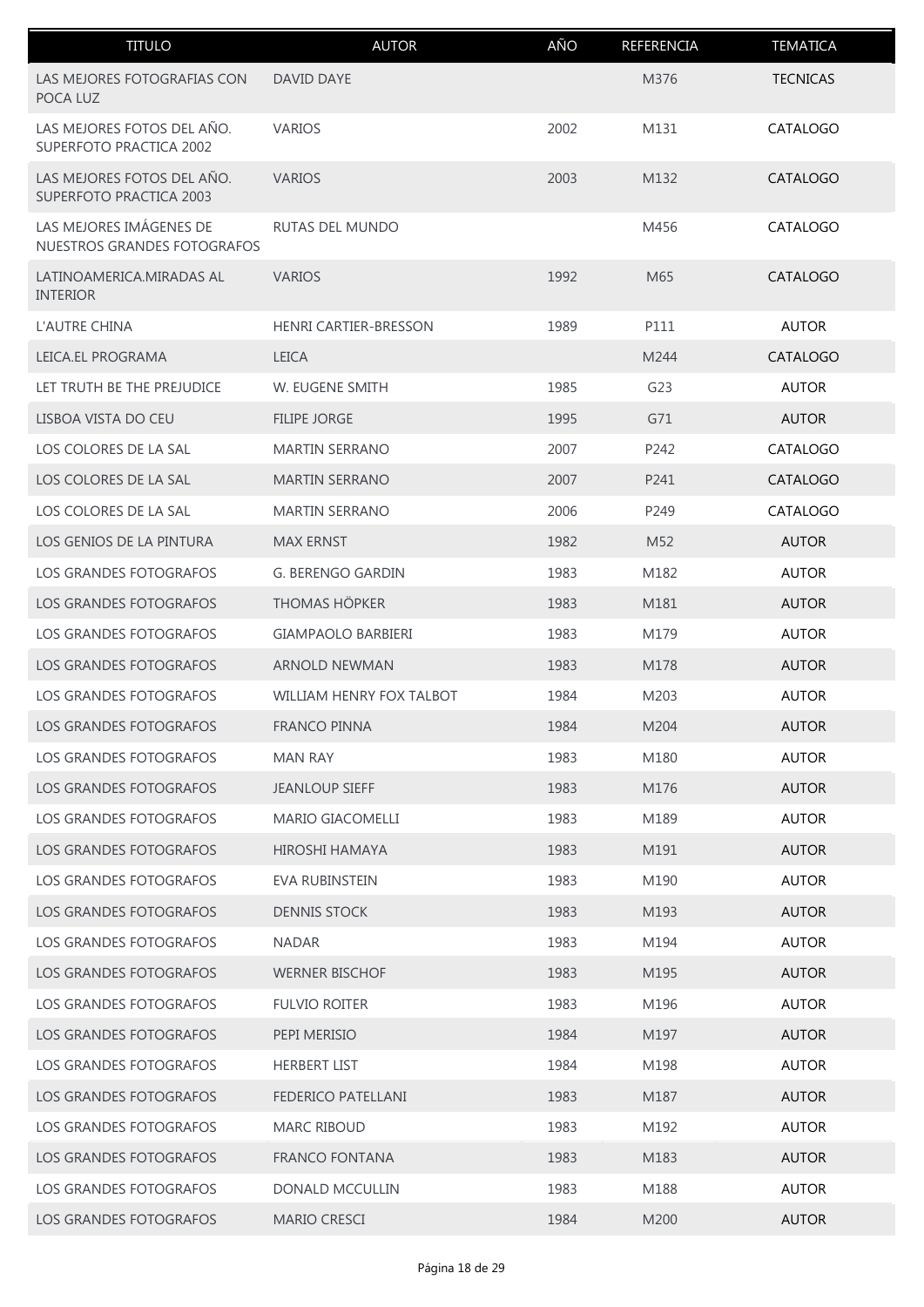| <b>TITULO</b>                                          | <b>AUTOR</b>                              | AÑO  | REFERENCIA       | <b>TEMATICA</b> |
|--------------------------------------------------------|-------------------------------------------|------|------------------|-----------------|
| LOS GRANDES FOTOGRAFOS                                 | MANUEL ALVAREZ BRAVO                      | 1984 | M201             | <b>AUTOR</b>    |
| LOS GRANDES FOTOGRAFOS                                 | JACQUES HENRI LARTIGUE                    | 1983 | M177             | <b>AUTOR</b>    |
| LOS GRANDES FOTOGRAFOS                                 | LUCIEN CLERGUE                            | 1984 | M202             | <b>AUTOR</b>    |
| LOS GRANDES FOTOGRAFOS                                 | ROBERT DOISNEAU                           | 1983 | M186             | <b>AUTOR</b>    |
| LOS GRANDES FOTOGRAFOS                                 | PETE TURNER                               | 1983 | M185             | <b>AUTOR</b>    |
| LOS GRANDES FOTOGRAFOS                                 | <b>BILL BRANDT</b>                        | 1983 | M184             | <b>AUTOR</b>    |
| LOS GRANDES FOTOGRAFOS                                 | RAOUL HASSMANN                            | 1984 | M199             | <b>AUTOR</b>    |
| LOS GRANDES FOTOGRAFOS                                 | <b>CORNELL CAPA</b>                       | 1984 | M207             | <b>AUTOR</b>    |
| LOS GRANDES FOTOGRAFOS                                 | <b>GLI ALINARI</b>                        | 1984 | M212             | <b>AUTOR</b>    |
| <b>LOS GRANDES FOTOGRAFOS</b>                          | <b>DAVID BAILEY</b>                       | 1984 | M213             | <b>AUTOR</b>    |
| LOS GRANDES FOTOGRAFOS                                 | <b>RENE BURRI</b>                         | 1984 | M214             | <b>AUTOR</b>    |
| LOS GRANDES FOTOGRAFOS                                 | <b>EUGENE ATGET</b>                       | 1984 | M211             | <b>AUTOR</b>    |
| LOS GRANDES FOTOGRAFOS                                 | NINO MIGLIORI                             | 1984 | M210             | <b>AUTOR</b>    |
| LOS GRANDES FOTOGRAFOS                                 | EDOUARD BOUBAT                            | 1984 | M208             | <b>AUTOR</b>    |
| LOS GRANDES FOTOGRAFOS                                 | <b>HENRI CARTIER-BRESSON</b>              | 1984 | M215             | <b>AUTOR</b>    |
| LOS GRANDES FOTOGRAFOS                                 | <b>CHARLES HARBUTT</b>                    | 1984 | M216             | <b>AUTOR</b>    |
| LOS GRANDES FOTOGRAFOS                                 | W. EUGENE SMITH                           | 1984 | M218             | <b>AUTOR</b>    |
| LOS GRANDES FOTOGRAFOS                                 | <b>JAY MAISEL</b>                         | 1983 | M175             | <b>AUTOR</b>    |
| LOS GRANDES FOTOGRAFOS                                 | <b>LUIGI VERONESI</b>                     | 1984 | M206             | <b>AUTOR</b>    |
| LOS GRANDES FOTOGRAFOS                                 | <b>TAZIO SECCHIAROLI</b>                  | 1984 | M205             | <b>AUTOR</b>    |
| LOS GRANDES FOTOGRAFOS                                 | <b>DAVID HAMILTON</b>                     | 1983 | M168             | <b>AUTOR</b>    |
| LOS GRANDES FOTOGRAFOS                                 | DAVID HAMILTON                            | 1983 | M <sub>169</sub> | <b>AUTOR</b>    |
| LOS GRANDES FOTOGRAFOS                                 | MARIO DE BIASI                            | 1983 | M174             | <b>AUTOR</b>    |
| LOS GRANDES FOTOGRAFOS                                 | <b>ERNST HASS</b>                         | 1983 | M171             | <b>AUTOR</b>    |
| LOS GRANDES FOTOGRAFOS                                 | WILLIAM KLEIN                             | 1983 | M172             | <b>AUTOR</b>    |
| LOS GRANDES FOTOGRAFOS                                 | LUIGI GHIRRI                              | 1984 | M217             | <b>AUTOR</b>    |
| LOS GRANDES FOTOGRAFOS                                 | <b>ERNST HASS</b>                         | 1983 | M170             | <b>AUTOR</b>    |
| LOS GRANDES FOTOGRAFOS                                 | <b>CECIL BEATON</b>                       | 1983 | M173             | <b>AUTOR</b>    |
| LOVE ME TENDER                                         | <b>VARIOS</b>                             | 2001 | M335             | CATALOGO        |
| LUCIA ARJONA Y ENRIQUE<br>MENDEZ DE HOYOS              | LUCIA ARJONA Y ENRIQUE MENDEZ<br>DE HOYOS | 2004 | M345             | CATALOGO        |
| LUIS ACOSTA                                            | LUIS ACOSTA                               | 2002 | P245             | CATALOGO        |
| LUIS CANELO                                            | LUIS CANELO                               | 1993 | M61              | <b>AUTOR</b>    |
| LUIS CASERO                                            | LUIS CASERO                               | 2005 | P246             | CATALOGO        |
| LUMIERES BLANCHES                                      | <b>HARRY GRUYAERT</b>                     | 1986 | M292             | <b>AUTOR</b>    |
| LUZ Y COLOR                                            | <b>CLARENCE RAIN WATER</b>                | 1976 | P127             | <b>TECNICAS</b> |
| LUZ Y PELICULA                                         | SALVAT                                    | 1974 | M259             | ENCICLOPEDIA    |
| LUZ. ILUMINACION CON FLASH EN<br>EL RETRATO DE ESTUDIO | <b>JUAN ONNA</b>                          | 1997 | M122             | <b>TECNICAS</b> |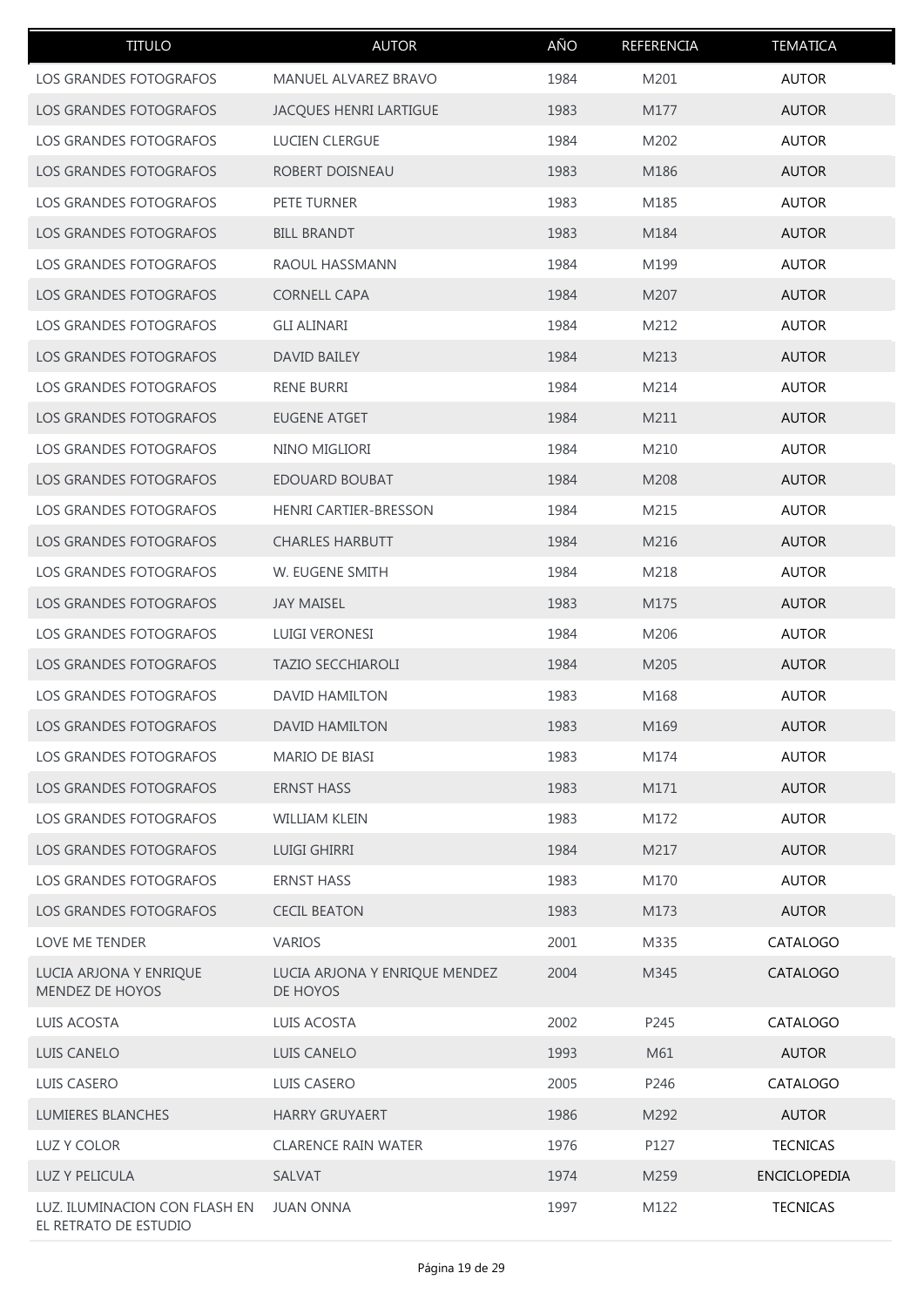| <b>TITULO</b>                                       | <b>AUTOR</b>                     | AÑO  | REFERENCIA     | <b>TEMATICA</b> |
|-----------------------------------------------------|----------------------------------|------|----------------|-----------------|
| <b>MACHACO</b>                                      | <b>MACHACO</b>                   |      | M60            | <b>AUTOR</b>    |
| MACROFOTOGRAFIA PRACTICA                            | F. CELENTANO                     | 1972 | M311           | <b>TECNICAS</b> |
| MADAGASCAR                                          | <b>GIAN PAOLO BARBIERI</b>       |      | G14            | <b>AUTOR</b>    |
| MAD-MIND                                            | <b>JAM MONTOYA</b>               | 2000 | G26            | <b>AUTOR</b>    |
| MAGAZINE                                            | <b>VARIOS</b>                    | 2002 | M333           | CATALOGO        |
| <b>MAN RAY</b>                                      | <b>MAN RAY</b>                   | 1993 | M55            | <b>AUTOR</b>    |
| <b>MANIPULADOS</b>                                  | <b>JAM MONTOYA</b>               | 1988 | P <sub>9</sub> | <b>AUTOR</b>    |
| <b>MANUAL COMPLETO DE</b>                           | ROLAND P. LOVELL                 |      | M167           | <b>TECNICAS</b> |
| <b>MANUAL DE TECNICA</b><br><b>FOTOGRAFICA</b>      | <b>JOHN HEDGECOE</b>             | 1977 | M301           | <b>TECNICAS</b> |
| MANUAL DEL EQUIPO Y TECNICAS<br><b>FOTOGRAFICAS</b> | <b>ADRIAN HOLLOWAY</b>           | 1981 | M308           | <b>TECNICAS</b> |
| MANUAL DEL FOTOGRAFO EN 35<br><b>MM</b>             | JULIAN CALDER Y JOHN GARRETT     | 1979 | P39            | <b>TECNICAS</b> |
| <b>MANUAL PRACTICO DE</b><br><b>FOTOGRAFIA</b>      | <b>CARLOS HERNANDEZ</b>          | 1980 | P28            | <b>TECNICAS</b> |
| MANUAL PRACTICO DE LA<br>FOTOGRAFIA DE PAISAJE      | JOHN HANNAVY Y DUNCAN MCEWAN     | 1992 | P32            | <b>TECNICAS</b> |
| MANUAL PRACTICO DEL<br><b>FOTOGRAFO</b>             | <b>RON SPILLMAN</b>              | 1991 | P43            | <b>TECNICAS</b> |
| <b>MARC RIBOUD</b>                                  | <b>GRANDES FOTOGRAFOS MAGNUM</b> | 2007 | M487           | <b>AUTOR</b>    |
| <b>MARIANA YAMPOLSKY</b>                            | <b>MARIANA YAMPOLSKY</b>         | 1995 | M290           | <b>AUTOR</b>    |
| <b>MARILYN SILVERSTONE</b>                          | <b>GRANDES FOTOGRAFOS MAGNUM</b> | 2008 | M517           | <b>AUTOR</b>    |
| <b>MARK POWER</b>                                   | <b>GRANDES FOTOGRAFOS MAGNUM</b> | 2008 | M519           | <b>AUTOR</b>    |
| <b>MARTIN CHAMBI. 1920-1950</b>                     | <b>MARTIN CHAMBI</b>             | 1990 | M17            | <b>AUTOR</b>    |
| <b>MARTIN PARR</b>                                  | <b>GRANDES FOTOGRAFOS MAGNUM</b> | 2007 | M498           | <b>AUTOR</b>    |
| <b>MARTINE FRANCK</b>                               | <b>GRANDES FOTOGRAFOS MAGNUM</b> | 2007 | M494           | <b>AUTOR</b>    |
| MAS ALLA DEL SISTEMA DE ZONAS                       | PHIL DAVIS                       | 1995 | M103           | <b>TECNICAS</b> |
| <b>MATADOR</b>                                      | <b>VARIOS</b>                    | 1999 | G10            | CATALOGO        |
| <b>MATADOR</b>                                      | <b>VARIOS</b>                    | 1996 | G11            | CATALOGO        |
| <b>MATADOR</b>                                      | <b>VARIOS</b>                    | 2000 | G12            | CATALOGO        |
| <b>MENTIRAS</b>                                     | <b>IVO ROVIRA AUGE</b>           | 2002 | M323           | <b>AUTOR</b>    |
| METZ. EQUIPOS DE FLASH                              | <b>HEINER HENNINGES</b>          | 1996 | P27            | <b>TECNICAS</b> |
| MICROFOTOGRAFIA AMATEUR                             | M. I. WALKER                     | 1973 | P44            | <b>TECNICAS</b> |
| MIRAR A ROMA.FOTOGRAFIAS DEL<br>RETRATO ROMANO      | ANTONIO MORENO REAL              | 1996 | M284           | <b>CATALOGO</b> |
| <b>MONDINO</b>                                      | <b>MONDINO</b>                   | 1999 | G53            | <b>AUTOR</b>    |
| <b>MUJER</b>                                        | VARIOS                           | 1988 | M369           | CATALOGO        |
| MUJERES EN PLURAL                                   | QUECA CAMPILLO                   | 2008 | P243           | CATALOGO        |
| <b>MUSEO DE CACERES CON 5</b><br>SENTIDOS           | <b>VARIOS</b>                    | 2002 | P207           | CATALOGO        |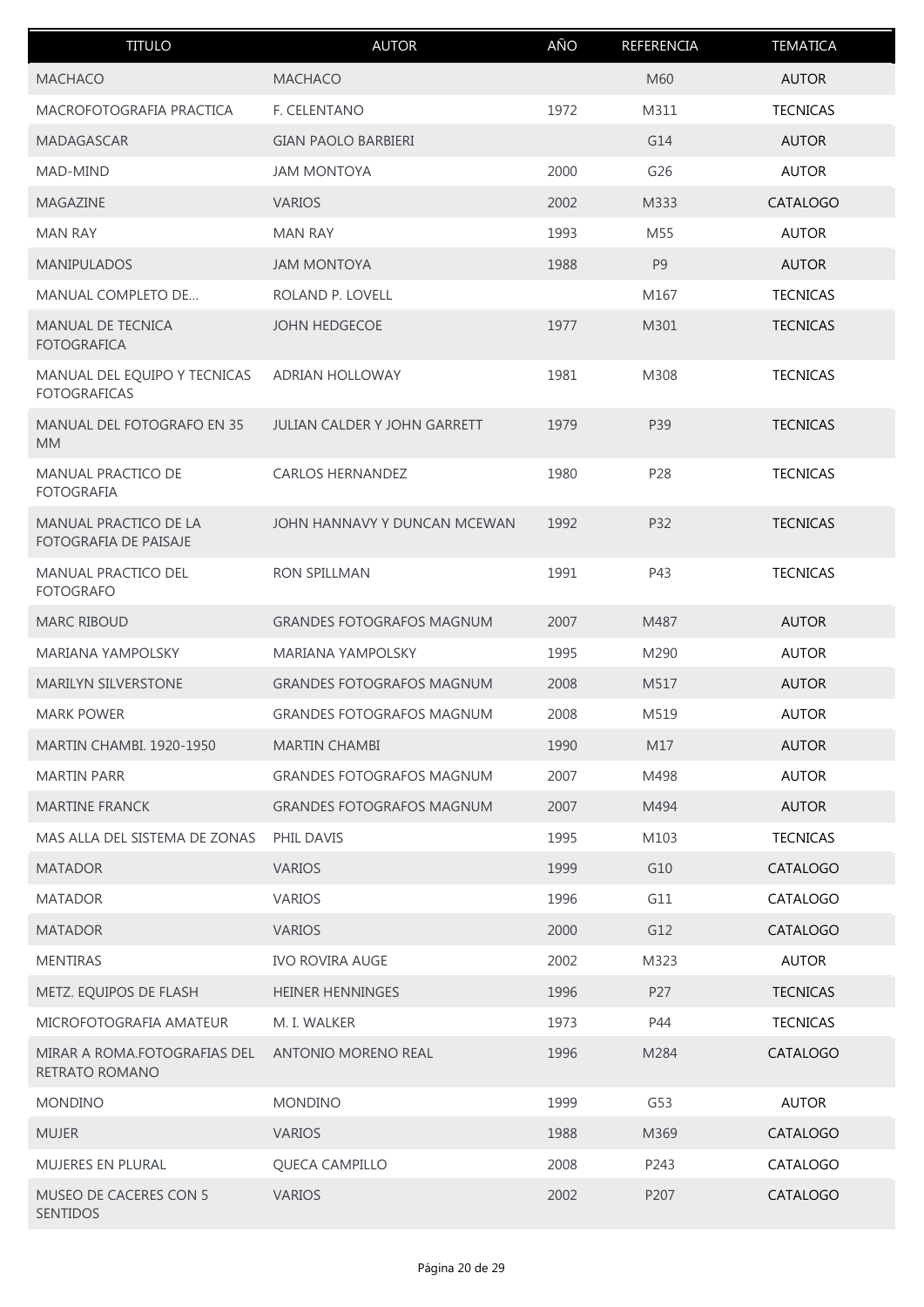| <b>TITULO</b>                                                             | <b>AUTOR</b>                                      | AÑO  | REFERENCIA     | <b>TEMATICA</b> |
|---------------------------------------------------------------------------|---------------------------------------------------|------|----------------|-----------------|
| MUSEO DE CACERES CON 5<br>SENTIDOS                                        | <b>VARIOS</b>                                     | 2002 | P206           | CATALOGO        |
| <b>MUSICA VIVA</b>                                                        | <b>VARIOS</b>                                     | 1999 | M343           | CATALOGO        |
| NATURALEZA MUERTA Y<br>PRIMEROS PLANOS                                    | <b>VARIOS</b>                                     | 1999 | M89            | <b>TECNICAS</b> |
| <b>NIGHT</b>                                                              | <b>MAGNUM</b>                                     | 1998 | P <sub>3</sub> | <b>CATALOGO</b> |
| NIKON F3 Y F4                                                             | <b>HEINER HENNINGES</b>                           | 1994 | P42            | <b>TECNICAS</b> |
| NIKOS ECONOMOPOULOS                                                       | <b>GRANDES FOTOGRAFOS MAGNUM</b>                  | 2008 | M530           | <b>AUTOR</b>    |
| NOMBRES DE BADAJOZ.<br>CATALOGO DE CULTURA                                |                                                   | 1991 | P222           | CATALOGO        |
| NOMBRES DE BADAJOZ.<br>CATALOGO DE CULTURA                                |                                                   | 1991 | P221           | CATALOGO        |
| <b>NUDE</b>                                                               | RALPH GIBSON                                      | 2012 | G44            | <b>AUTOR</b>    |
| <b>NUDE ADRIFT</b>                                                        | <b>SPENCER TUNICK</b>                             | 2002 | M223           | <b>AUTOR</b>    |
| <b>NUDES</b>                                                              | ANDREAS H. BITESNICH                              | 2001 | M319           | <b>AUTOR</b>    |
| OBSCURA MEMORIA                                                           | <b>TONI CANTARY</b>                               | 1994 | M449           | <b>AUTOR</b>    |
| <b>OCUPACIONES</b>                                                        | <b>VARIOS</b>                                     | 2002 | M341           | CATALOGO        |
| <b>ODISSEY</b>                                                            | NATIONAL GEOGRAPHIC                               | 1982 | M28            | CATALOGO        |
| ON THE OTHER SIDE OF THE<br>CAMERA                                        | ARNOLD CRANE                                      | 1995 | G36            | <b>AUTOR</b>    |
| ORONOZ EN BLANCO Y NEGRO                                                  | JUAN ANTONIO F. ORONOZ Y<br>MANUEL DURAN BLAZQUEZ | 2000 | M242           | <b>AUTOR</b>    |
| <b>OTROS PASAJES</b>                                                      | ANTONIO SANCHEZ-BARRIGA                           | 2005 | P225           | CATALOGO        |
| <b>OTROS PASAJES</b>                                                      | ANTONIO SANCHEZ-BARRIGA                           | 2005 | P224           | CATALOGO        |
| <b>OTROS PASAJES</b>                                                      | ANTONIO SANCHEZ-BARRIGA                           | 2005 | P226           | CATALOGO        |
| OUTONO FOTOGRAFICO                                                        | <b>VARIOS</b>                                     | 2001 | P223           | CATALOGO        |
| OUTSIDE AND INSIDE AMERICA                                                | <b>BILL DANE</b>                                  | 1993 | M397           | <b>AUTOR</b>    |
| PACO GOMEZ Y TONY<br><b>KRISTENSSON</b>                                   | PACO GOMEZ Y TONY KRISTENSSON                     | 2003 | M344           | <b>CATALOGO</b> |
| PAISAJES DEL MUNDO                                                        | NATIONAL GEOGRAFIC                                | 2006 | G66            | CATALOGO        |
| PAISAJES. COMO DESARROLLAR<br>UN ESTILO                                   | <b>TERRY HOPE</b>                                 | 2000 | M118           | <b>TECNICAS</b> |
| PAISAJES.COMO DESARROLLAR UN<br><b>ESTILO</b>                             | <b>TERRY HOPE</b>                                 | 2000 | M73            | <b>TECNICAS</b> |
| <b>PAOLO PELLEGRIN</b>                                                    | <b>GRANDES FOTOGRAFOS MAGNUM</b>                  | 2008 | M509           | <b>AUTOR</b>    |
| PAPER AND LIGHT. THE CALOTYPE<br>IN FRANCE AND GREAT BRITAIN<br>1830-1870 | <b>VARIOS</b>                                     | 1984 | M78            | <b>HISTORIA</b> |
| PARIS. RITMOS DE UNA CIUDAD                                               | ALECIO DE ANDRADE                                 | 1981 | M <sub>6</sub> | <b>AUTOR</b>    |
| PASEO POR LA LEJANIA.LOS<br>ESTRECHOS PASOS DE LA<br><b>MEMORIA</b>       | <b>VARIOS</b>                                     | 2001 | M326           | CATALOGO        |
| PASION LOS SANTOS DE MAIMONA VARIOS                                       |                                                   |      | P229           | <b>CATALOGO</b> |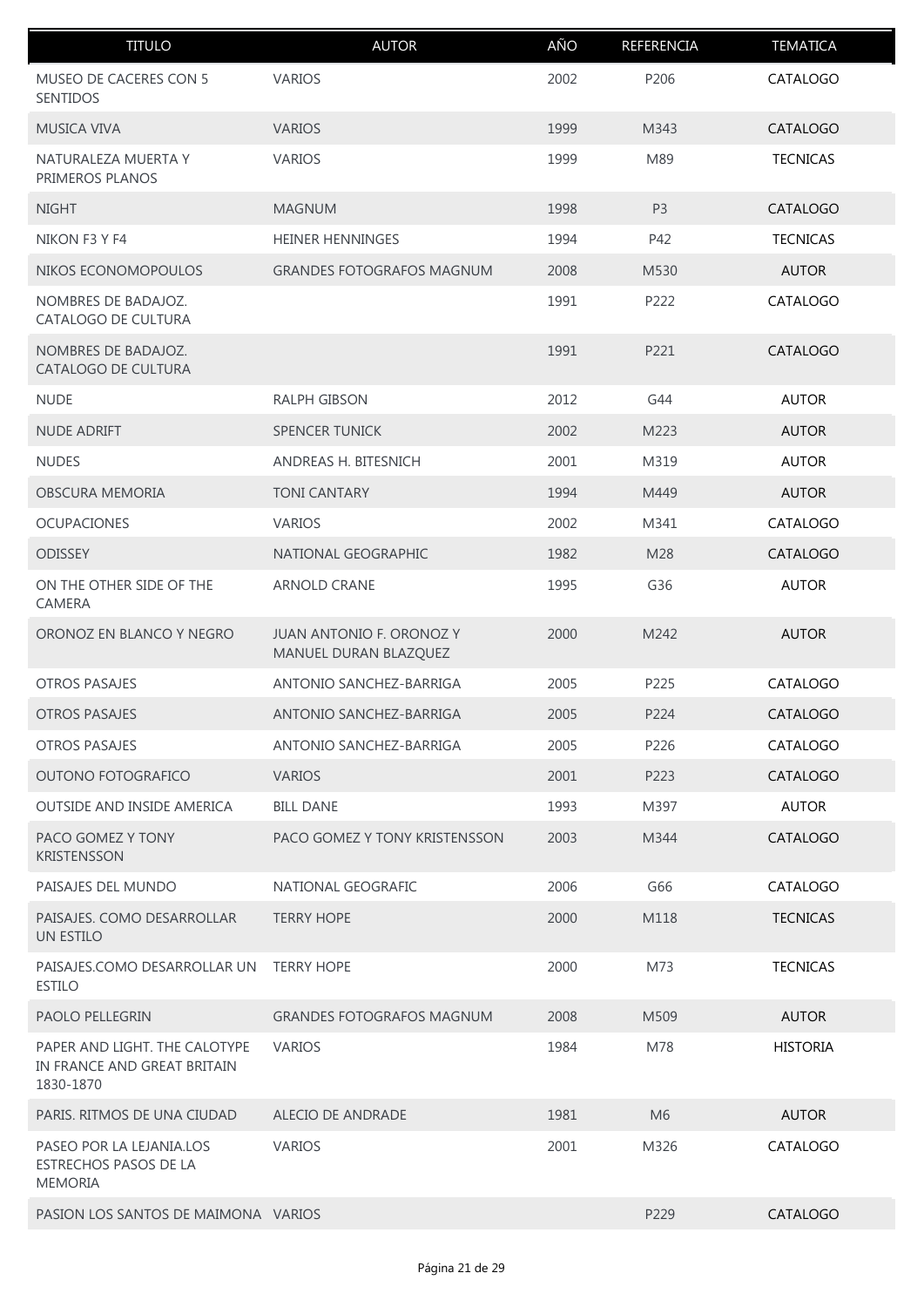| <b>TITULO</b>                                          | <b>AUTOR</b>                     | AÑO  | REFERENCIA | <b>TEMATICA</b> |
|--------------------------------------------------------|----------------------------------|------|------------|-----------------|
| PAST PRESENT                                           | FRANÇOIS- MARIE BANIER           | 1996 | G24        | <b>AUTOR</b>    |
| PATRICK ZACHMANN                                       | <b>GRANDES FOTOGRAFOS MAGNUM</b> | 2007 | M507       | <b>AUTOR</b>    |
| PAUL FUSCO                                             | <b>GRANDES FOTOGRAFOS MAGNUM</b> | 2008 | M526       | <b>AUTOR</b>    |
| PHILIP JONES GRIFFITHS                                 | <b>GRANDES FOTOGRAFOS MAGNUM</b> | 2008 | M527       | <b>AUTOR</b>    |
| PHILIPPE HALSMAN                                       | <b>GRANDES FOTOGRAFOS MAGNUM</b> | 2008 | M512       | <b>AUTOR</b>    |
| PHOTO DOBLE PAGE.PAYSAGES DE<br><b>GRANDE BRETAGNE</b> | <b>JOHN SIMS</b>                 | 1985 | G27        | <b>AUTOR</b>    |
| PHOTO DOBLE PAGE.VENEZUELA                             | <b>GERARD SIOEN</b>              | 1985 | G28        | <b>AUTOR</b>    |
| <b>PHOTOBOLSILLO</b>                                   | <b>OUKA LEEE</b>                 | 2002 | P97        | <b>AUTOR</b>    |
| PHOTOBOLSILLO                                          | FERNANDO GORDILLO                | 1999 | P99        | <b>AUTOR</b>    |
| <b>PHOTOBOLSILLO</b>                                   | <b>ANTONIO TABERNERO</b>         | 2000 | P101       | <b>AUTOR</b>    |
| <b>PHOTOBOLSILLO</b>                                   | <b>GENIN ANDRADA</b>             | 2001 | P87        | <b>AUTOR</b>    |
| <b>PHOTOBOLSILLO</b>                                   | <b>VALENTIN VALLHONRAT</b>       | 2001 | P88        | <b>AUTOR</b>    |
| <b>PHOTOBOLSILLO</b>                                   | LUIS PEREZ MINGUEZ               | 1999 | P98        | <b>AUTOR</b>    |
| <b>PHOTOBOLSILLO</b>                                   | CARLOS SERRANO G.A.M.            | 200  | P102       | <b>AUTOR</b>    |
| PHOTOBOLSILLO                                          | <b>KIM MANRESA</b>               | 2002 | P94        | <b>AUTOR</b>    |
| <b>PHOTOBOLSILLO</b>                                   | <b>XURXO LOBATO</b>              | 2001 | P86        | <b>AUTOR</b>    |
| PHOTOBOLSILLO                                          | JUAN MANUEL DIAZ BURGOS          | 2001 | P90        | <b>AUTOR</b>    |
| <b>PHOTOBOLSILLO</b>                                   | <b>TONI CATANY</b>               | 2002 | P96        | <b>AUTOR</b>    |
| <b>PHOTOBOLSILLO</b>                                   | FERRAN FREIXA                    | 2001 | P91        | <b>AUTOR</b>    |
| <b>PHOTOBOLSILLO</b>                                   | <b>JOSE ANTONIO CARRERA</b>      | 2001 | P92        | <b>AUTOR</b>    |
| <b>PHOTOBOLSILLO</b>                                   | RAFAEL NAVARRO                   | 2002 | P95        | <b>AUTOR</b>    |
| <b>PHOTOBOLSILLO</b>                                   | MANUEL VILARIÑO                  | 2002 | P93        | <b>AUTOR</b>    |
| PHOTOBOLSILLO                                          | JOSE MARIA DIAZ MAROTO           | 1999 | P100       | <b>AUTOR</b>    |
| PHOTOBOLSILLO                                          | <b>VARI CARAMES</b>              | 2001 | P89        | <b>AUTOR</b>    |
| PHOTOBOLSILLO                                          | <b>HUMBERTO RIVAS</b>            | 1998 | P76        | <b>AUTOR</b>    |
| PHOTOBOLSILLO                                          | FERNANDO HERRAEZ                 | 2001 | P83        | <b>AUTOR</b>    |
| PHOTOBOLSILLO                                          | LOBO ALTUNA                      | 2001 | P85        | <b>AUTOR</b>    |
| PHOTOBOLSILLO                                          | NICOLAS MULLER                   | 1998 | P75        | <b>AUTOR</b>    |
| PHOTOBOLSILLO                                          | KOLDO CHAMORRO                   | 1998 | P77        | <b>AUTOR</b>    |
| <b>PHOTOBOLSILLO</b>                                   | CARLOS PEREZ SIQUIER             | 1999 | P78        | <b>AUTOR</b>    |
| PHOTOBOLSILLO                                          | <b>CESAR LUCAS</b>               | 1999 | P79        | <b>AUTOR</b>    |
| PHOTOBOLSILLO                                          | CRISTOBAL HARA                   | 2000 | P81        | <b>AUTOR</b>    |
| PHOTOBOLSILLO                                          | RICHARD TERRE                    | 2001 | P82        | <b>AUTOR</b>    |
| PHOTOBOLSILLO                                          | ORIOL MASPONS                    | 2001 | P84        | <b>AUTOR</b>    |
| PHOTOBOLSILLO                                          | ISABEL MUÑOZ                     | 1999 | P80        | <b>AUTOR</b>    |
| PHOTOBOLSILLO                                          | XAVIER MISERACHAS                | 1998 | P74        | <b>AUTOR</b>    |
| PHOTOGRAPHER                                           | ANDREAS FEININGER                | 1986 | G7         | <b>AUTOR</b>    |
| PHOTOGRAPHIEN 1984-1986                                | ROBERT MAPPLETHORPE              | 1986 | M4         | <b>AUTOR</b>    |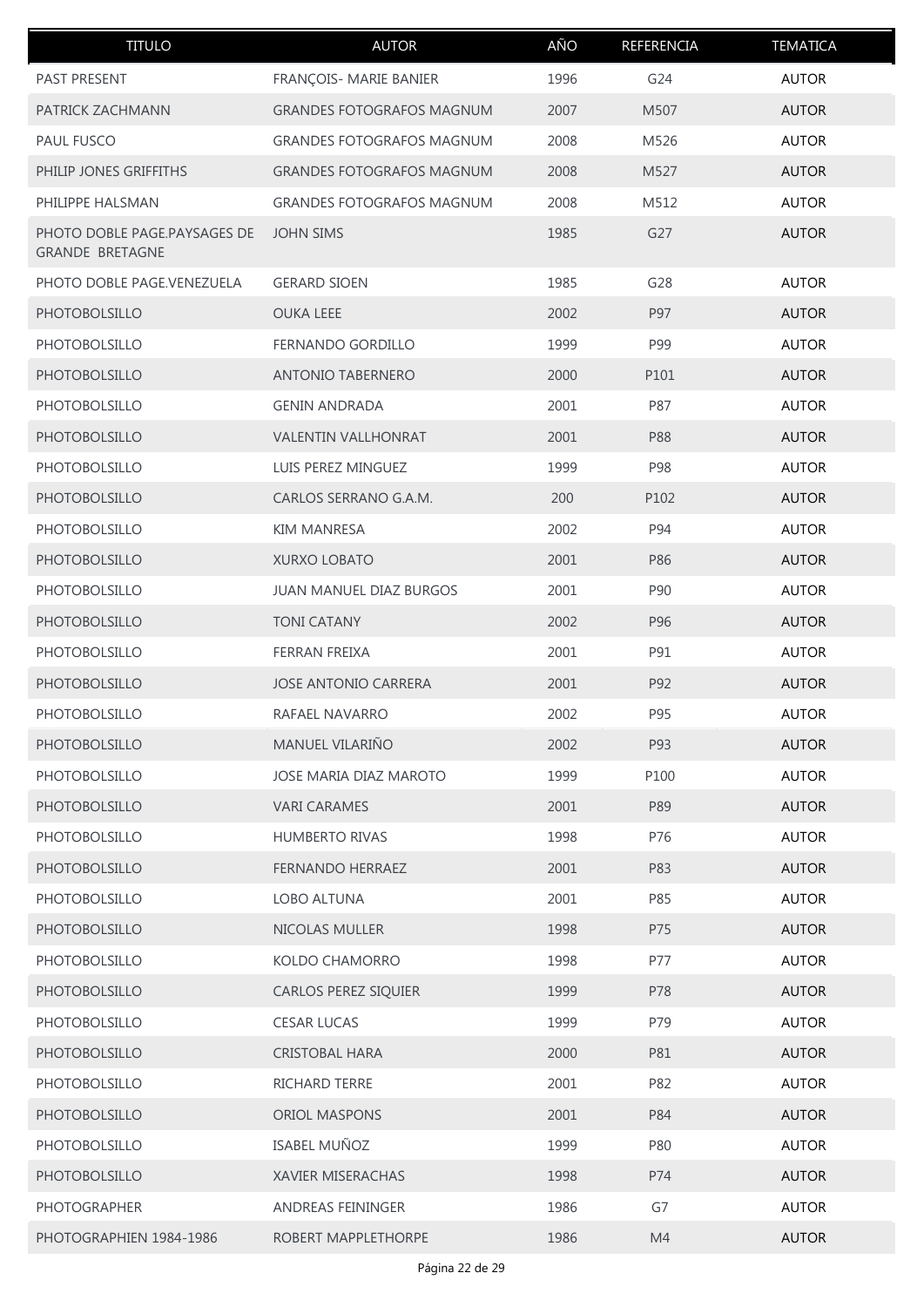| <b>TITULO</b>                                                                  | <b>AUTOR</b>                                                                      | AÑO  | REFERENCIA  | <b>TEMATICA</b> |
|--------------------------------------------------------------------------------|-----------------------------------------------------------------------------------|------|-------------|-----------------|
| PHOTOGRAPHY 1924 -1954                                                         | ALEXANDER RODCHENKO                                                               | 1995 | G17         | <b>AUTOR</b>    |
| PHOTOGRAPHY YEAR BOOK 1963                                                     | <b>VARIOS</b>                                                                     | 1962 | M34         | CATALOGO        |
| PHOTOGRAPIEN AUS SECHS<br><b>JAHRZEHNTEN</b>                                   | <b>HORST</b>                                                                      | 1991 | G56         | <b>AUTOR</b>    |
| <b>PHOTOPOCHE</b>                                                              | L'AMERIQUE AU FILDES JOURS<br><b>CARTES POSTALES</b><br>PHOTOGRAPHIQUES 1900-1920 | 1983 | P57         | <b>AUTOR</b>    |
| PHOTOPOCHE                                                                     | LE UN                                                                             | 1986 | <b>P62B</b> | <b>AUTOR</b>    |
| <b>PHOTOPOCHE</b>                                                              | <b>MARIO GIACOMELLI</b>                                                           | 1986 | P62         | <b>AUTOR</b>    |
| PHOTOPOCHE                                                                     | L'OPERA DE PARIS                                                                  | 1985 | P61         | <b>AUTOR</b>    |
| <b>PHOTOPOCHE</b>                                                              | <b>BRUCE DAVIDSON</b>                                                             | 1984 | P60         | <b>AUTOR</b>    |
| <b>PHOTOPOCHE</b>                                                              | LE GRAND OUVRE PHOTOGRAPHIES<br>DES GRANDS TRAVAUX 1860-1900                      | 1983 | P58         | <b>AUTOR</b>    |
| <b>PHOTOPOCHE</b>                                                              | <b>CAMERA WORK</b>                                                                | 1983 | P56         | <b>AUTOR</b>    |
| PHOTOPOCHE                                                                     | <b>WERNER BISCHOF</b>                                                             | 1986 | P63         | <b>AUTOR</b>    |
| <b>PHOTOPOCHE</b>                                                              | <b>PHOTOMONTAGES</b>                                                              | 1987 | <b>P68</b>  | <b>AUTOR</b>    |
| PHOTOPOCHE                                                                     | ETIENNE-JULES MAREY                                                               | 1984 | P59         | <b>AUTOR</b>    |
| <b>PHOTOPOCHE</b>                                                              | ROBERT CAPA                                                                       | 1988 | P72         | <b>AUTOR</b>    |
| PHOTOPOCHE                                                                     | LEE FRIEDLANDER                                                                   | 1987 | P66         | <b>AUTOR</b>    |
| PHOTOPOCHE                                                                     | <b>JOEL PETER WITKIN</b>                                                          | 2000 | P73         | <b>AUTOR</b>    |
| PHOTOPOCHE                                                                     | W. EUGENE SMITH                                                                   | 1983 | P23         | <b>AUTOR</b>    |
| PHOTOPOCHE                                                                     | <b>ELLIOT ERWITT</b>                                                              | 1988 | P71         | <b>AUTOR</b>    |
| <b>PHOTOPOCHE</b>                                                              | LA PHOTOGRAPHIE BRITANNIQUE                                                       | 1988 | P70         | <b>AUTOR</b>    |
| <b>PHOTOPOCHE</b>                                                              | <b>EDOUARD BOUBAT</b>                                                             | 1988 | P69         | <b>AUTOR</b>    |
| <b>PHOTOPOCHE</b>                                                              | LE TEMPS DES PIONNIERS                                                            | 1987 | P67         | <b>AUTOR</b>    |
| <b>PHOTOPOCHE</b>                                                              | <b>BRASSAÏ</b>                                                                    | 1987 | P65         | <b>AUTOR</b>    |
| <b>PHOTOPOCHE</b>                                                              | DU BON USAGE DE LA<br>PHOTOGRAPHIE                                                | 1987 | P64         | <b>AUTOR</b>    |
| PHOTOSHOP 7                                                                    | <b>BEN WILLMORE</b>                                                               |      | M165        | <b>TECNICAS</b> |
| PHOTOSHOP 7 AVANZADO                                                           | <b>BEN WILLMORE</b>                                                               |      | M166        | <b>TECNICAS</b> |
| <b>PHOTOVISION</b>                                                             | <b>VARIOS</b>                                                                     | 2002 | M7          | CATALOGO        |
| PHOTOVISION. BIG CRUNCH                                                        | <b>VARIOS</b>                                                                     | 2001 | M32         | CATALOGO        |
| PHOTOVISION. VIRXILIO VIEITEZ                                                  | <b>VIRXILIO VIEITEZ</b>                                                           | 2000 | M79         | <b>AUTOR</b>    |
| PIERRE GONNORD                                                                 | PIERRE GONNORD                                                                    | 2012 | G43         | <b>AUTOR</b>    |
| PLASTICA EXTREMEÑA                                                             | <b>VARIOS</b>                                                                     | 1990 | G42         | CATALOGO        |
| PORTUGAL. PORTO DE CHEGADA.<br>PORTO DE SAIDA                                  | LAURA COVARSI                                                                     | 2003 | P18         | <b>AUTOR</b>    |
| POSITIVADO DIRECTO EN BLANCO<br>Y NEGRO DE LAS DIAPOSITIVAS DE<br><b>COLOR</b> | VICENTE SERRA PUPARELLI                                                           | 1998 | <b>P31</b>  | <b>TECNICAS</b> |
| PREMIOS CONSTITUCION 1990                                                      | <b>VARIOS</b>                                                                     | 1990 | M228        | CATALOGO        |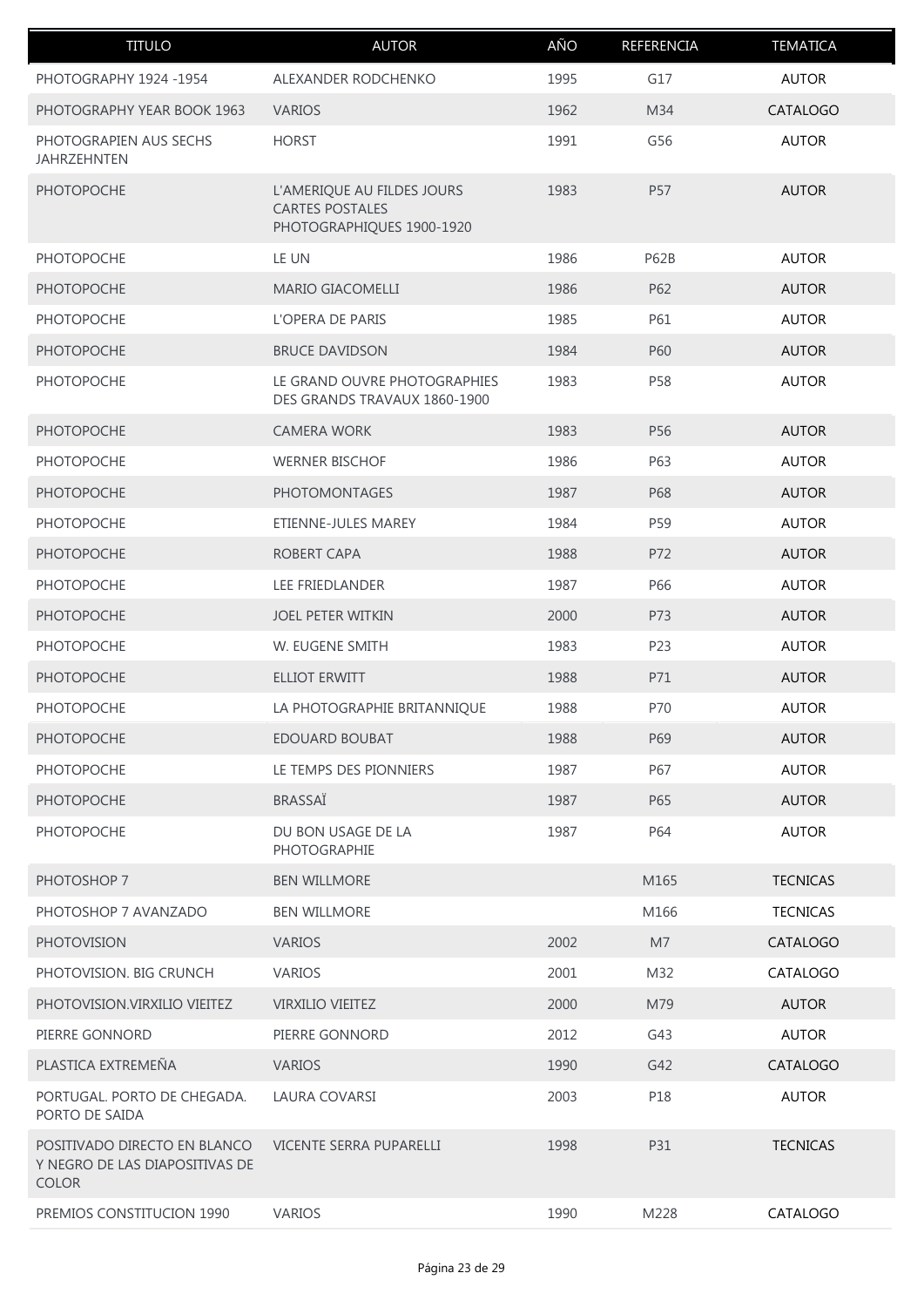| <b>TITULO</b>                                                                   | <b>AUTOR</b>                     | AÑO  | REFERENCIA     | <b>TEMATICA</b>     |
|---------------------------------------------------------------------------------|----------------------------------|------|----------------|---------------------|
| PREMIOS CONSTITUCION 1991                                                       | <b>VARIOS</b>                    | 1992 | P215           | CATALOGO            |
| PREMIOS CONSTITUCION 1991                                                       | <b>VARIOS</b>                    | 1991 | M229           | CATALOGO            |
| PREMIOS CONSTITUCION 1991                                                       | <b>VARIOS</b>                    | 1992 | P216           | CATALOGO            |
| PREMIOS CONSTITUCION 1991<br><b>FOTOGRAFIA</b>                                  | <b>VARIOS</b>                    | 1992 | P135           | CATALOGO            |
| PREMIOS CONSTITUCION 1992                                                       | <b>VARIOS</b>                    | 1992 | M230           | CATALOGO            |
| PREMIOS CONSTITUCION 1993                                                       | <b>VARIOS</b>                    | 1993 | M231           | CATALOGO            |
| PRIMERA MOSTRA ESTATAL DE<br>ART FOTOGRAFIC CONTEMPORANI<br>XXVII MEDALLA GAUDI | <b>VARIOS</b>                    | 1987 | P139           | CATALOGO            |
| PRIMEROS PLANOS. GUIA RAPIDA<br>DE FOTOGRAFIA                                   |                                  | 1998 | M127           | <b>TECNICAS</b>     |
| PROBLEMAS ESPECIALES                                                            | SALVAT                           | 1974 | M271           | <b>ENCICLOPEDIA</b> |
| QUECA CAMPILLO. 20 AÑOS DE<br><b>REPORTERA</b>                                  | QUECA CAMPILLO                   | 1999 | M396           | <b>AUTOR</b>        |
| QUIMICA FOTOGRAFICA CREATIVA<br><b>PRACTICA</b>                                 | MIGUEL A. YAÑEZ POLO             | 1983 | P114           | <b>TECNICAS</b>     |
| QUINTA BIENAL DE FOTOGRAFIA<br>EUROPA 81 CULTURA Y<br>TRADICIONES POPULARES     | <b>RAMON FERRAN I PAGES</b>      | 1981 | P155           | CATALOGO            |
| RAFAEL S. LOBATO.FOTOGRAFIAS                                                    | RAFAEL S. LOBATO                 | 1990 | M436           | <b>AUTOR</b>        |
| RAGHU RAI                                                                       | <b>GRANDES FOTOGRAFOS MAGNUM</b> | 2008 | M531           | <b>AUTOR</b>        |
| RASGOS Y CULTURA                                                                | MIGUEL ANGEL RODRIGUEZ PLAZA     | 2013 | P262           | <b>CATALOGO</b>     |
| RASGOS: RETRATOS Y PAISAJES                                                     | J.M. BALLESTER                   | 2004 | P198           | CATALOGO            |
| RASGOS: RETRATOS Y PAISAJES                                                     | J.M. BALLESTER                   | 2004 | P199           | <b>CATALOGO</b>     |
| RAYMOND DEPARDON                                                                | <b>GRANDES FOTOGRAFOS MAGNUM</b> | 2007 | M488           | <b>AUTOR</b>        |
| <b>RENE BURRI</b>                                                               | <b>GRANDES FOTOGRAFOS MAGNUM</b> | 2007 | M495           | <b>AUTOR</b>        |
| <b>RENE BURRI</b>                                                               | <b>GRANDES FOTOGRAFOS MAGNUM</b> | 2007 | M490           | <b>AUTOR</b>        |
| <b>RES DE PERSONAL</b>                                                          | <b>AVEDON BALDWIN</b>            | 1964 | G16            | <b>AUTOR</b>        |
| RETOS FOTOGRAFICOS                                                              | <b>KODAK</b>                     | 1989 | M415           | <b>ENCICLOPEDIA</b> |
| <b>RETRATO EN CASA</b>                                                          | <b>R.H.MASON</b>                 | 1977 | M98            | <b>TECNICAS</b>     |
| RETRATOS 1969-1989                                                              | ALBERTO SCHOMMER                 | 1989 | M21            | <b>AUTOR</b>        |
| RETRATOS DE LA VIDA 1975-1939                                                   | PUBLIO LOPEZ MUDEJAR             | 1989 | M370           | CATALOGO            |
| RETRATOS DE LOS NIÑOS DEL<br><b>EXODO</b>                                       | SEBASTIAO SALGADO                | 2000 | G <sub>5</sub> | <b>AUTOR</b>        |
| RETRATOS DE UNA DECADA 1980-<br>1990                                            | MIGUEL TRILLO                    | 1996 | P19            | <b>AUTOR</b>        |
| RETRATOS DE UNA DECADA 1990-<br>2000                                            | MIGUEL TRILLO                    | 2002 | P20            | <b>AUTOR</b>        |
| <b>RETROSPECTIVA</b>                                                            | <b>JAM MONTOYA</b>               | 1993 | P167           | <b>AUTOR</b>        |
| <b>RETROSPECTIVA</b>                                                            | <b>JAM MONTOYA</b>               | 1993 | P166           | <b>AUTOR</b>        |
| RICHARD KALVAR                                                                  | <b>GRANDES FOTOGRAFOS MAGNUM</b> | 2007 | M502           | <b>AUTOR</b>        |
| ROBERT CAPA                                                                     | <b>GRANDES FOTOGRAFOS MAGNUM</b> | 2006 | M480           | <b>AUTOR</b>        |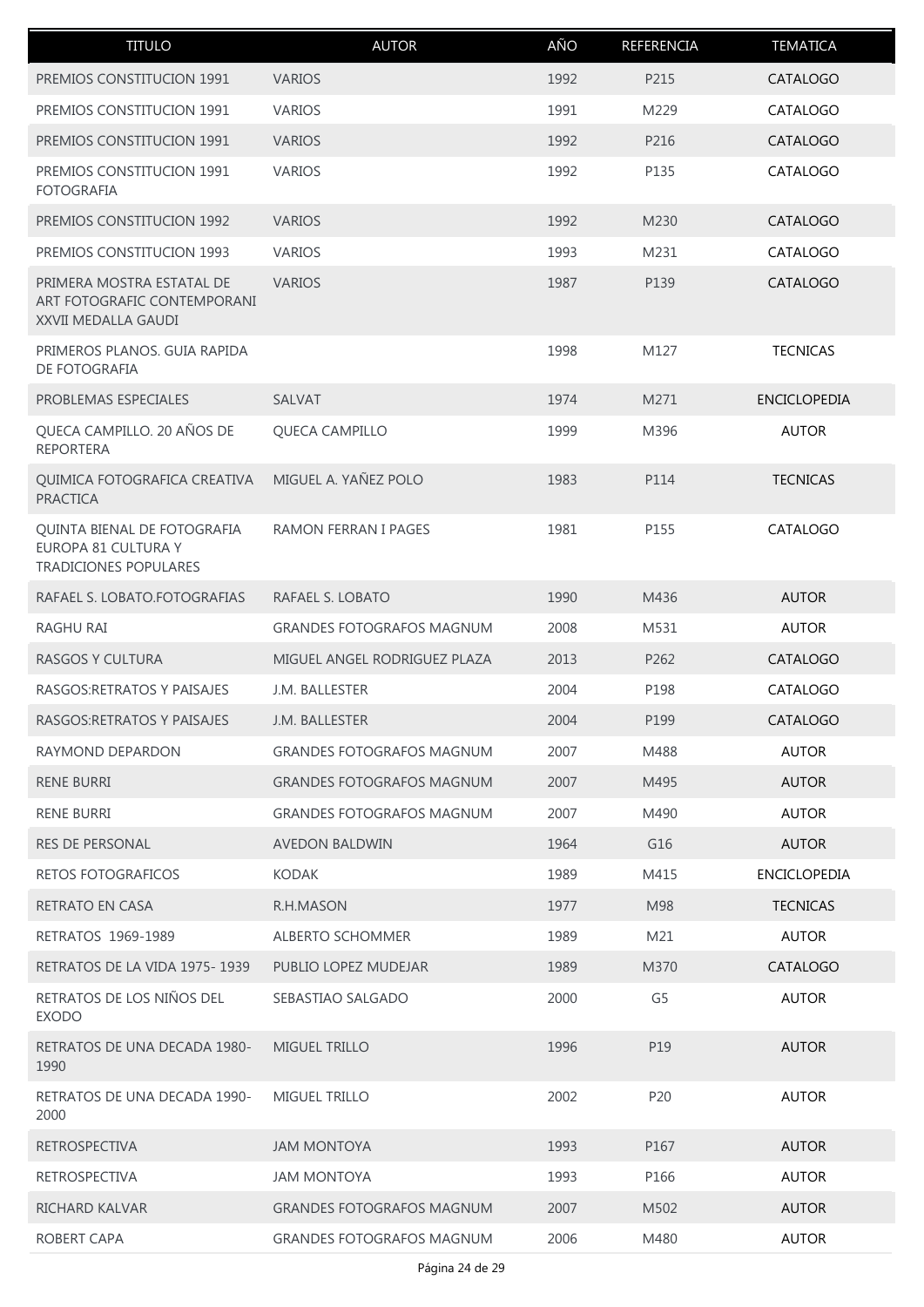| <b>TITULO</b>                                                                    | <b>AUTOR</b>                                            | AÑO  | REFERENCIA     | <b>TEMATICA</b> |
|----------------------------------------------------------------------------------|---------------------------------------------------------|------|----------------|-----------------|
| ROSTROS DEL MUNDO                                                                | NATIONAL GEOGRAPHIC                                     | 2006 | G57            | <b>AUTOR</b>    |
| <b>RUINOUS GARDENS</b>                                                           | SHOMEI TOMATSU                                          | 1987 | M287           | <b>AUTOR</b>    |
| SALVAJES                                                                         | <b>STEVE BLOOM</b>                                      | 2008 | M325           | <b>AUTOR</b>    |
| SANCTORUM                                                                        | <b>JAM MONTOYA</b>                                      | 2003 | M235           | <b>AUTOR</b>    |
| SANCTORUM                                                                        | <b>JAM MONTOYA</b>                                      | 2003 | M236           | <b>AUTOR</b>    |
| SEMANA SANTA 08                                                                  | <b>VARIOS</b>                                           | 2008 | P228           | CATALOGO        |
| SEMANA SANTA EN BADAJOZ                                                          | <b>VARIOS</b>                                           | 1999 | M451           | CATALOGO        |
| SEMANA SANTA EN BADAJOZ<br>"CRUCIFIJOS"                                          | <b>VARIOS</b>                                           | 2004 | P179           | CATALOGO        |
| SEMANA SANTA EN BADAJOZ.<br>IMÁGENES 2002                                        | <b>VARIOS</b>                                           | 2003 | P227           | CATALOGO        |
| SEPTIMA BIENAL DE FOTOGRAFIA<br>EUROPA 85 EL FOTOGRAF<br>TESTIMONI DEL SEU TEMPS | RAMON FERRAN I PAGES                                    | 1985 | P157           | CATALOGO        |
| SEPTIMO PREMIO CONSTITUCION<br>DE PINTURA                                        | <b>VARIOS</b>                                           | 1994 | M54            | CATALOGO        |
| SEXTA BIENAL DE FOTOGRAFIA<br>EUROPA 83 L'INFANTA I EL SEU<br><b>MAN</b>         | <b>RAMON FERRAN I PAGES</b>                             | 1983 | P156           | CATALOGO        |
| SEXTO CONCURSO FOTOGRAFICO<br>DIPUTACION DE CUENCA                               | <b>VARIOS</b>                                           | 1989 | P140           | CATALOGO        |
| SIETE PECADOS CAPITALES:<br>RETRATO DE LA VIRTUD                                 | <b>JULIAN QUINTANILLA</b>                               | 2002 | P138           | <b>AUTOR</b>    |
| SIETE PECADOS CAPITALES:<br>RETRATO DE LA VIRTUD                                 | <b>JULIAN QUINTANILLA</b>                               | 2002 | P137           | <b>AUTOR</b>    |
| SILENCIOS LATENTES                                                               | MANUEL ESCLUSA                                          | 2002 | G73            | <b>AUTOR</b>    |
| SINERGIAS.ARTE<br>LATINOAMERICANO ACTUAL EN<br><b>ESPAÑA</b>                     | <b>VARIOS</b>                                           | 2010 | M447           | <b>CATALOGO</b> |
| SOBRE LA FOTOGRAFIA                                                              | <b>SUSAN SONTAG</b>                                     | 1989 | P15            | <b>ENSAYO</b>   |
| SOCIEDAD FOTOGRAFICA DE<br>GUIPUZKOA 2002                                        | <b>VARIOS</b>                                           | 2002 | M116           | CATALOGO        |
| SOME WOMEN                                                                       | ROBERT MAPPLETHORPE                                     | 1989 | M <sub>3</sub> | <b>AUTOR</b>    |
| SOMNIUM                                                                          | JUAN JOSE BOLAÑO FRANCO / PEDRO<br><b>BOLAÑO FRANCO</b> |      | M389           | <b>CATALOGO</b> |
| SOMNIUM                                                                          | JUAN JOSE BOLAÑO FRANCO / PEDRO<br><b>BOLAÑO FRANCO</b> |      | M390           | CATALOGO        |
| SS                                                                               | <b>JULIO ALVAREZ YAGÜE</b>                              | 2002 | P17            | <b>AUTOR</b>    |
| <b>STEVE MCCURRY</b>                                                             | <b>GRANDES FOTOGRAFOS MAGNUM</b>                        | 2007 | M484           | <b>AUTOR</b>    |
| <b>STEVE MCCURRY</b>                                                             | MAESTROS DE LA FOTOGRAFIA                               | 2010 | M209           | <b>AUTOR</b>    |
| STREET PHOTOGRAPHY NOW                                                           | SOPHIE HOWART Y STEPHEN<br><b>MCLAREN</b>               | 2010 | M329           | CATALOGO        |
| <b>STRUGGLE</b>                                                                  | <b>MAGNUM</b>                                           | 1998 | <b>P7</b>      | CATALOGO        |
| STUART FRANKLIN                                                                  | <b>GRANDES FOTOGRAFOS MAGNUM</b>                        | 2007 | M503           | <b>AUTOR</b>    |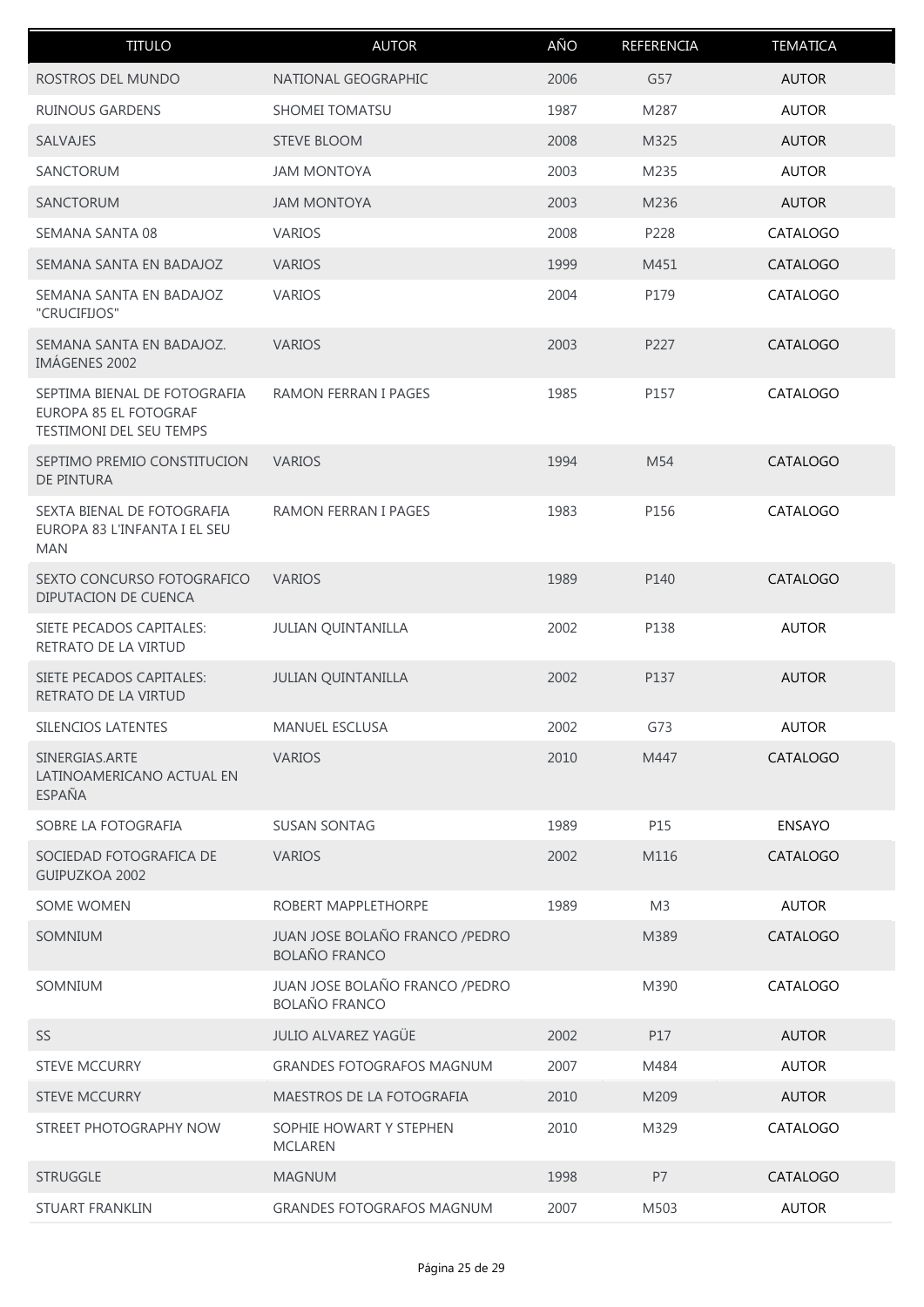| <b>TITULO</b>                                                      | <b>AUTOR</b>                                             | AÑO  | REFERENCIA     | <b>TEMATICA</b>     |
|--------------------------------------------------------------------|----------------------------------------------------------|------|----------------|---------------------|
| SUPERFOTO PRACTICA. BOOK 96-<br>97 TOMO I                          | <b>VARIOS</b>                                            | 1997 | M129           | <b>CATALOGO</b>     |
| SUPERFOTO PRACTICA, BOOK 96-<br>97 TOMO II                         | <b>VARIOS</b>                                            | 1997 | M130           | CATALOGO            |
| <b>SUS FOTOGRAFIAS</b>                                             | <b>JOSE ORTIZ - ECHAGÜE</b>                              | 1978 | M49            | <b>AUTOR</b>        |
| <b>SUSAN MEISELAS</b>                                              | <b>GRANDES FOTOGRAFOS MAGNUM</b>                         | 2007 | M508           | <b>AUTOR</b>        |
| TAJO. DOCE OBJETIVOS<br><b>FOTOGRAFICOS</b>                        | <b>VARIOS</b>                                            | 1998 | M305           | <b>CATALOGO</b>     |
| TARRAGONA. LA PART ALTA                                            | ALBERT PORRES VIÑES Y F.XAVIER<br><b>RICOMA VENDRELL</b> | 1990 | M293           | <b>AUTOR</b>        |
| <b>TECNICAS AVANZADAS DE</b><br>REVELADO Y POSITIVADO              | <b>ADRIAN ENSOR</b>                                      | 2001 | M92            | <b>TECNICAS</b>     |
| TECNICAS DE FOTOGRAFIAS CON<br><b>FILTRO</b>                       | <b>KALUS ENDER</b>                                       | 1997 | M297           | <b>TECNICAS</b>     |
| <b>TECNICAS DE ILUMINACION</b>                                     | <b>STEVE BAVISTER</b>                                    |      | M120           | <b>TECNICAS</b>     |
| TECNICAS DE ILUMINACION<br>PROFESIONAL                             | <b>JOST J MARCHESE</b>                                   | 1988 | M362           | <b>TECNICAS</b>     |
| <b>TECNICAS DE ILUMINACION</b><br>PROFESIONAL                      | <b>JOST J. MARCHESI</b>                                  | 1996 | M26            | <b>TECNICAS</b>     |
| TECNICAS DE ILUMINACION.<br><b>GLAMOUR</b>                         | <b>STEVE BAVISTER</b>                                    | 2001 | M119           | <b>TECNICAS</b>     |
| <b>TECNICAS DE</b><br>ILUMINACION.PRODUCTOS<br><b>ALIMENTICIOS</b> | <b>STEVE BAVISTER</b>                                    | 2001 | M357           | <b>TECNICAS</b>     |
| <b>TECNICAS DE</b><br>ILUMINACION.RETRATOS                         | <b>STEVE BAVISTER</b>                                    | 2001 | M90            | <b>TECNICAS</b>     |
| <b>TECNICAS DE LABORATORIO</b>                                     | <b>JOHN HEDGECOE</b>                                     | 1986 | M371           | <b>TECNICAS</b>     |
| TECNICAS DE POSITIVADO EN<br><b>BLANCO Y NEGRO</b>                 | <b>TIM RUDMAN</b>                                        | 2000 | M233           | <b>TECNICAS</b>     |
| TECNICAS DE POSITIVADO EN<br><b>COLOR</b>                          | <b>KODAK</b>                                             | 1988 | M101           | <b>TECNICAS</b>     |
| <b>TECNICAS ESPECIALES</b>                                         | <b>KODAK</b>                                             | 1989 | M416           | ENCICLOPEDIA        |
| <b>TECNICAS ESPECIALES</b>                                         | <b>KODAK</b>                                             | 1989 | M158           | <b>ENCICLOPEDIA</b> |
| <b>TECNICAS FOTOGRAFICAS</b>                                       | <b>SALVAT</b>                                            | 1974 | M266           | ENCICLOPEDIA        |
| TECNICAS Y COMPOSICION, GUIA<br>RAPIDA DE FOTOGRAFIA               |                                                          | 1998 | M123           | <b>TECNICAS</b>     |
| THE ART OF PERSUASION                                              | <b>VARIOS</b>                                            | 1988 | M87            | <b>AUTOR</b>        |
| THE BEST OF PHOTO-JOURNALIST<br>/14                                | <b>VARIOS</b>                                            | 1989 | M77            | CATALOGO            |
| THE BLACK BOOK                                                     | ROBERT MAPPLETHORPE                                      | 1986 | M <sub>9</sub> | <b>AUTOR</b>        |
| THE PORTFOLIOS OF ANSEL ADAMS ANSEL ADAMS                          |                                                          | 1977 | M42            | <b>AUTOR</b>        |
| <b>THOMAS DWORZAK</b>                                              | <b>GRANDES FOTOGRAFOS MAGNUM</b>                         | 2008 | M520           | <b>AUTOR</b>        |
| TIBET. THE SACRED REALM                                            | <b>VARIOS</b>                                            | 1983 | M280           | CATALOGO            |
| TIEMPO DE LUZ                                                      | DOMINGO BATISTA                                          | 1993 | G1             | <b>AUTOR</b>        |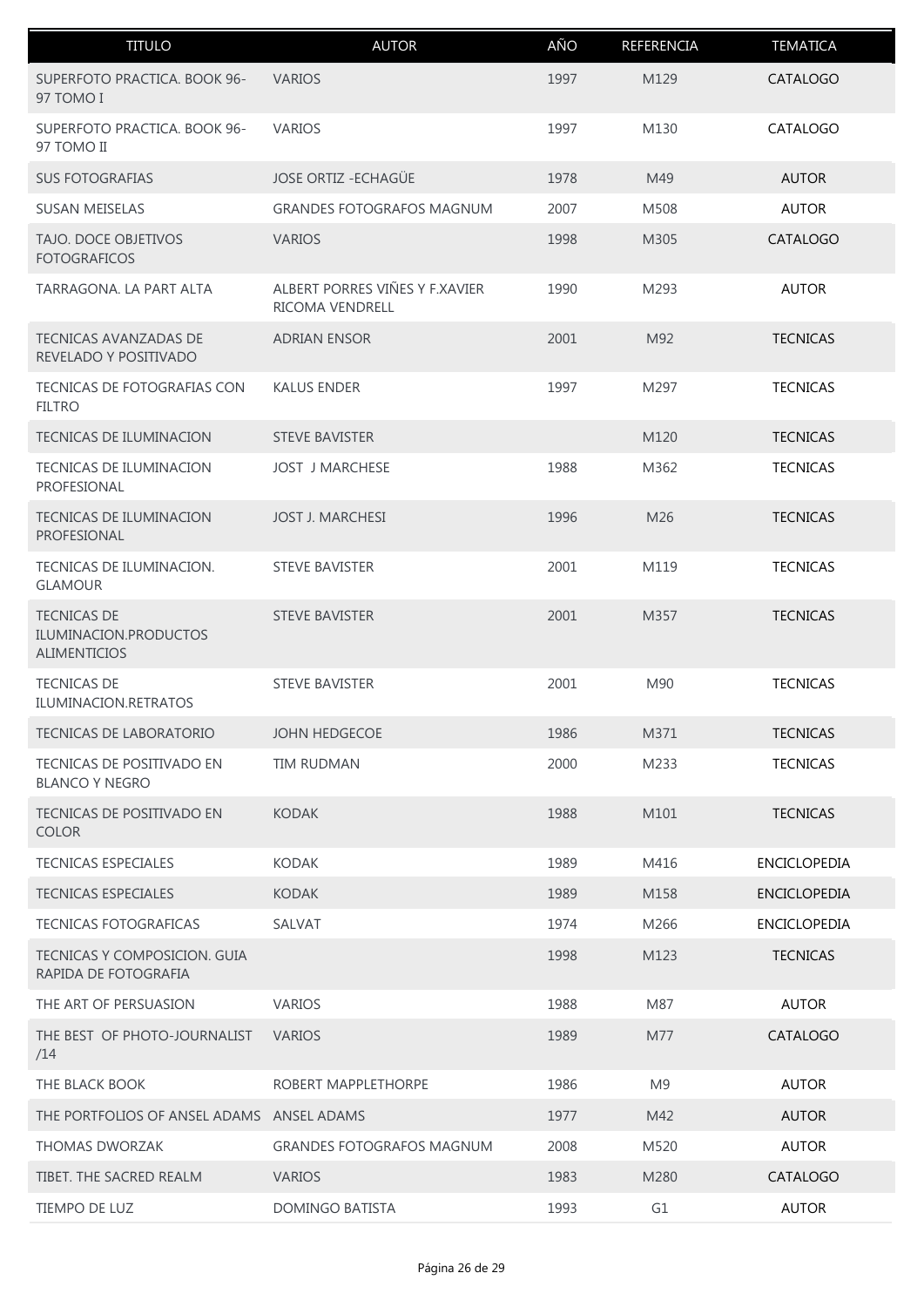| <b>TITULO</b>                                        | <b>AUTOR</b>                     | AÑO  | REFERENCIA     | <b>TEMATICA</b> |
|------------------------------------------------------|----------------------------------|------|----------------|-----------------|
| TIERRA Y NATURALEZA. GUIA<br>RAPIDA DE FOTOGRAFIA    |                                  | 1998 | M124           | <b>TECNICAS</b> |
| TODA LA FOTOGRAFIA                                   | MICHAEL FREEMAN                  |      | M234           |                 |
| <b>TORO</b>                                          | RAMON MASATS Y JOAQUIN VIDAL     | 1998 | G <sub>3</sub> | <b>AUTOR</b>    |
| TORRE DE SANTA MARIA                                 | PEDRO GARCIA                     | 2000 | P209           | <b>AUTOR</b>    |
| TOUS LES JOURS DIMANCHES                             | ROBERT DOISNEAU Y CLAUDE VILLERS | 2001 | M225           | <b>AUTOR</b>    |
| TRAS LAS HUELLAS DE CARLOS V                         | <b>VARIOS</b>                    | 2001 | G62            | CATALOGO        |
| TRAS LAS HUELLAS DE CARLOS V.<br>MIRADAS CRUZADAS    | <b>VARIOS</b>                    |      | M63            | <b>CATALOGO</b> |
| TRATADO DE FOTOGRAFIA                                | MICHAEL J. LANGFORD              | 1972 | M302           | <b>TECNICAS</b> |
| TRATADO PRACTICO DE LA<br><b>FOTOGRAFIA</b>          | FRANCISCO JORDI                  | 1992 | P55            | <b>TECNICAS</b> |
| <b>TRENT PARKE</b>                                   | <b>GRANDES FOTOGRAFOS MAGNUM</b> | 2008 | M521           | <b>AUTOR</b>    |
| <b>TROFEO GUIPUZKOA</b><br><b>INTERNACIONAL XXII</b> | DIPUTACION FORAL DE GUIPUZKOA    | 1994 | P145           | <b>CATALOGO</b> |
| <b>TROFEO GUIPUZKOA</b><br><b>INTERNACIONAL XXII</b> | DIPUTACION FORAL DE GUIPUZKOA    | 1994 | P143           | CATALOGO        |
| TRUCOS EN FOTOGRAFIA. GUIA<br>RAPIDA DE FOTOGRAFIA   |                                  | 1998 | M125           | <b>TECNICAS</b> |
| TUS MEJORES FOTOGRAFIAS                              | DAVID WILSON                     |      | M363           | <b>TECNICAS</b> |
| TUS MEJORES FOTOGRAFIAS DE<br><b>ESPACIOS</b>        | MICHAEL BUSSELLE                 |      | M33            | <b>TECNICAS</b> |
| UMA PATINE MILENAR                                   | <b>VARIOS</b>                    |      | M537           | <b>AUTOR</b>    |
| UN DIA EN LA VIDA DE ESPAÑA                          | <b>VARIOS</b>                    | 1987 | G13            | CATALOGO        |
| UN DIA EN LA VIDA DE LA UNION<br>SOVIETICA           | <b>VARIOS</b>                    | 1989 | G19            | <b>AUTOR</b>    |
| UN FOTOGRAFO EN LAS HURDES.<br>VOL II                | VICENTE NOVILLO GONZALEZ         |      | M282           | CATALOGO        |
| UN FOTOGRAFO EN LAS<br>HURDES.VOL I                  | VICENTE NOVILLO GONZALEZ         |      | M281           | CATALOGO        |
| UN PASEO POR LA FOTOGRAFIA<br>ESPAÑOLA DE LOS 90     | <b>VARIOS</b>                    | 1997 | M24            | <b>CATALOGO</b> |
| UNA APROXIMACION VISUAL A LA<br><b>GUITARRA II</b>   | <b>VARIOS</b>                    | 1992 | M66            | CATALOGO        |
| UNA APROXIMACION VISUAL A LA<br><b>GUITARRA II</b>   | <b>VARIOS</b>                    | 1993 | M64            | <b>CATALOGO</b> |
| UNA LUZ INCIERTA.LISBOA 2003-<br>2004                | <b>ANTONIO COVARSI</b>           | 2004 | M246           | CATALOGO        |
| UNA LUZ INCIERTA.LISBOA 2003-<br>2004                | <b>ANTONIO COVARSI</b>           | 2004 | M248           | CATALOGO        |
| UNA LUZ INCIERTA.LISBOA 2003-<br>2004                | <b>ANTONIO COVARSI</b>           | 2004 | M247           | CATALOGO        |
| <b>UWE OMMER</b>                                     | UWE OMMER                        | 1992 | M70            | <b>AUTOR</b>    |
| VICENTE MARTINEZ SANZ (1894-<br>1945)                | <b>VICENTE MARTINEZ SANZ</b>     | 1985 | M286           | CATALOGO        |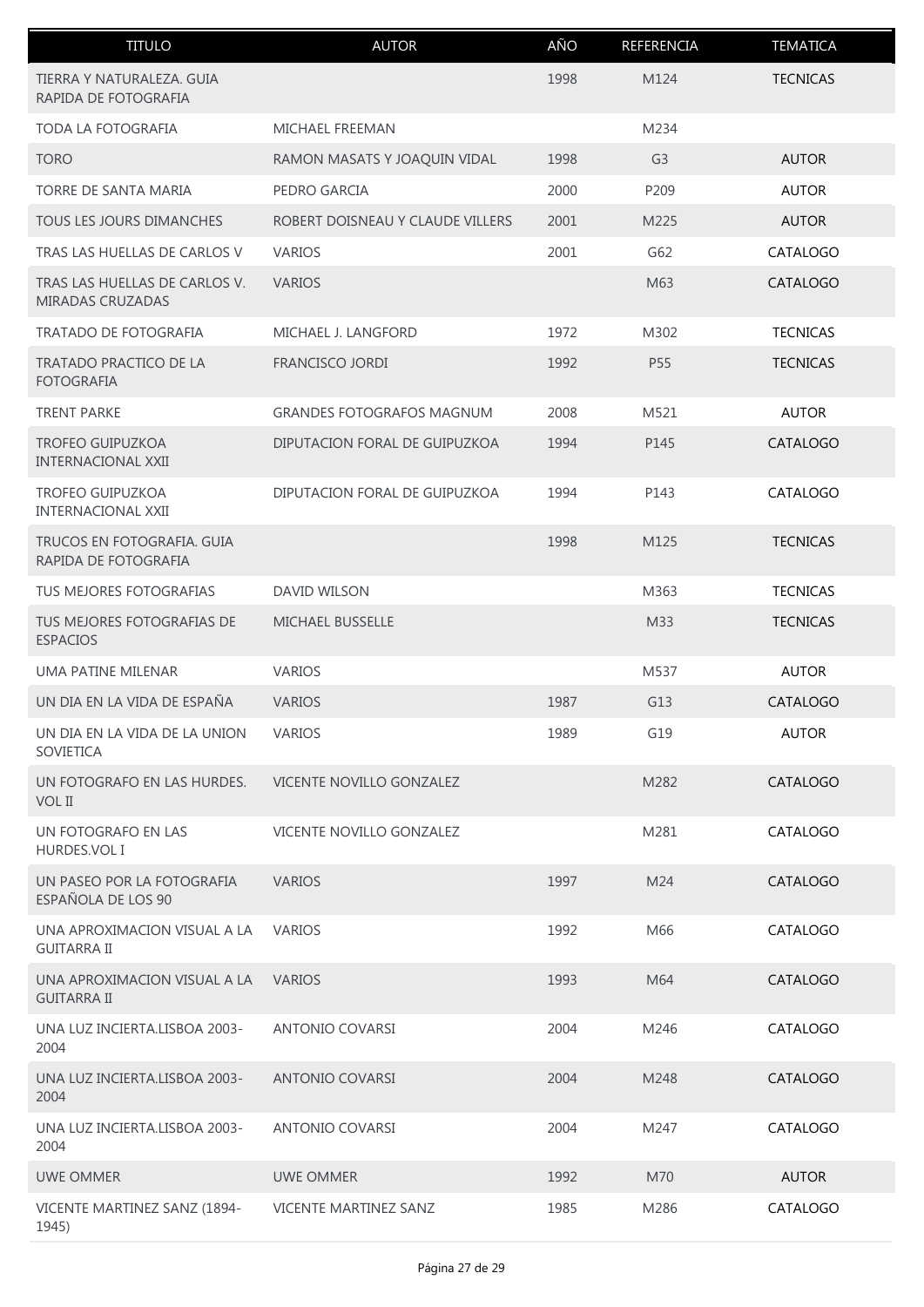| <b>TITULO</b>                                                                      | <b>AUTOR</b>                     | AÑO  | REFERENCIA     | <b>TEMATICA</b> |
|------------------------------------------------------------------------------------|----------------------------------|------|----------------|-----------------|
| VISATEC FOR CREATIVE IMAGING                                                       | <b>VARIOS</b>                    | 1997 | P136           | CATALOGO        |
| <b>VISION FOTOGRAFICA</b>                                                          | HASSELBLAD                       | 1980 | P46            | <b>TECNICAS</b> |
| VISTO Y NO VISTO                                                                   | FERNANDO NUÑEZ                   | 2000 | P210           | <b>AUTOR</b>    |
| VIVIR EN LA RAYA                                                                   | ANTONIO COVARSI                  | 2006 | G63            | <b>AUTOR</b>    |
| <b>VLASTIMIL KULA</b>                                                              | <b>VLASTIMIL KULA</b>            | 2001 | G51            | <b>AUTOR</b>    |
| <b>VOSTELL EXTREMADURA</b>                                                         | <b>VARIOS</b>                    | 1992 | M62            | CATALOGO        |
| W. EUGENE SMITH                                                                    | <b>GRANDES FOTOGRAFOS MAGNUM</b> | 2007 | M501           | <b>AUTOR</b>    |
| W. EUGENE SMITH                                                                    | W. EUGENE SMITH                  | 2001 | P123           | <b>AUTOR</b>    |
| W.EUGENE SMITH                                                                     | <b>W.EUGENE SMITH</b>            | 1999 | M307           | <b>CATALOGO</b> |
| <b>WALLS</b>                                                                       | <b>MAGNUM</b>                    | 1998 | P <sub>5</sub> | CATALOGO        |
| <b>WAYNE MILLER</b>                                                                | <b>GRANDES FOTOGRAFOS MAGNUM</b> | 2007 | M505           | <b>AUTOR</b>    |
| <b>WERNER BISCHOF</b>                                                              | <b>GRANDES FOTOGRAFOS MAGNUM</b> | 2006 | M483           | <b>AUTOR</b>    |
| <b>WHITE SPIRIT</b>                                                                | <b>VARIOS</b>                    | 1992 | M59            | CATALOGO        |
| <b>WORLD PRESS PHOTO</b>                                                           | <b>VARIOS</b>                    | 1984 | M438           | CATALOGO        |
| <b>WORLD PRESS PHOTO 82</b>                                                        | <b>VARIOS</b>                    | 1982 | M421           | CATALOGO        |
| WORLD PRESS PHOTO 83                                                               | <b>VARIOS</b>                    | 1983 | M422           | CATALOGO        |
| <b>WORLD PRESS PHOTO ANUARIO</b><br>1997                                           | <b>VARIOS</b>                    | 1997 | M452           | CATALOGO        |
| WORLD PRESS PHOTO. 25 AÑOS A<br>TRAVES DE LAS MEJORES FOTOS<br>DE PRENSA DEL MUNDO | <b>HAROLD EVANS</b>              | 1981 | M437           | CATALOGO        |
| WORLD PRESS PHOTO. ANUARIO<br>1994                                                 | <b>VARIOS</b>                    | 1994 | M138           | CATALOGO        |
| <b>WORLD PRESS PHOTO, ANUARIO</b><br>1995                                          | <b>VARIOS</b>                    | 1995 | M139           | CATALOGO        |
| WORLD PRESS PHOTO, ANUARIO<br>1996                                                 | <b>VARIOS</b>                    | 1996 | M140           | <b>CATALOGO</b> |
| WORLD PRESS PHOTO. TESTIGO<br>OCULAR 1990                                          | <b>VARIOS</b>                    | 1990 | M134           | CATALOGO        |
| WORLD PRESS PHOTO. TESTIGO<br>OCULAR 1991                                          | <b>VARIOS</b>                    | 1991 | M135           | <b>CATALOGO</b> |
| WORLD PRESS PHOTO. TESTIGO<br>OCULAR 1992                                          | <b>VARIOS</b>                    | 1992 | M136           | CATALOGO        |
| WORLD PRESS PHOTO. TESTIGO<br>OCULAR 1993                                          | <b>VARIOS</b>                    | 1993 | M137           | <b>CATALOGO</b> |
| <b>WORLD PRESS PHOTO: ESTE</b><br>CRITICO ESPEJO                                   | <b>VARIOS</b>                    | 1995 | G <sub>2</sub> | CATALOGO        |
| WRITES                                                                             | <b>MAGNUM</b>                    | 1998 | P <sub>2</sub> | <b>CATALOGO</b> |
| X CERTAMEN ARGIZAIOLA 1982                                                         | <b>VARIOS</b>                    | 1982 | P160           | CATALOGO        |
| XI CERTAMEN ARGIZAIOLA 1983                                                        | <b>VARIOS</b>                    | 1983 | P161           | <b>CATALOGO</b> |
| XII CERTAMEN ARGIZAIOLA 1984                                                       | <b>VARIOS</b>                    | 1984 | P162           | CATALOGO        |
| XIII CERTAMEN ARGIZAIOLA 1985                                                      | <b>VARIOS</b>                    | 1985 | P163           | CATALOGO        |
| XIV CERTAMEN ARGIZAIOLA 1986                                                       | <b>VARIOS</b>                    | 1986 | P164           | CATALOGO        |